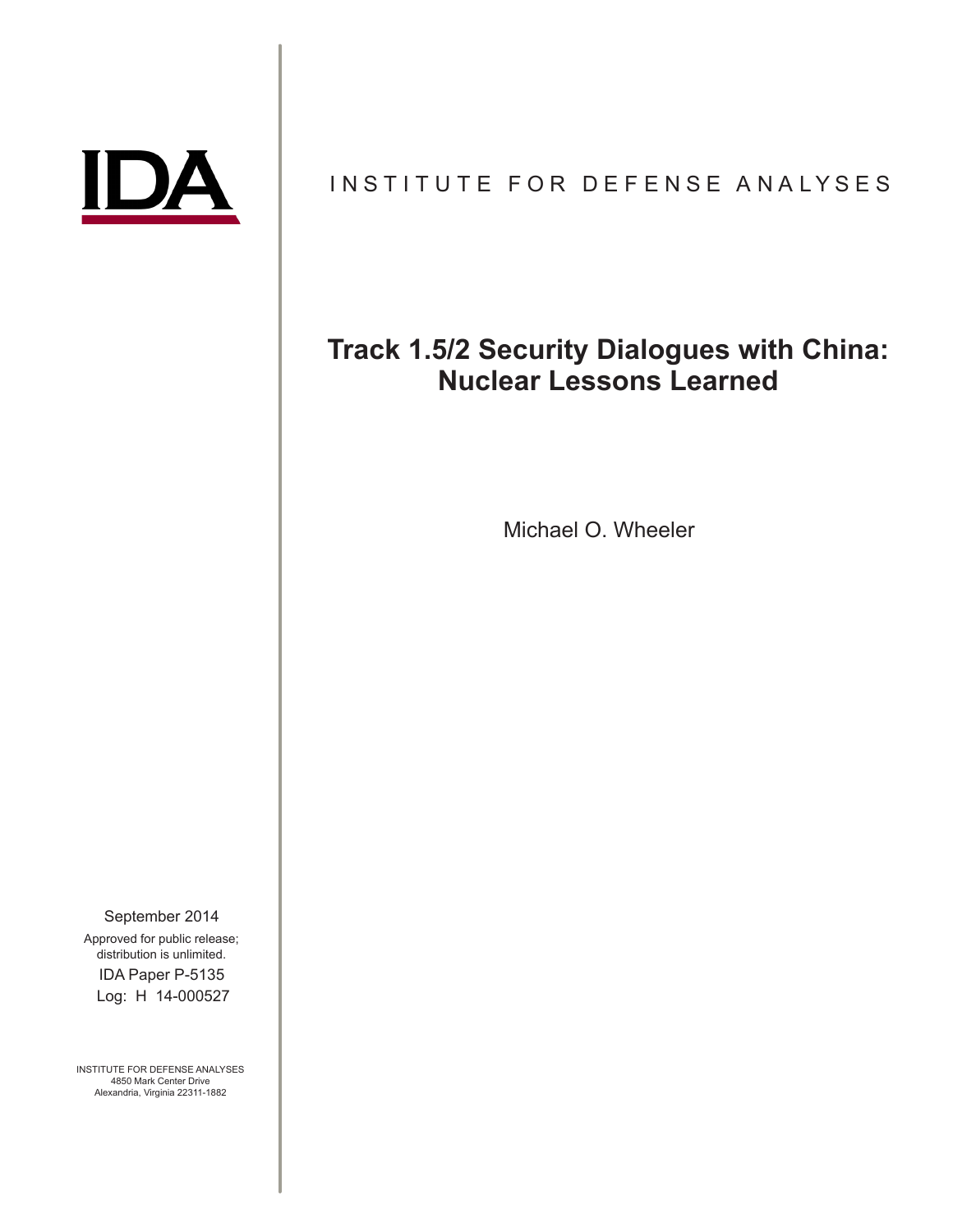

The Institute for Defense Analyses is a non-profit corporation that operates three federally funded research and development centers to provide objective analyses of national security issues, particularly those requiring scientific and technical expertise, and conduct related research on other national challenges.

**About This Publication**

**The views, opinions, and findings should not be construed as representing the official position of either the Department of Defense or the sponsoring organization.**

#### **Acknowledgments**

**The author wishes to thank Ambassador Linton Brooks, Dr. Christopher Twomey, Dr. Thomas Mahnken, Dr. Burgess Laird, and Dr. Elbridge Colby who read the paper in its entirety and provided many helpful comments. Their assistance is deeply appreciated. The final responsibility for the analysis, of course, rests with the author.**

**Copyright Notice © 2014 Institute for Defense Analyses 4850 Mark Center Drive, Alexandria, Virginia 22311-1882 • (703) 845-2000.**

**This material may be reproduced by or for the U.S. Government pursuant to the copyright license under the clause at DFARS 252.227-7013 (a)(16) [Sep 2011].**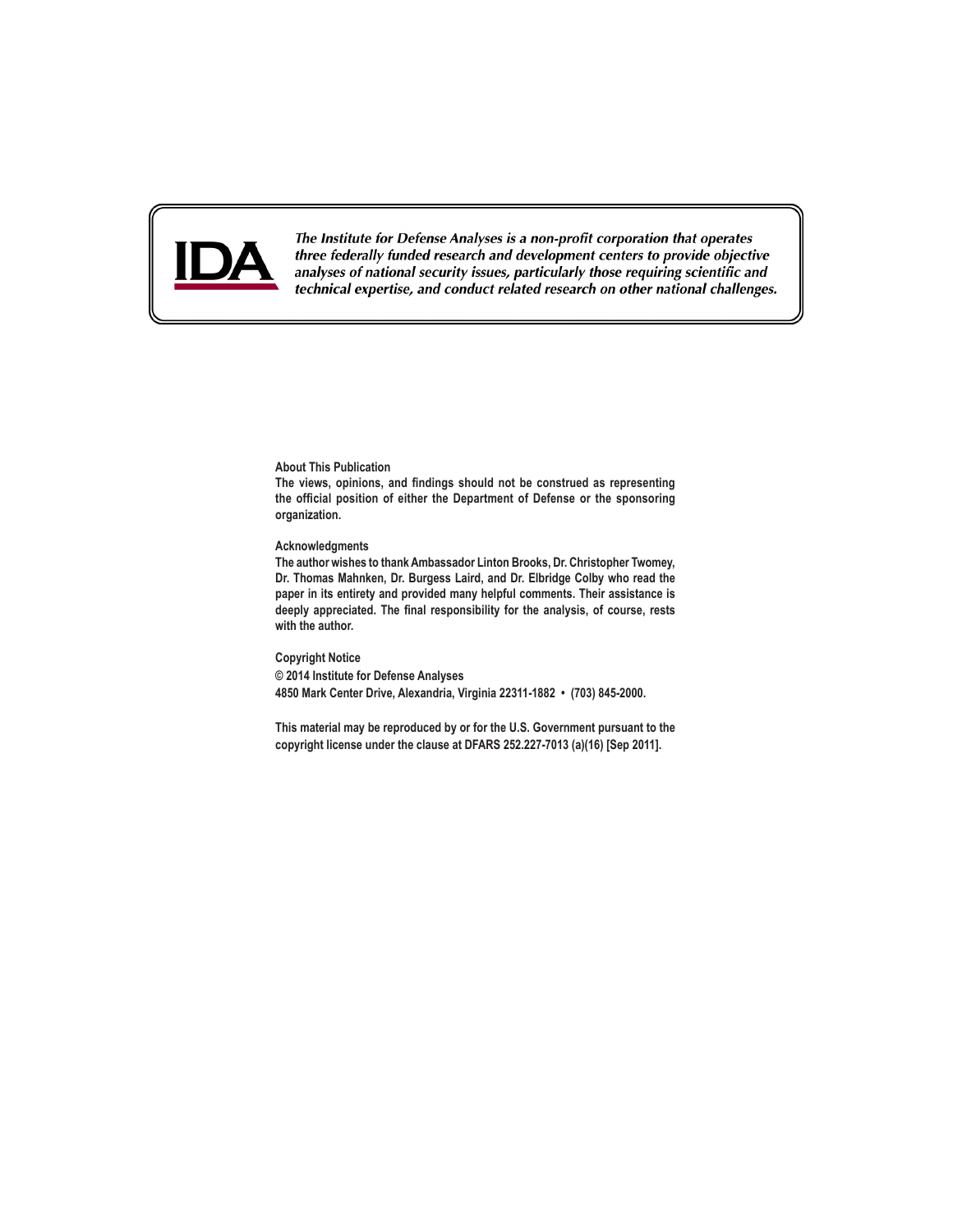### INSTITUTE FOR DEFENSE ANALYSES

IDA Paper P-5135

# **Track 1.5/2 Security Dialogues with China: Nuclear Lessons Learned**

Michael O. Wheeler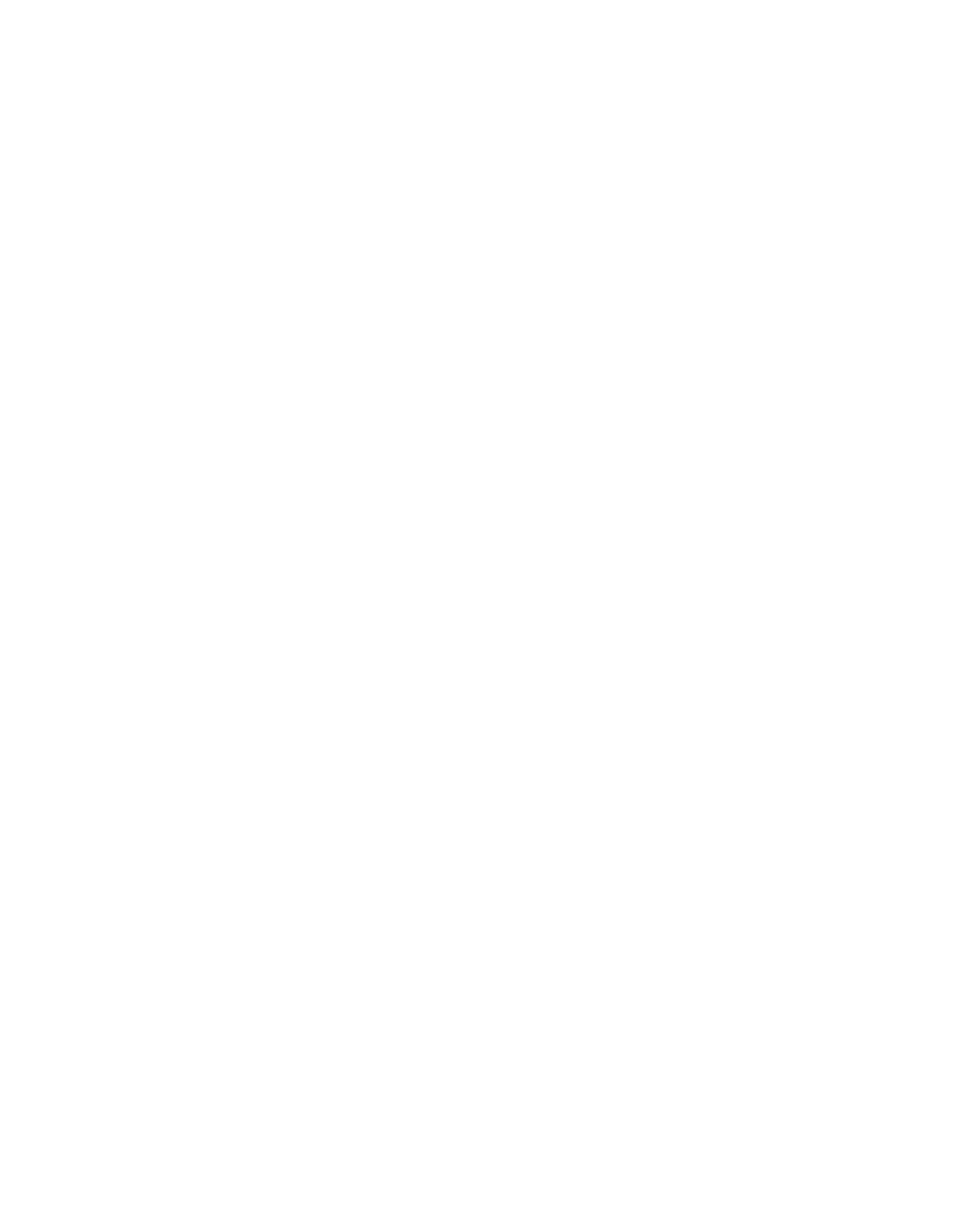## **Executive Summary**

Track 2 United States-China security dialogues are unofficial meetings between Americans and their Chinese counterparts to discuss various issues relating to national security. When officials (e.g., foreign service and military officers, government policy officials and staff) attend the meetings in an *unofficial* capacity, the meetings are called Track 1.5. Both types of meetings are distinguished from official Track 1 dialogues.

This paper places in context and describes the history and content of Track 1.5/2 meetings with the Chinese and assesses the value of such dialogues for improving American understanding of China's nuclear weapons policy, doctrine, force posture, readiness, and future directions. The paper gives special attention to the series of Track 1.5/2 meetings held in Beijing and Hawaii since the early 2000s, sponsored by the Department of Defense (specifically, by the Defense Threat Reduction Agency).

The primary conclusion is that the value of such talks develops only over time with continuous engagement. Their contribution to increasing American understanding of China's nuclear intentions and activities is modest and slow, accumulating over time. At the same time, however, the Track 1.5/2 talks serve other purposes; for example, producing common lexicons, allowing each side to explain its anxieties about the other's policies and activities, identifying and trying to mitigate misperceptions, and keeping contacts moving in unofficial channels when official channels are frozen. The talks can help train a future generation of American officials and analysts and help the current generation assess the twists and turns in the Chinese debates on nuclear strategy and doctrine (a debate which is far less open than in the United States). They thus are worth continuing.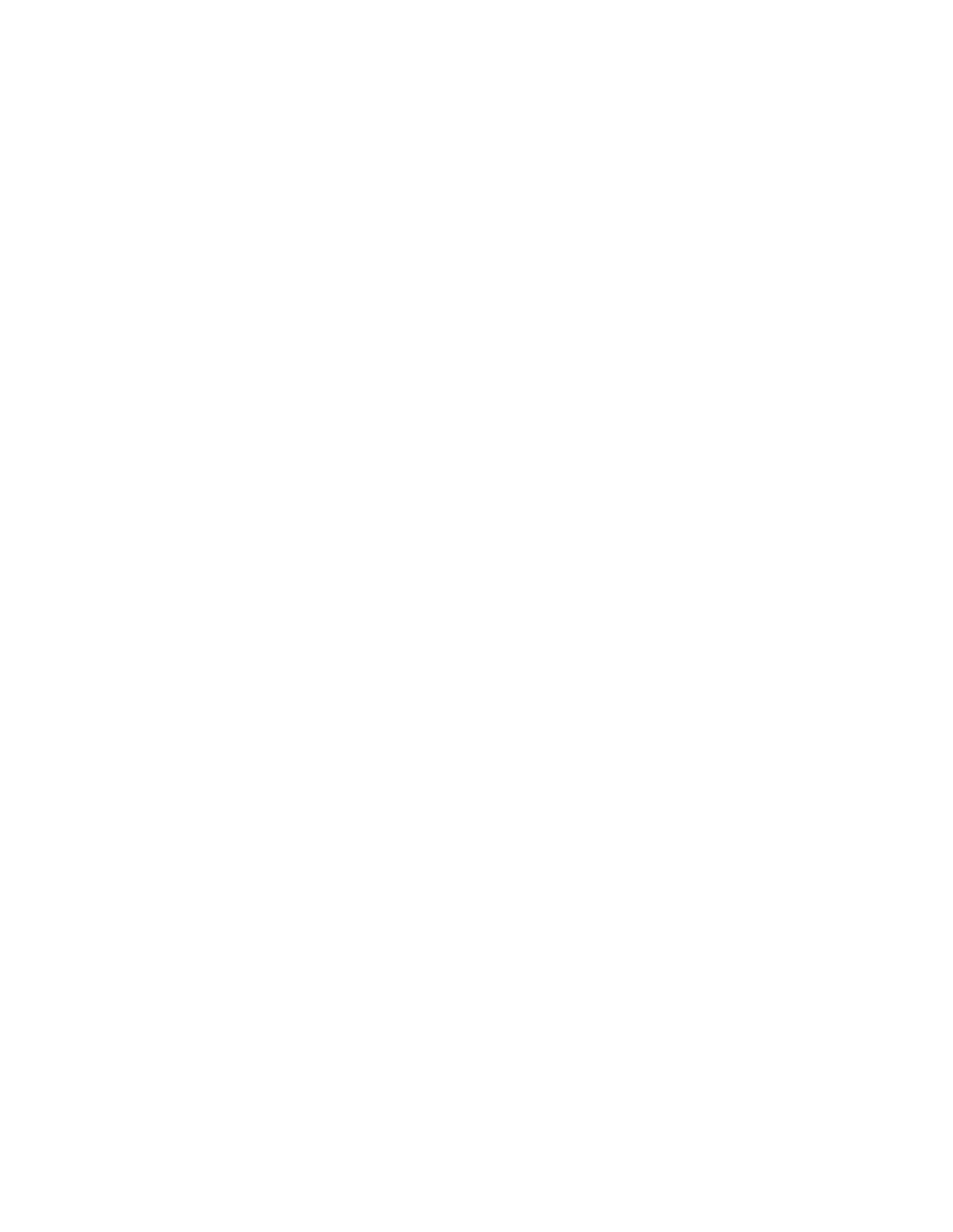# **Contents**

| 1.             |                 |                                                                      |     |  |  |
|----------------|-----------------|----------------------------------------------------------------------|-----|--|--|
|                | A.              |                                                                      |     |  |  |
|                | <b>B.</b>       |                                                                      |     |  |  |
| 2.             |                 |                                                                      |     |  |  |
|                | A.              |                                                                      |     |  |  |
|                | B.              |                                                                      |     |  |  |
|                | $\mathcal{C}$ . |                                                                      |     |  |  |
|                | D.              |                                                                      |     |  |  |
| 3.             |                 |                                                                      |     |  |  |
|                | A.              |                                                                      |     |  |  |
|                | B.              | Department of Defense (DOD)-Sponsored Nuclear Track 1.5/2 Talks in   |     |  |  |
|                | $\mathcal{C}$ . |                                                                      |     |  |  |
|                | D.              | Insights from the Project on Nuclear Issues (PONI) Next Generation   | .24 |  |  |
|                | Е.              | Insights from the United States-Chinese Glossary of Nuclear Security |     |  |  |
|                | $F_{\cdot}$     |                                                                      |     |  |  |
| $\mathbf{4}$ . |                 |                                                                      |     |  |  |
|                |                 |                                                                      |     |  |  |
|                |                 |                                                                      |     |  |  |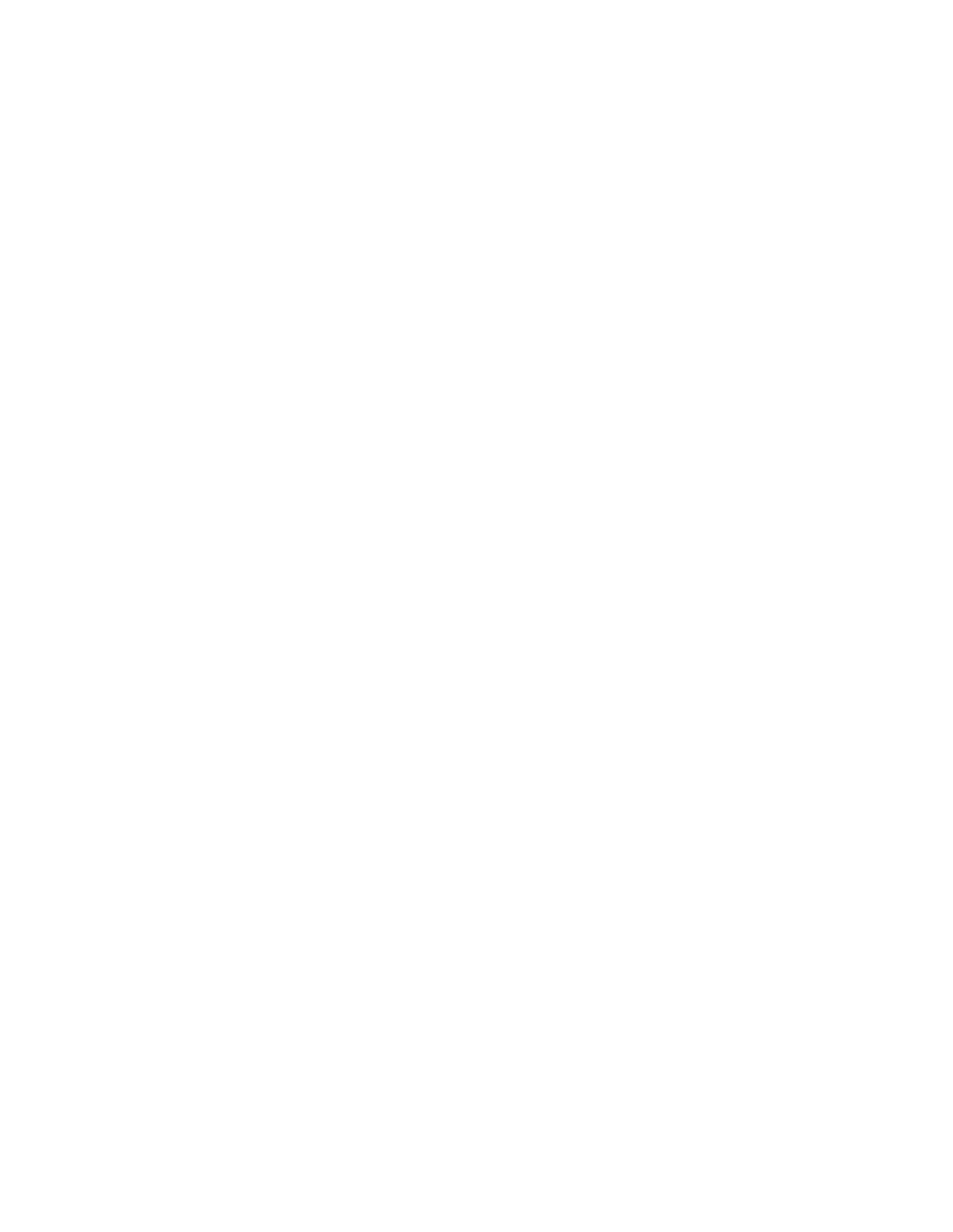### **1. Introduction**

<span id="page-8-0"></span>This paper describes an unofficial channel for talks between the United States and China known as *Track 1.5/2* and assesses the value of such dialogues for improving U.S. understanding of the motivations, roles and missions, doctrine, strategy, posture, readiness, and/or future directions of China's nuclear forces. The analysis in this paper has been done in support of the congressionally-mandated Assessment of the Nuclear Weapons Program of the People's Republic of China conducted by the Institute for Defense Analyses  $(IDA).<sup>1</sup>$  $(IDA).<sup>1</sup>$  $(IDA).<sup>1</sup>$  This paper does not purport to give a comprehensive view of China's nuclear weapons activities or intentions, but instead focuses on the narrow question of what the United States can expect to learn about those matters from Track 1.5/2 talks with the Chinese.

#### <span id="page-8-1"></span>**A. Distinguishing the Tracks from One Another**

Track 1 meetings are official encounters between American officials and/or military officers and their Chinese counterparts.[2](#page-8-3) They may be formal diplomatic discussions, military-to-military exchanges, or meetings held in more informal venues. Track 1 meetings may be publicly announced, but also can be unpublicized, backchannel activities such as the secret missions of then Secretary of State Henry A. Kissinger to Beijing in the early 1970s to prepare for President Richard M. Nixon's historic first trip to China.<sup>[3](#page-8-4)</sup>

Track 2 dialogues normally are considered to be ones that do not involve officials (in any capacity), although if only a few officials are present in an unofficial capacity, the meetings sometimes still are called Track 2. Academic institutions, non-profit organizations, and similar organizations often sponsor and populate Track 2. Track 2 talks also frequently involve senior retired officials.

Track 1.5 dialogues are ones in which serving officials and/or active duty military officers are part of one or both delegations. The serving officials are participating in an

<span id="page-8-2"></span><sup>&</sup>lt;sup>1</sup> See section 1045(b) of the National Defense Authorization Act for Fiscal Year 2013.

<span id="page-8-3"></span><sup>&</sup>lt;sup>2</sup> In translating Chinese names into English, this paper follows the convention of using the family name first and given name second. For instance, when General Yao Yunzhu is mentioned, Yao is the family name.

<span id="page-8-4"></span><sup>3</sup> See Henry Kissinger, *White House Years* (Boston: Little, Brown and Company, 1979).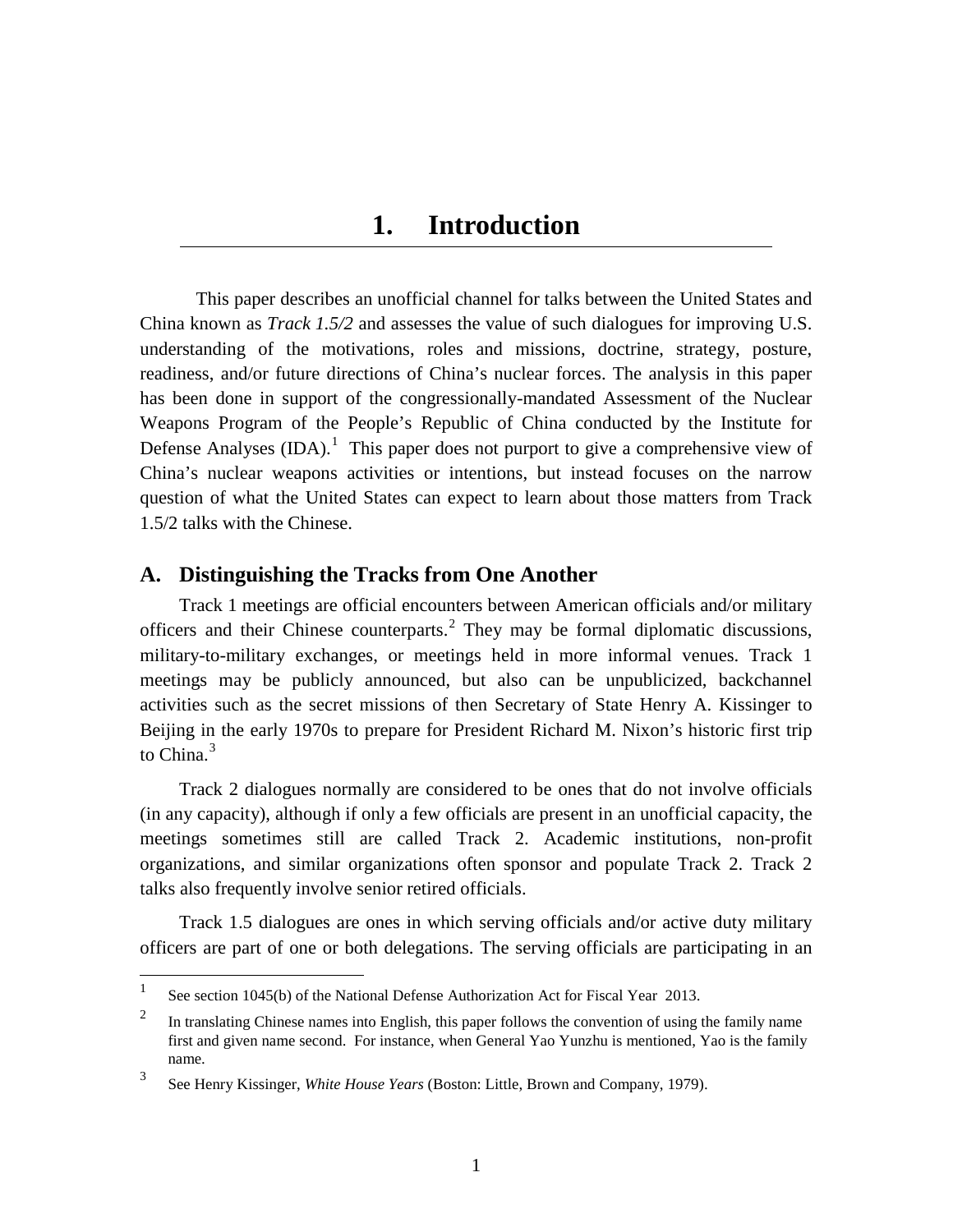unofficial capacity. The Beijing and Hawaii dialogues that the Defense Threat Reduction Agency (DTRA) has funded since 2004 initially were described as Track 2 with only a few officials in attendance, but now are more appropriately thought of as Track 1.5 as the number of officials has expanded. There is no hard-and-fast rule for distinguishing Track 1.5 from Track 2.

#### <span id="page-9-0"></span>**B. The Value of Track 1.5/2 Talks**

This paper focuses on a narrow question of what the United States can learn from Track 1.5/2 dialogues about Chinese nuclear activities and intentions. One basic lesson that emerges from a review of previous security Track 1.5/2 talks with China is that their contributions to improving understanding of nuclear issues develops over time. The Chinese are expert at avoiding answering questions they do not want to answer and reluctant to send their most knowledgeable and connected strategists to such meetings.<sup>[4](#page-9-1)</sup> What American participants take away from Track 1.5/2 talks is cumulative, developed over a series of meetings rather than in any single encounter.

While the value of United States-Chinese Track 1.5/2 discussions on security issues develop only with time and engagement, they are constructive endeavors that should be championed and continued with increased attention. Track 1.5/2 meetings with the Chinese serve many purposes, one of which is to refine understanding over time of China's nuclear forces and ambitions. They also produce common lexicons, allow each side to explain its anxieties about the other's positions and behavior, identify and attempt to mitigate misperceptions, keep talks going on sensitive subjects in unofficial channels when they are frozen at the official level, provide a venue to float trial balloons and seek ways to build confidence, and provide useful experience for future generations of analysts and officials.

They also may foster relations (and perhaps even a degree of trust) among participants who return to Track 1.5/2 meetings, although maintaining long-term and continuing professional relations with one's foreign counterparts while remaining compliant with counterintelligence and export control rules and regulations can be difficult for participants on both sides.

Track 1.5/2 can help American analysts assess the twists and turns in the Chinese debates on nuclear strategy and doctrine that are reflected in China's open and gray

<span id="page-9-1"></span><sup>&</sup>lt;sup>4</sup> American participants have commented that the sorts of nuclear issues the Chinese shy away from include anything operational, anything to do with when they might sit down with the United States at an arms control negotiating table, and the conceptual role of missile defense on their side, to name a few.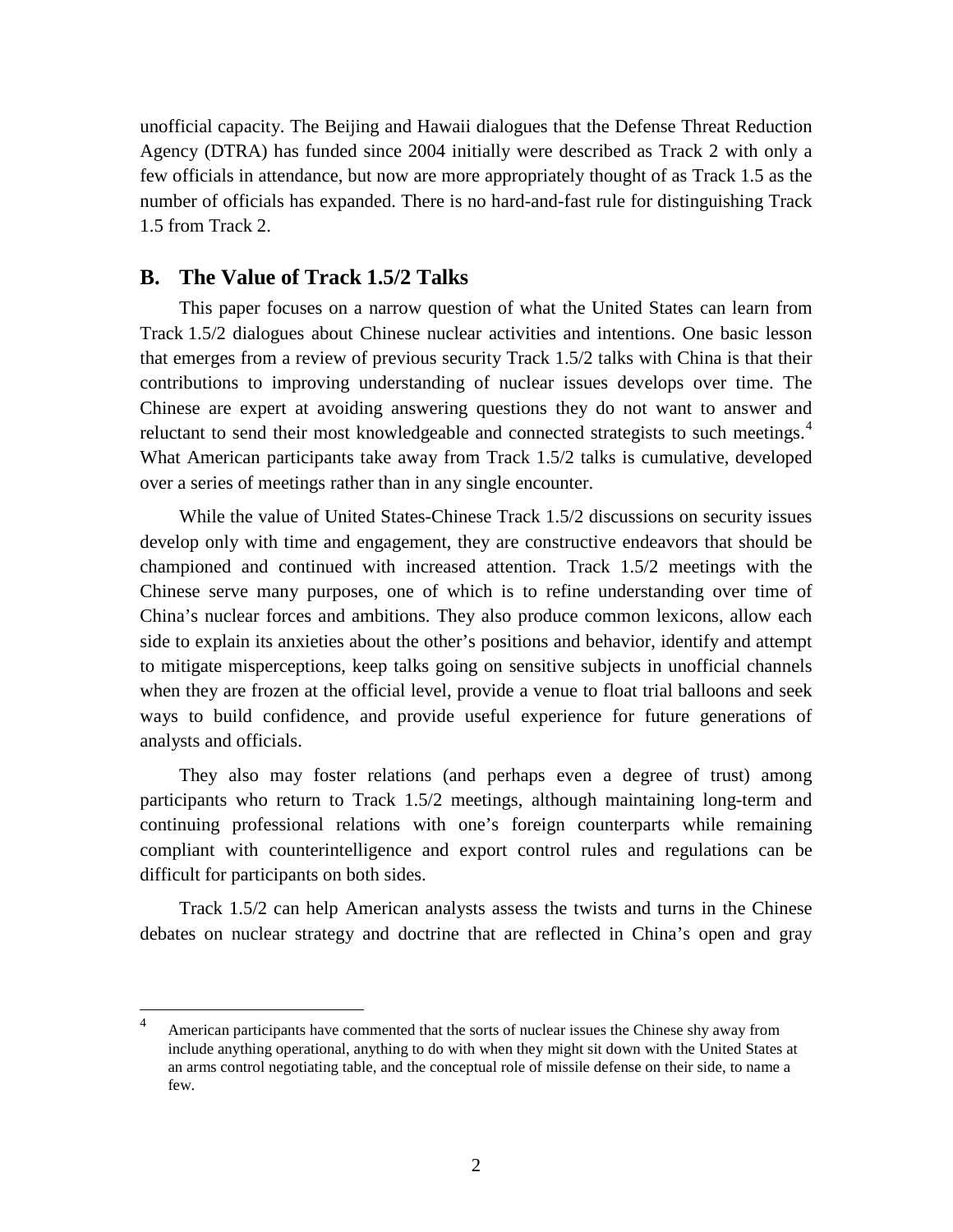literature—debates that take place in a far less open society than America.<sup>[5](#page-10-0)</sup> However, the expectation should be that much of what the United States seeks when it challenges China to be more transparent about nuclear matters is unlikely to be resolved through the Track 1.5/2 process, nor will gaps in knowledge be closed where China wishes to conceal its nuclear activities or intentions. This also has been the American experience with Track 1.5/2 discussions with Russia (former the Soviet Union), which have a much longer lineage than the more recent Track 1.5/2 discussions with China, and which are supplemented by decades of seeking to understand Russian nuclear activities and intentions through formal arms talks and through the post-Cold War mechanisms for Russia-North Atlantic Treaty Organization (NATO) relations.

<span id="page-10-0"></span> <sup>5</sup> Open source literature is generally available to the public. Gray literature is unclassified but not readily available because "few copies are produced, existence of the materials is largely unknown, or access to information is constrained." Amy Sands, "Integrating Open Sources into Transnational Threat Assessments," in *Transforming U.S. Intelligence*, eds. Jennifer E. Sims and Burton Gerber (Washington, DC: Georgetown University Press, 2005), 66.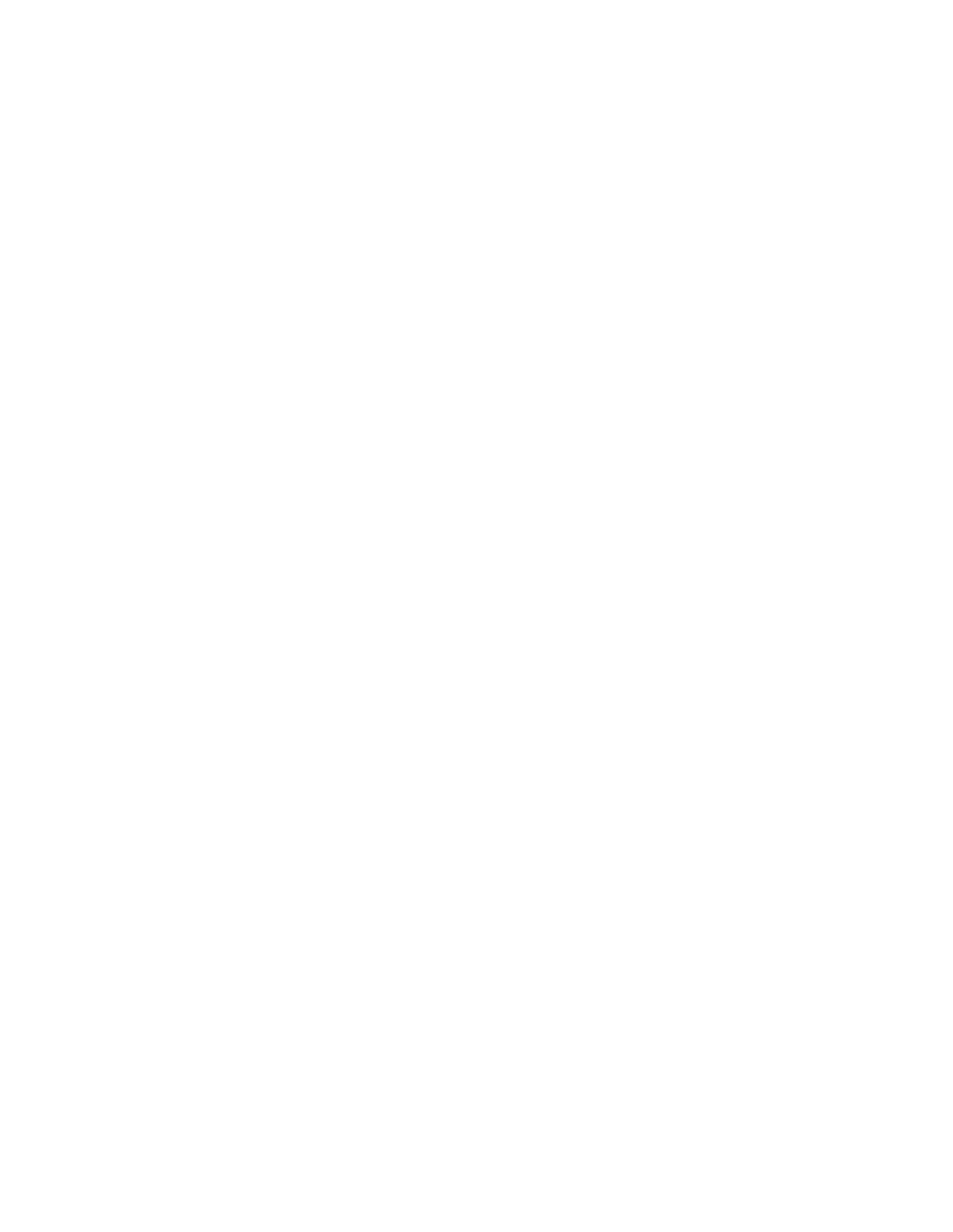### **2. Background**

<span id="page-12-0"></span>This chapter describes the origins of Track 1.5/2 talks, how they blossomed in the Asia-Pacific region from the 1990s onward, other venues for holding informal discussions with the Chinese, and how the Chinese approach such talks.

#### <span id="page-12-1"></span>**A. The Burgeoning of Talks in the Asia-Pacific Region**

Asia-Pacific Track 1.5/2 talks are a relatively recent phenomenon that has blossomed since the end of the Cold War. According to Desmond Ball and his colleagues, "[a]t the start of the 1990s, there were almost no second track processes engaged in discussions of regional security issues" in the Asia-Pacific region.<sup>[6](#page-12-2)</sup> Such meetings now address a number of security issues, most of which are non-nuclear. They are convened by many organizations with multiple agendas and purposes. They often are episodic and poorly funded. They may not record their proceedings in ways accessible to interested parties, although many of the more important security discussions addressed in this paper do result in formal publications.

Although there have been sporadic attempts to keep a comprehensive record of the security Track 1.5/2s, they are not coordinated or tracked regularly by any entity within or outside of the U.S. government.<sup>[7](#page-12-3)</sup> Americans who have been involved in the process observe that one of the major shortcomings is lack of follow-up from one round to another, either in building on past discussions or converting even modest ideas into government action.<sup>[8](#page-12-4)</sup>

American participants suspect that there is a higher degree of tracking and coordination in Beijing, if for no other reason than China's long tradition of assigning

<span id="page-12-2"></span> <sup>6</sup> Desmond Ball, Anthony Milner, and Brendan Taylor, "Track 2 Security Dialogue in the Asia-Pacific: Reflections and Future Directions," *Asian Security* 2, no. 3 (January 2007): 176.

<span id="page-12-3"></span><sup>&</sup>lt;sup>7</sup> This was one conclusion of a workshop on Track 1.5/2 diplomacy, sponsored by DTRA and held at the U.S. Air Force Academy in the summer of 2008. The workshop brought together a number of experts on Track 1.5/2 security talks. Many of them never had met one another before the workshop.

<span id="page-12-4"></span><sup>8</sup> E-mail communications with the author by Ambassador Linton Brooks (December 2, 2013) and Dr. Christopher P. Twomey (February 8, 2014).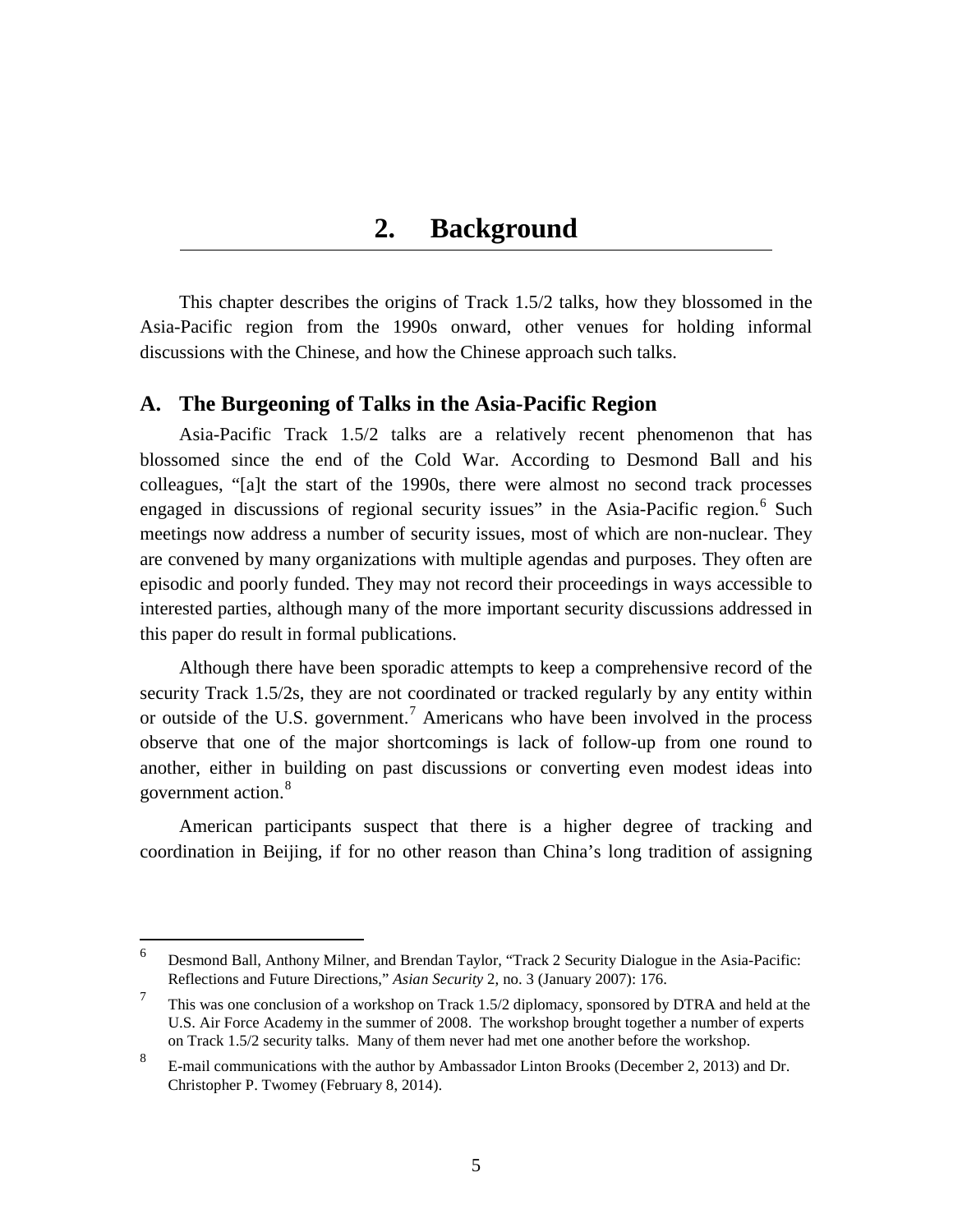"barbarian handlers" to intermediate between American experts and Chinese officials.<sup>[9](#page-13-1)</sup> According to American participants in the United States-China Track 1.5/2s, Chinese interlocutors also have said that they hold regular coordination sessions prior to attending the meetings. Several Chinese organizations specialize in serving as intermediaries between Chinese officials and their Western interlocutors. The most important are the China Arms Control and Disarmament Association (CACDA) and the China Foundation for International Strategic Studies (CFIIS), which are discussed in more detail later in the paper.

There are some American non-governmental organizations (NGO) and university institutes and centers that, due to their specialized nature and network of contacts, have fairly broad knowledge of Track 1.5/2 talks taking place in the Asia-Pacific region. However, even their knowledge may be incomplete. Institutes in other countries (e.g., the Foundation pour la Recherche Stratégique in France) do research on Chinese security issues and interact informally with Chinese experts, but this type of foreign-sponsored meeting with the Chinese often is off the American radar screen.

In 2008, which was the last year that the now-defunct Dialogue and Research Monitor (DRM) surveyed Asia-Pacific Track 2s, it found that there were 269 separate Track 2s active in the region that year. The meetings addressed a wide variety of topics—security, economic, environmental, disaster relief, human rights, and others.<sup>[10](#page-13-2)</sup>

Track 1.5/2s have become a ubiquitous and seemingly permanent feature of the Asian-Pacific security environment since the end of the Cold War—an environment that also has seen the emergence of a number of important Track 1 security forums such as the Association of Southeast Asian (ASEAN) Regional Forum (ARF).

#### <span id="page-13-0"></span>**B. Other Public Venues for Learning about China's Nuclear Activities**

In the 1980s, following normalization of United States-Chinese relations, Chinese nuclear scientists began coming to the United States to attend scientific meetings. In 1991, American scientists from the American national nuclear laboratories first were invited to visit China's nuclear weapons facilities, $11$  and from 1994 to 1998 there were

<span id="page-13-1"></span><sup>&</sup>lt;sup>9</sup> For an interesting discussion of the origins of the Chinese worldview on "barbarians" and how to deal with them, see Henry Kissinger, *On China* (New York, NY: The Penguin Press, 2011), 16−22.

<span id="page-13-2"></span><sup>10</sup> Ball, Miller, and Taylor, "Track 2 Security Dialogue in the Asia Pacific Region and Future Directions," 177.

<span id="page-13-3"></span><sup>&</sup>lt;sup>11</sup> The inaugural visit to China was made by Danny B. Stillman, a physicist who then headed the Los Alamos Technical Intelligence Division, and his deputy, H. Terry Hawkins. See Stillman's account of the story in "China's Decade of Nuclear Transparency," chapter 14 in *The Nuclear Express: A Political History of the Bomb and Its Proliferation*, by Thomas C. Reed and Danny B. Stillman (Minneapolis, MN: Zenith Press, 2009), 220−234.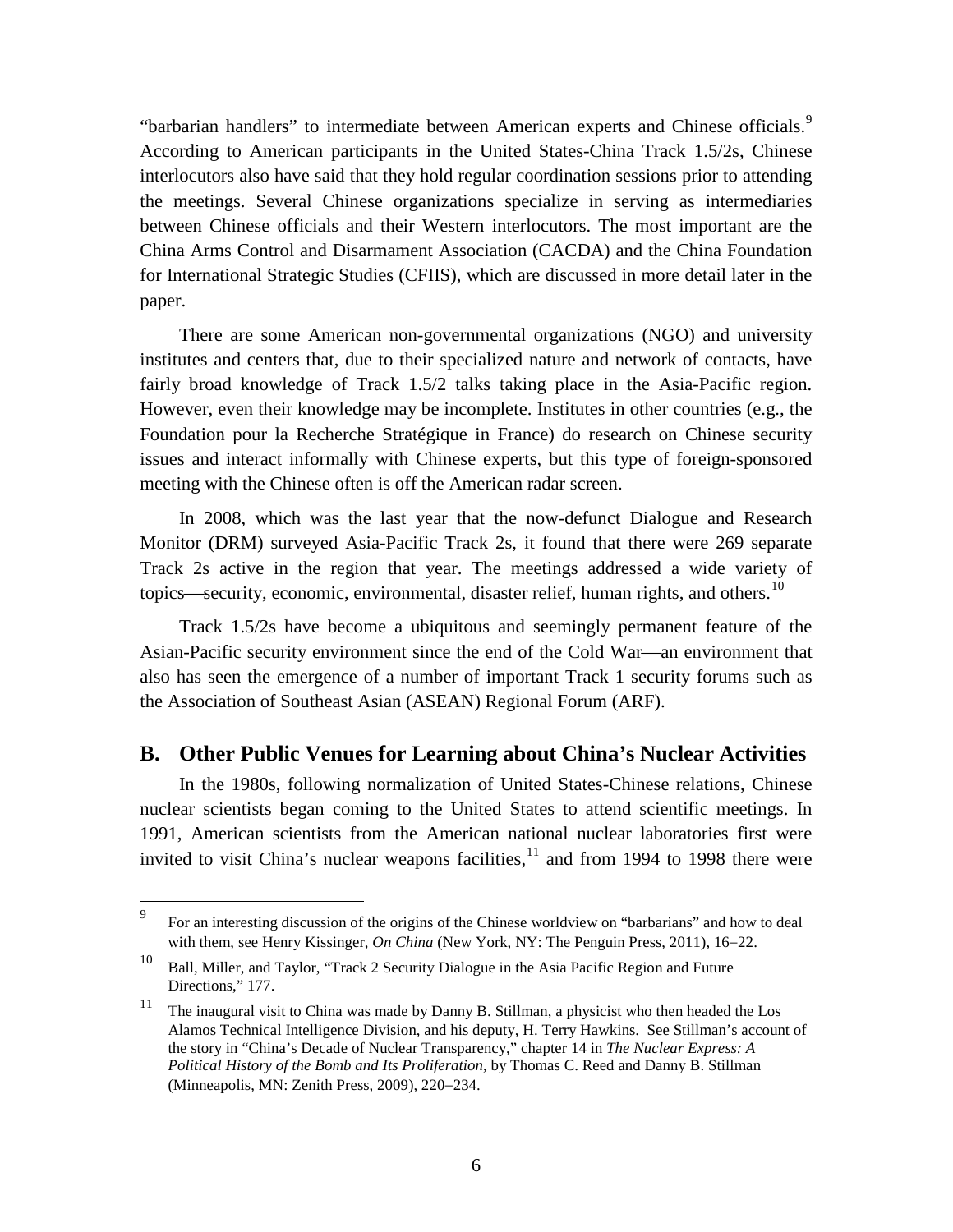formal United States-China lab-to-lab exchanges, with American delegations led by the directors of its major nuclear labs.<sup>[12](#page-14-0)</sup> These can best be thought of as formal Track 1 activities. Circumstances under which the United States-China lab-to-lab visits ended, and the on-again, off-again character of United States-China military-to-military talks, will be discussed more fully later in this paper.

Today there are several informal security dialogues outside of the Track 1.5/2 process, which also provide the opportunity for Americans to interact with Chinese counterparts to discuss nuclear issues. They include

- **STRATCOM Deterrence Symposium.** Since 2009, the Commander of U.S. Strategic Command (STRATCOM) has sponsored an annual Strategic Deterrence Symposium in Omaha, Nebraska. This event is unclassified and held in the town of Omaha, not at near-by Offutt Air Force Base (AFB) where STRATCOM is headquartered. Strategic Deterrence Symposia were convened in Omaha in 2009, 2010, and 2011, but fell victim to budget cuts in 2012 and 2013. STRATCOM revived the symposium in 2014. On several occasions, China has sent Major General (then Senior Colonel) Yao Yunzhu to speak in this forum (more will be said about General Yao later in this paper).<sup>[13](#page-14-1)</sup>
- **Carnegie International Nuclear Policy Conference.** For a number of years, the Carnegie Endowment has convened a bi-annual international security conference in Washington DC, with a focus on nuclear nonproliferation, arms control, and strategy issues. The Carnegie conference (which is on the record and open to the media) brings together serving officials with the broader retired diplomatic and military community, academics, scientists, activists, and other interested parties. In the early years of this event, senior Chinese participants typically were diplomats with backgrounds in nuclear disarmament and arms control activities. It was rare to encounter Chinese military officers at this conference discussing nuclear policy and strategy issues. That no longer is true. At the 2013 conference, for instance, Major General Yao appeared on a panel with Under Secretary of State Rose E. Gottemoeller and Alexei Arbatov, with George Perkovich as the moderator. The panel addressed nuclear deterrence, as well as nonproliferation and arms control questions.

<span id="page-14-0"></span> <sup>12</sup> See Siegfried S. Hecker, "Adventures in scientific nuclear diplomacy," *Physics Today* (July 2011): 31−37. Hecker was director of Los Alamos from 1986 to 1997.

<span id="page-14-1"></span><sup>13</sup> Yao Yunzhu is a Major General in the People's Liberation Army (PLA) and has become one of China's leading spokespersons in the West on nuclear policy and strategy. Her English is excellent; she demonstrates considerable expertise in her prolific writings on the subject; and has studied in the United States.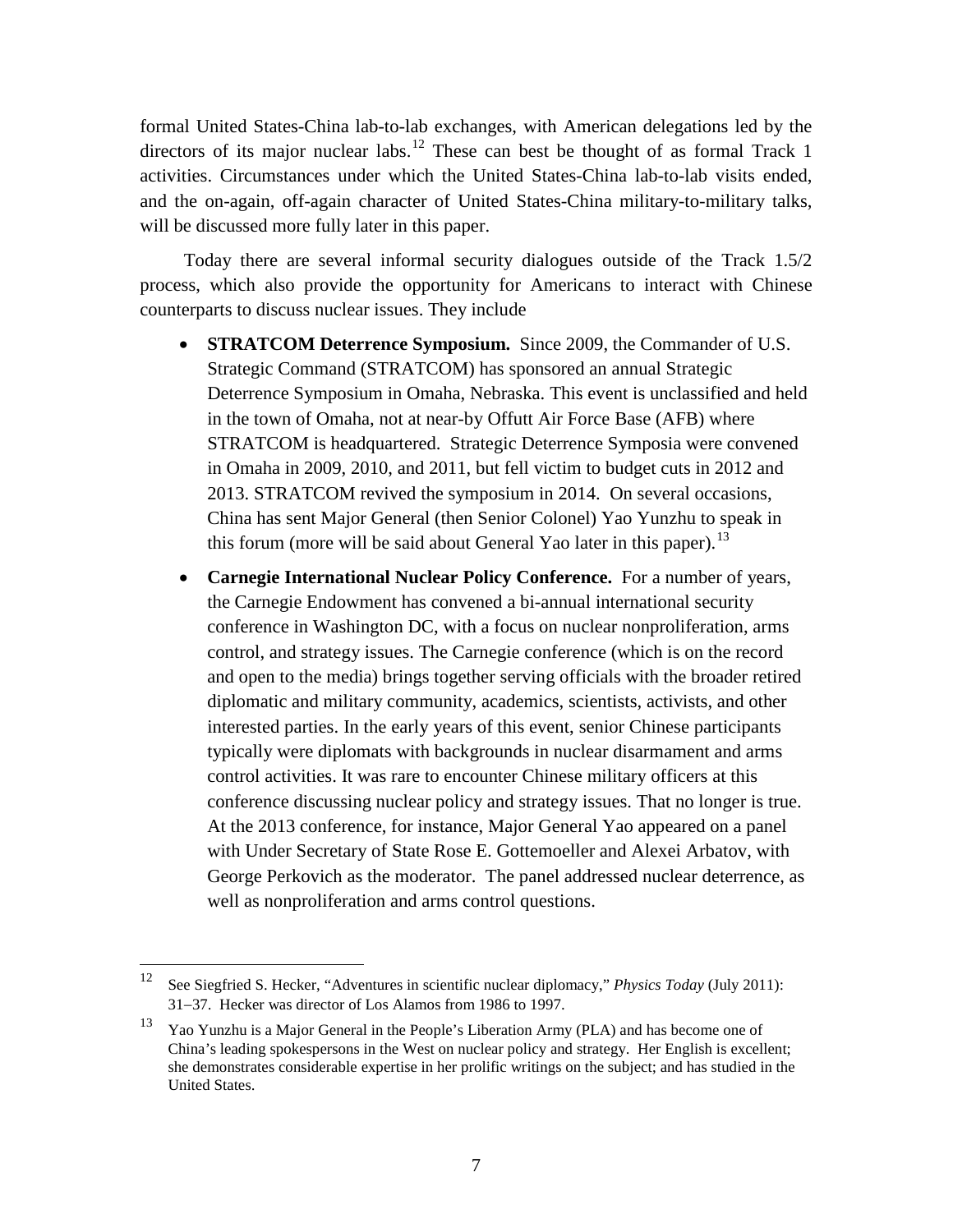• **IISS Shangri-La Dialogue.** Since 2002, the Institute for International Security Studies (IISS) has convened an annual Asia Security Summit (also known as the Shangri-La Dialogue) in Singapore. This is a high-level conference, where the American delegation typically is led by the Secretary of Defense.<sup>[14](#page-15-0)</sup> In 2013, Secretary of Defense Chuck Hagel spoke at Shangri-La, while the Chinese delegation (typically smaller than that of the United States) was led by the Deputy Chief of the PLA General Staff. The Shangri-La plenary and panel sessions are on-the-record, open to the media, involve questions and answers (Q&A) from the audience, and are documented in written and video formats. Former officials and military officers mingle with current civilian officials and military officers, academics, scientists, public figures, correspondents, and others, at the conference and on its margins. Major General Yao was one of the Chinese attendees at the 2013 Shangri-La Dialogue who publicly questioned Secretary Hagel.

In the past decade, there also have emerged other opportunities for Americans to engage with Chinese on nuclear weapons policy and strategy issues. Two of the more prominent are

- **PONI Working Group on United States-China Nuclear Dynamics.** The Center for Strategic and International Studies (CSIS) launched the Project on Nuclear Issues (PONI) in 2003 to help develop the next generation of nuclear weapons policy experts and officials in the United States. In 2012, PONI commissioned a Next Generation Working Group to study the trends and dynamics of United States-China nuclear issues and relations, and to draft a report that could inform and influence policy discussions in Washington and Beijing. Although the report was drafted by an exclusively American working group, it took into account Chinese critiques. In September 2012, members of the Working Group traveled to Beijing for a series of discussions with Chinese analysts and officials. The Working Group presented their initial findings to their Chinese interlocutors and took Chinese reactions under consideration in preparing the final report.<sup>[15](#page-15-1)</sup>
- **United States-Chinese Glossary of Nuclear Security Terms.** For many years the Committee on International Security and Arms Control (CISAC) of the American National Academies of Science (NAS) has been meeting with its Chinese counterparts for Track 2 discussions of nuclear arms control,

<span id="page-15-0"></span> <sup>14</sup> The Shangri-La Dialogue does not fall neatly into either the Track 1 or the Track 1.5/2 category.

<span id="page-15-1"></span><sup>15</sup> *Nuclear Weapons and U.S.-China Relations: A Way Forward* (Washington, DC: CSIS, March 2013).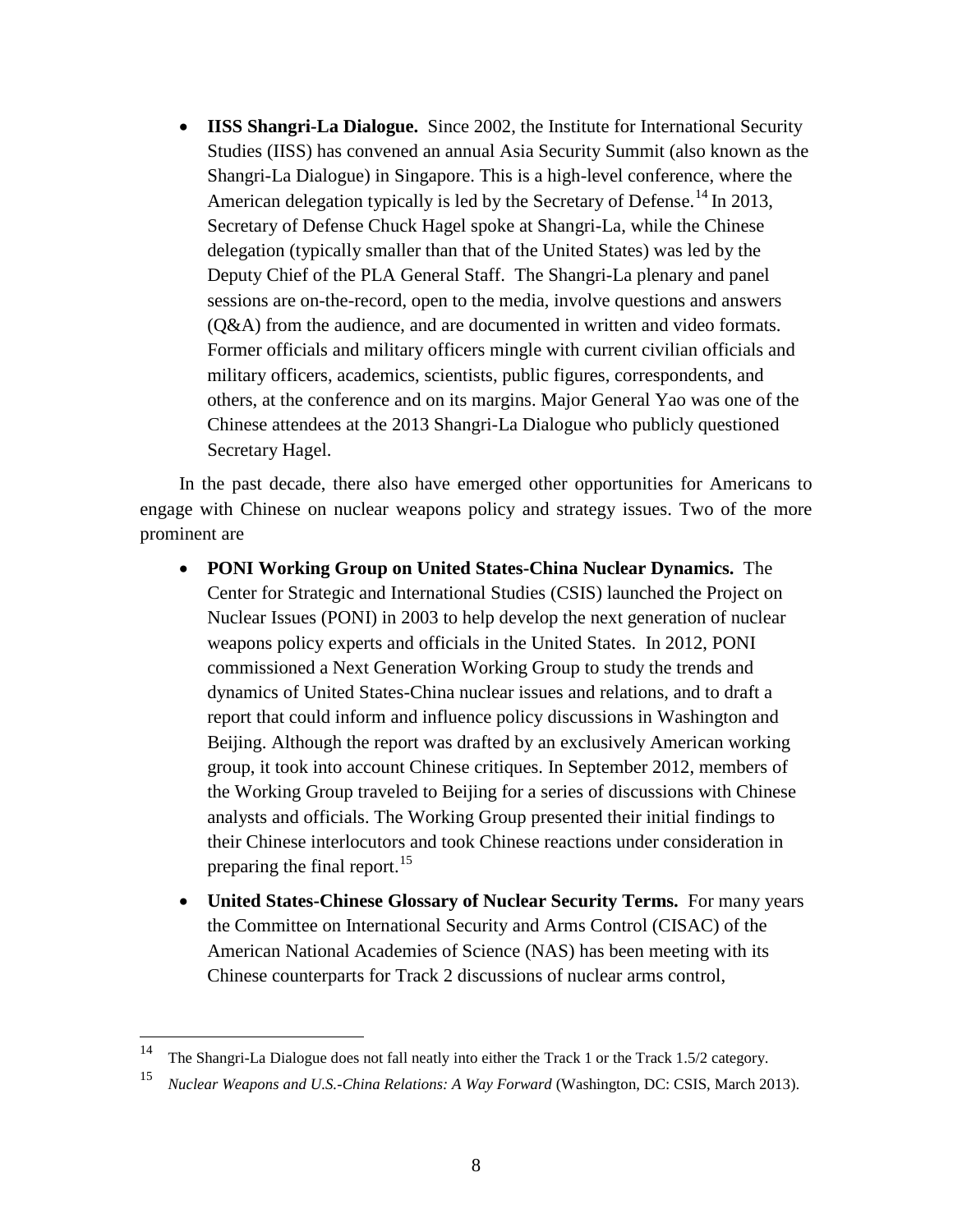nonproliferation, energy, and regional security issues.<sup>[16](#page-16-1)</sup> In 2006, the NAS/CISAC Track 2 began a joint project with the Chinese to produce an unclassified glossary of nuclear security terms. The glossary was prepared by teams from both sides, and reviewed in draft form by Americans and Chinese chosen for their diverse perspectives and technical expertise. The project resulted in a glossary published simultaneously in Washington, DC and Beijing. $17$ 

There are other Track 2s on security issues organized by the Pacific Forum CSIS, the Monterrey Institute for Strategic Studies, university institutes (especially at Stanford and the University of California, San Diego), and a variety of NGOs. They all point to how far the concept of a Track 2 has evolved since the phrase originally was coined over thirty years ago.

#### <span id="page-16-0"></span>**C. Origins and Evolution of the Track 1.5/2 Concept**

In 1981, Joseph V. Montville (then an American Foreign Service Officer and Middle East specialist) was focused on the Israeli-Palestinian conflict. He wanted to find ways to navigate around the sterile and highly bureaucratic formal mechanisms for conflict resolution. Montville and a colleague (both trained in political psychology) coined the new phrase "Track 2" to refer to a type of unofficial diplomacy that could bring retired civil and military officials, academics, public figures, and social activists together in an informal setting intended to create conditions favorable to conflict resolution, and provide opportunities for less structured discussions than those conducted in official (Track 1) channels.

In their 1981 article in the journal *Foreign Policy,* Montville (who today is board chair and senior fellow at the Center for World Religions, Diplomacy, and Conflict Resolution at George Mason University) and William D. Davidson (who in 1981 was the president of the Institute for Psychiatry and Foreign Affairs) applied concepts developed by Harvard social psychologist Herbert C. Kelman. Kelman asserted "that although international conflicts typically result from conflicts of interest and ideological differences, psychological factors also contribute to escalation and perpetuation of conflict by creating barriers to the occurrence and perception of change.<sup> $18$ </sup>

<span id="page-16-1"></span><sup>&</sup>lt;sup>16</sup> CISAC has similar discussions with the Russians and with the Indians on nuclear matters.

<span id="page-16-2"></span><sup>17</sup> *English-Chinese Chinese-English Nuclear Security Glossary* (Washington, DC: National Academies Press, and Beijing: Atomic Energy Press, 2008).

<span id="page-16-3"></span><sup>18</sup> William D. Davidson and Joseph V. Montville, "Foreign Policy According to Freud," *Foreign Policy*  45 (Winter, 1981-1982): 153.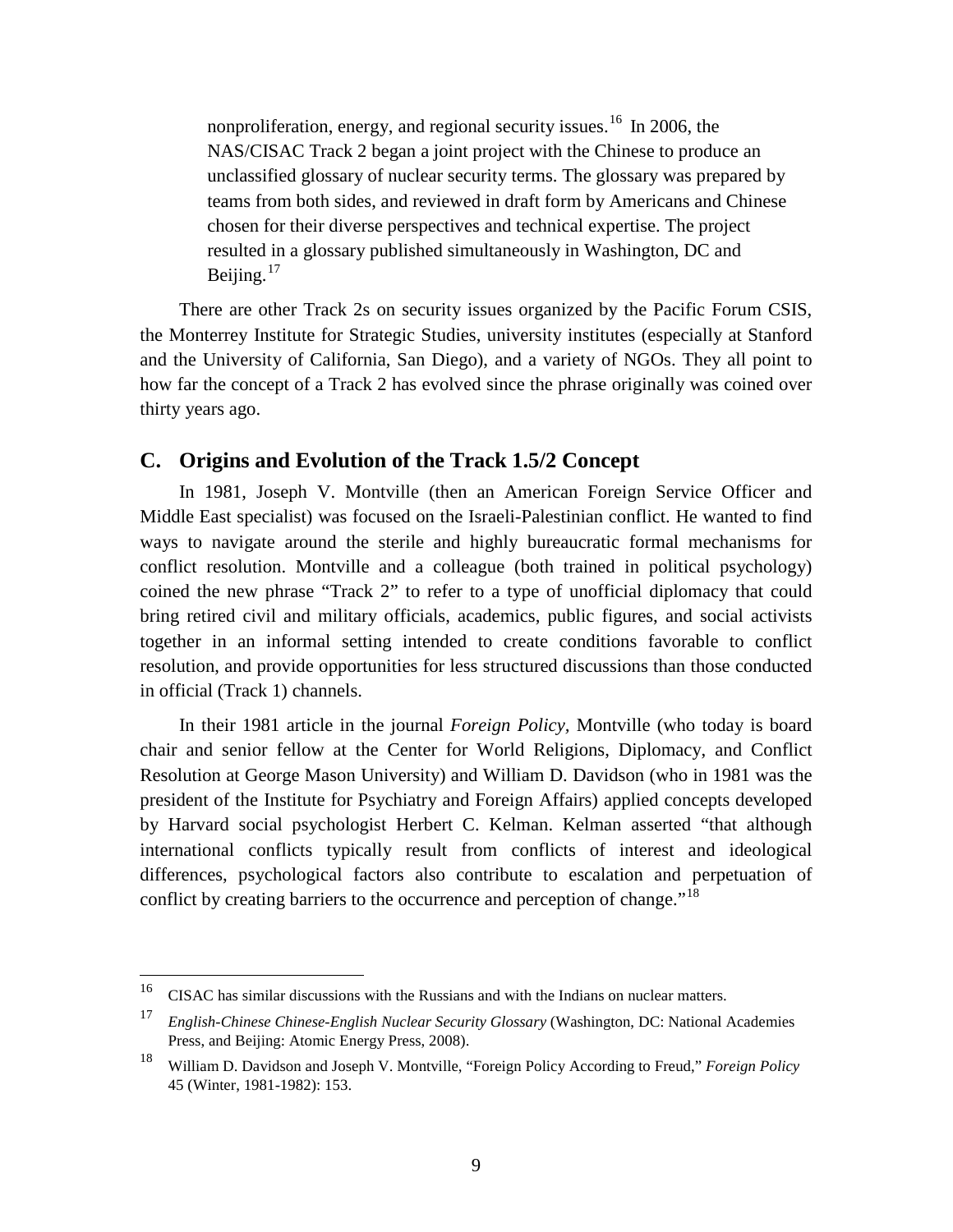Montville and Davidson took this as their starting point. Expanding on Kelman's thesis, Montville and Davidson described Track Two diplomacy as:

. . . unofficial, non-structured interaction. It is always open minded, often altruistic, and in Kelman's words, strategically optimistic, based on best case analysis. Its underlying assumption is that actual or potential conflict can be resolved or eased by appealing to common human capabilities to respond to good will and reasonableness.<sup>[19](#page-17-1)</sup>

This is the earliest definition for a concept that has evolved significantly since the phrase was coined. National delegations to Track 1.5/2s may be at fairly senior levels (e.g., retired four-star, ambassador, or agency head level) or by mid-level officials (office directors and institute heads). Track 1.5/2s may convene annually for two or three days, during which large plenary sessions are combined with smaller breakout groups, working lunches and dinners, receptions, and other opportunities for the delegations to carry on discussions with their counterparts.

The original Montville-Davidson article characterized Track 2 dialogue as "open minded and altruistic."<sup>[20](#page-17-2)</sup> This may be an aspiration, but it is not a necessary condition for the talks. Individuals come to their encounters with the Chinese with multiple motivations. Advancing one's personal views often is a priority, and on the American side, fundamental attitudes toward nuclear weapons (pro and con) also may come into play. Organizations traditionally critical of aspects of official U.S. policy (such as the Union of Concerned Scientists) convene Track  $2s$ .<sup>[21](#page-17-3)</sup> Even in Track 1.5/2 talks that seek simply to objectively describe and explain American nuclear policy, strategy, and related issues (such as missile defense, prompt conventional global strike, or the pivot to Asia in national security strategy), it is not uncommon to find members of the American delegation disagreeing with one another. As stated earlier, many of the Track 1.5/2s are not coordinated with one another, and there is no place (official or otherwise) in the United States that monitors and records the results of all the nuclear-related Track 1.5/2s.

#### <span id="page-17-0"></span>**D. The Chinese Approach to Track 1.5/2 Talks**

As for the Chinese side of the dialogue, Americans do not know how the Chinese government (more accurately, the Party apparatus that permeates and controls the Chinese government) attempts to monitor, coordinate, exploit, and otherwise control

<span id="page-17-1"></span> <sup>19</sup> Ibid., 155.

<span id="page-17-2"></span> $^{20}$  Ibid.

<span id="page-17-3"></span> $21$  Gregory Kulacki is a senior analyst and China Project Manager in the Global Security Program at the Union of Concerned Scientists, who coordinates Track 2 workshops with Chinese scientists and other experts. See Gregory Kulacki, "Chickens Talking With Ducks: The U.S.-Chinese Nuclear Dialogue," *Arms Control Today* (October 2011).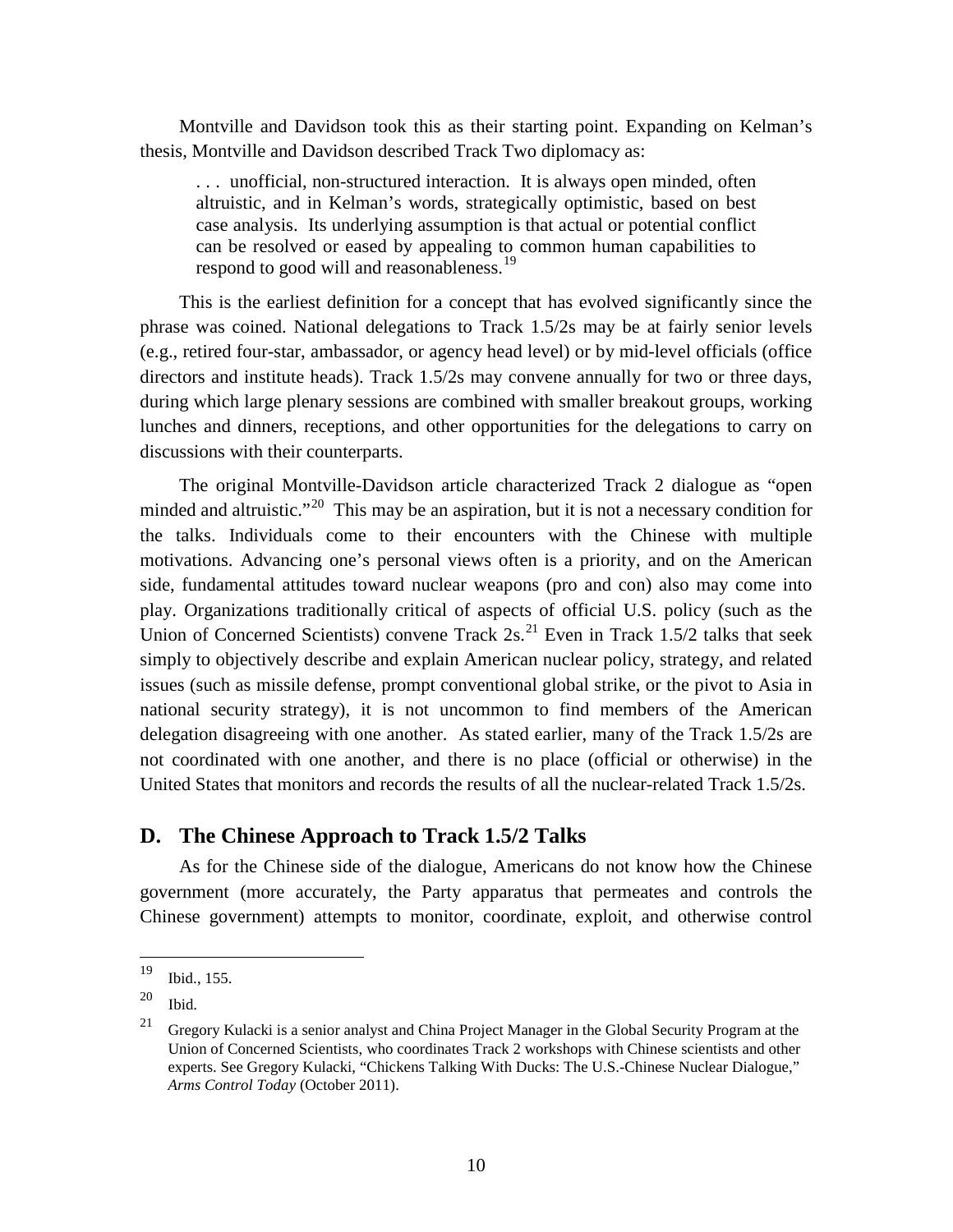Chinese participation in Track 1.5/2 activities, beyond normal practices such as reviewing and approving prepared remarks or (for active-duty civil or military officials) handling subsequent press inquiries, and providing "barbarian handlers" for Americans visiting China.

Chinese experts typically seek to portray Chinese participation in Track 1.5/2s as objective, sincere, and benign. For instance, in his 2011 description of the evolution of Chinese scientific participation in nuclear-related unofficial dialogues, Li Bin (who in 2011 was at the Carnegie Endowment, but who earlier was a physicist by training, who had made his career at a number of official Chinese nuclear weapons institutes and on arms control delegations in China)<sup>[22](#page-18-0)</sup> wrote:

In the late 1980s, the Chinese nuclear establishment, including the Beijing Institute of Applied Physics and Computational Mathematics (IAPCM) and China Academy of Engineering Physics (CAEP), began to send its scientists to international dialogues involving scientists from around the world. The tradition and expertise in exchanges in the science community encouraged the Chinese scientists to engage with their peers from other countries on strategic nuclear issues. At the beginning, the Chinese scientists chose to join discussions only on topics of a more technical nature, for example, the consequences of nuclear war and verification of nuclear reductions. The Chinese scientists utilized the common tools of scientific exchange such as graphs and formulas, to engage with their counterparts. In this process, they developed friendship with and trust in scientists from other countries. They gained experience and confidence in dialogue on nuclear policy issues and came to understand the importance and benefits of these dialogues. They also realized that some special expertise is needed to engage on strategic issues.

With the assistance of scientists from Italy and the United States, among others, Chinese nuclear institutions began to apply for funding from international organizations to organize their own international nuclear dialogues and to train their students on strategic nuclear issues. They also sent their young scientists to receive training on nuclear arms control and nonproliferation at American universities such as Princeton, MIT, Stanford, and the University of Maryland, at non-governmental organizations like the Union of Concerned Scientists, and at the U.S. national labs, in particular the Cooperative Monitoring Center at the Sandia National Laboratories. These trainees are now mid-career and most of them play important roles in the strategic nuclear dialogue between China and other countries. The expertise in strategic dialogues

<span id="page-18-0"></span> $22$  Li Bin was a professor of international at Tsinghua University, where he was the founding director of its arms control program. He previously had directed the arms control division at the Institute of Applied Physics and Computational Mathematics, and was a member of China's delegation to the Comprehensive Test Ban Treaty (CTBT) negotiations.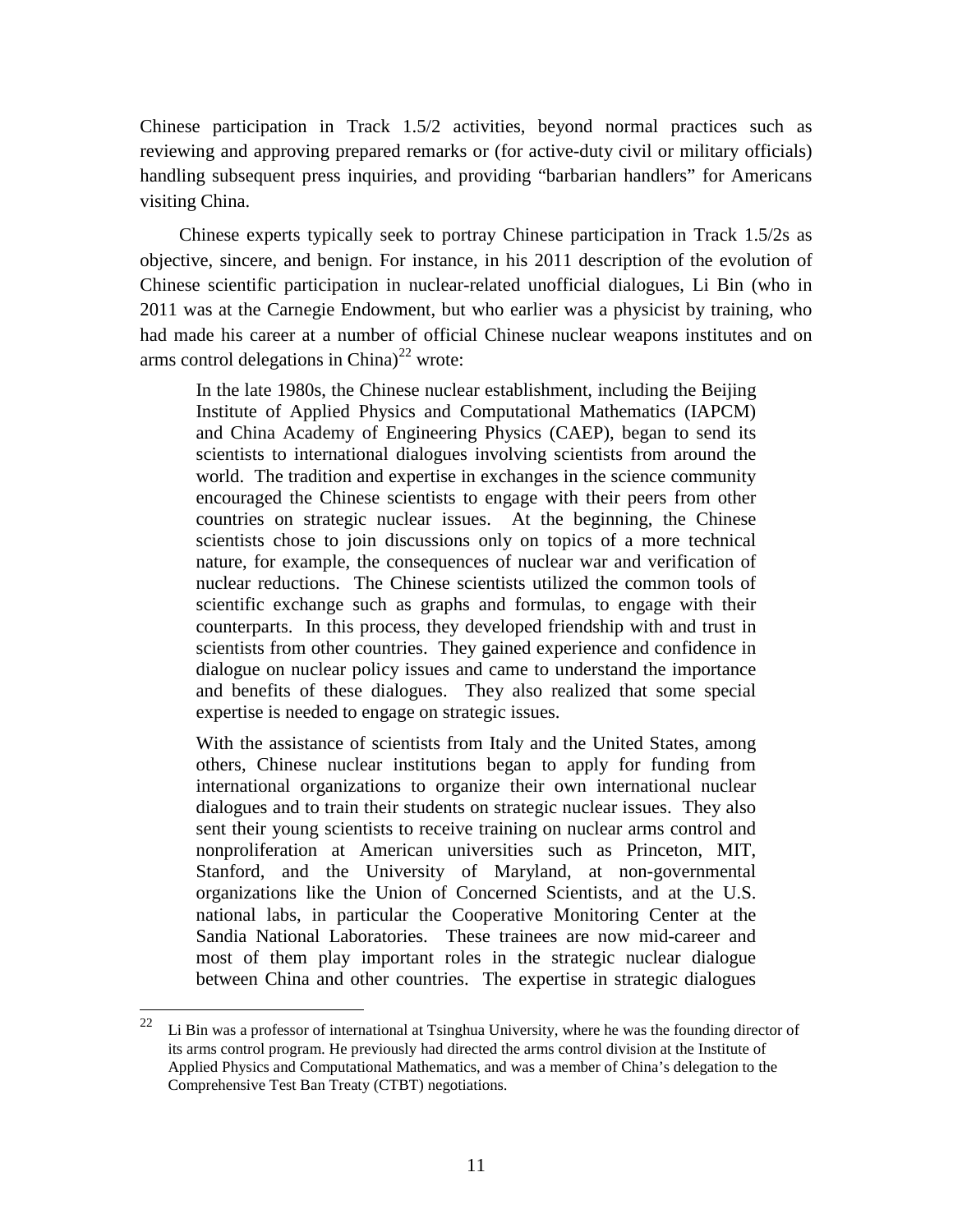built in the Chinese nuclear establishment gives their leaders the confidence to encourage participation in such dialogues at all levels and in different formats. The 1999 U.S. Cox Commission Report, which accused Chinese nuclear scientists of spying, among other charges, interrupted the nascent U.S.-Chinese lab-to-lab dialogue. The Chinese nuclear establishment has set as a precondition to resume the dialogue that the U.S. government formally acknowledge the benefits of the prior U.S.- China lab-to-lab exchange. Although the United States has yet to meet this precondition, scientists from the Chinese nuclear establishment never mind talking with and hosting scientists from U.S. national labs at various nuclear dialogues. $^{23}$  $^{23}$  $^{23}$ 

Li Bin clams that the release of the Cox Commission report essentially ended United States-China lab-to-lab exchanges and dialogues.<sup>[24](#page-19-1)</sup> That is true in a narrow sense, but it did not derail the Track 1.5/2 process with China on nuclear issues. Americans from universities, NGOs, Federally Funded Research and Development Centers (FFRDC), and other such entities continued to meet.

Their Chinese counterparts came from a variety of institutions in China, all of which are affiliated in one form or another with Chinese national security organizations. Prominent among the Chinese institutions represented in nuclear Track 1.5/2s are

• **China Arms Control and Disarmament Association (CACDA).** When CACDA was founded in 2001, the Xinhua News Agency described it as China's first NGO for disarmament and reported that its opening ceremonies were attended by senior Chinese officials including the Vice Premier (then Qien Qichen) and the Vice Chairman of the Central Military Commission (then Chi Haotian). Mr. Qien described CACDA as an institution for conveying to the

<span id="page-19-0"></span> <sup>23</sup> Li Bin, "Promoting Effective China-U.S. Strategic Nuclear Dialogue" (Washington, DC: Carnegie Endowment, October 18, 2011), 2.

<span id="page-19-1"></span><sup>&</sup>lt;sup>24</sup> Representative Christopher Cox (R-CA) chaired the House Select Committee on U.S. National Security and Military/Commercial Concerns With China. In May 1999, the Cox Commission published a report that among other things, claimed that the Chinese had stolen classified information on the W88 and six other nuclear warheads. See Shirley A. Kan, *Suspected Acquisition of U.S. Nuclear Weapon Secrets* (Washington, DC: Congressional Research Service, updated February 1, 2006). The release of the report coincided roughly with the American accidental bombing of the Chinese embassy in Belgrade, in the NATO air campaign against Serbia. At the time, a group of American nuclear scientists were in China on one of the many lab-to-lab visits that had taken place since the early 1990s. At a dinner hosted for the Americans by Hu Side (then director of the China Academy of Engineering Physics, which is the Chinese organization responsible for China's nuclear weapons development), Hu Side abruptly began the dinner with a well-rehearsed speech that blasted the Cox Report, denounced the bombing (which the Chinese refused to believe was accidental), and asserted that the United States was using Wen Ho Li (a scientist at Los Alamos suspected of espionage) as a scapegoat. Hu Side reportedly said: "You have seriously and probably permanently damaged the scientific and lab-to-lab exchanges." Reed and Stillman, *The Nuclear Express*, 362.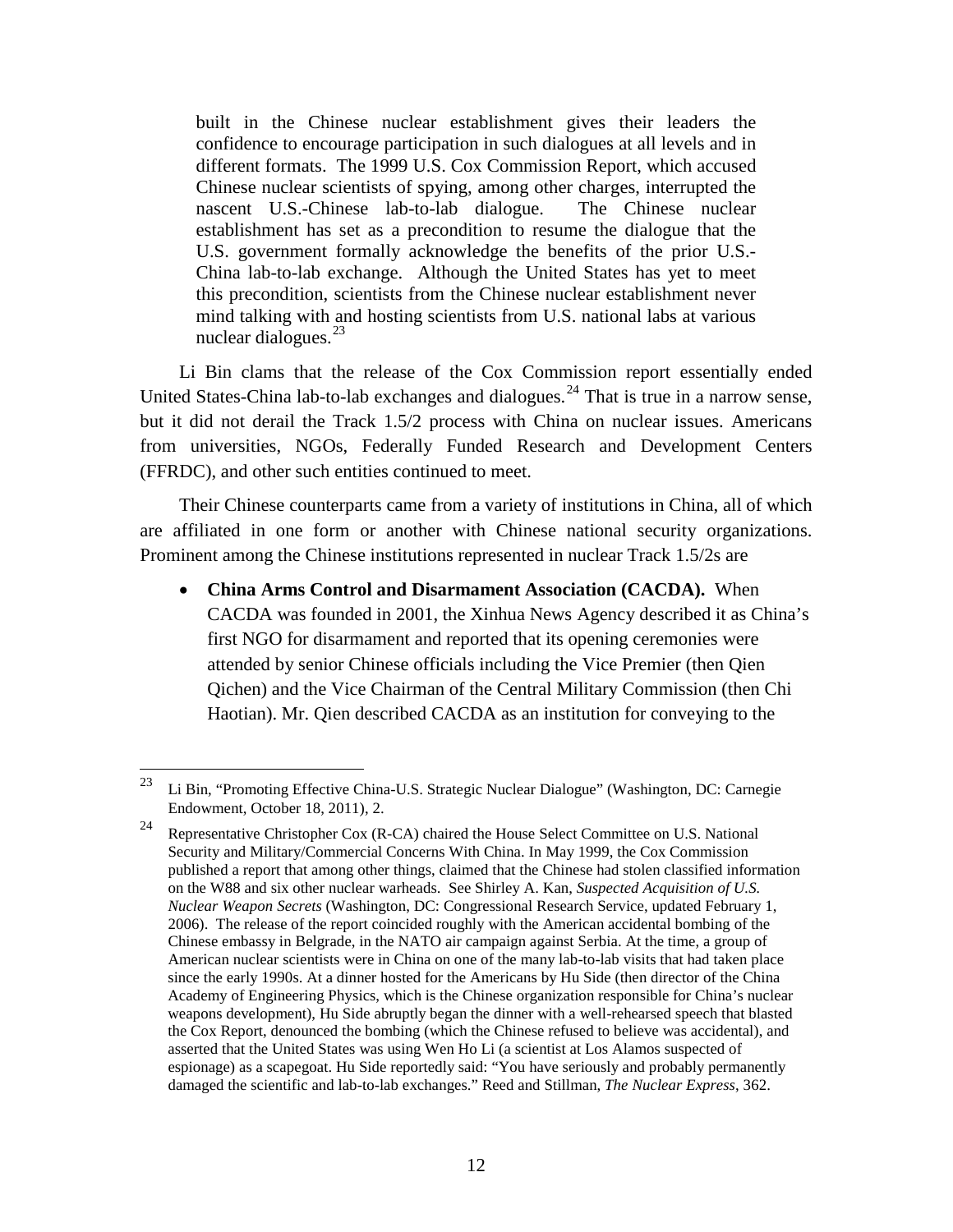outside world China's "principled stance and policy" on arms control and disarmament issues, and for promoting "China's international image."<sup>[25](#page-20-0)</sup>

- **Chinese Academy of Military Science (AMS).** The Academy of Military Science of the People's Liberation Army is headed by a president who usually is a senior general officer. The AMS, according to Bates Gill and James Mulvenon, is the largest single research organization in the PLA.<sup>[26](#page-20-1)</sup> AMS researchers write reports for the General Staff Department and the Central Military Commission, draft speeches for senior military leaders, and serve on small groups as drafters of major documents such as the Defense White Paper. Major General Yao Yunzhu, the director of the Center for China-American Relations at the AMS, is a frequent and especially knowledgeable participant in nuclear-related Track 2 talks. More will be said about General Yao's views later in this paper.
- **China National Defense University (NDU).** China's NDU was formed in 1985 by combining three colleges (logistics, political/commissar, and general military) into a single entity. Operating under the Central Military Commission, China's NDU combines training and research functions. Rear Admiral (Ret) Yang Yi, while serving as director of the Institute for Strategic Studies (ISS) at China's NDU, frequently led Chinese delegations to mid-level Track 2 nuclear talks. The ISS of China's NDU, according to Bates Gill and James Mulvenon, has been the home of some of China's most respected strategic thinkers.<sup>[27](#page-20-2)</sup>
- **China Academy of Social Science (CASS).** The CASS, which was established in 1977, is made up of several dozen research institutes and is affiliated with the People's Republic of China's (PRC) State Council. In 2011, the American journal *Foreign Policy* ranked CASS as the top think tank in Asia. CASS is more academic in nature than the military think tanks, but certainly is well connected.
- **China Institute of Contemporary International Relations (CICIR).** CICIR is another Beijing-based institute, reportedly affiliated with the Ministry of State Security. CICIR often sends delegations to the United States to interview American analysts and closely follows contemporary political events in America. Some think of it as the equivalent of America's Open Source Center.

<span id="page-20-0"></span><sup>&</sup>lt;sup>25</sup> Xinhua News Agency, "NGO Aims to Promote Disarmament and Arms Control," August 21, 2001. [http://www.china.org.cn/english/FR/17825.htm.](http://www.china.org.cn/english/FR/17825.htm)

<span id="page-20-1"></span><sup>&</sup>lt;sup>26</sup> Bates Gill and James Mulvenon, "Chinese Military-Related Think Tanks and Research Institutions," *China Quarterly* (September 2002): 622.

<span id="page-20-2"></span> $27$  Ibid., 623.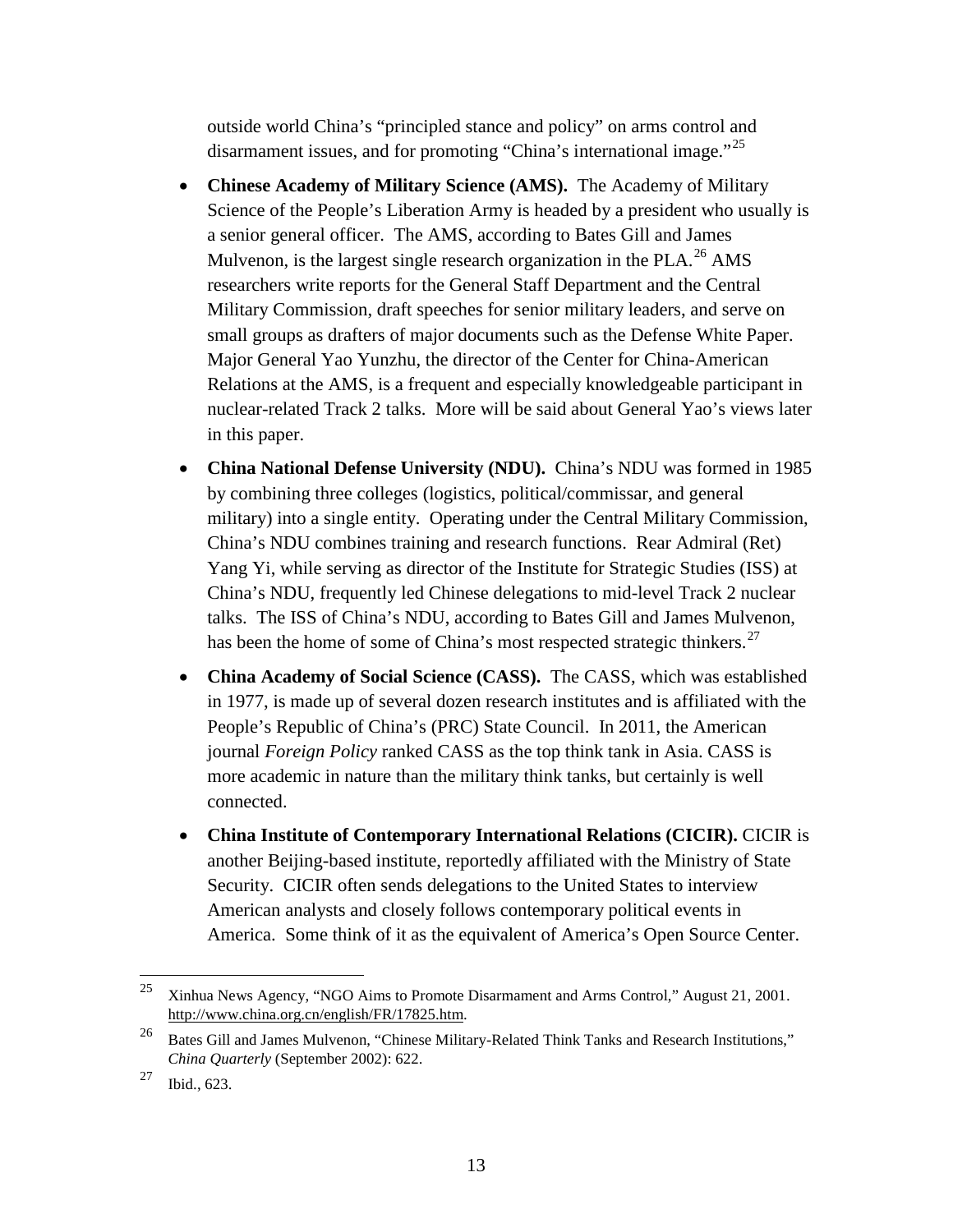In 2011, the Think Tanks and Civil Societies Program (TTCSP) at the University of Pennsylvania ranked CICIR as the top Chinese think tank in security and global affairs, and as the twenty-third best worldwide. For comparison's sake, Brookings was ranked first worldwide and Chatham House second.<sup>[28](#page-21-0)</sup> Cui Liru, who was president of CICIR from 2005 to 2013, now is on the board of directors of the Washington-based Nuclear Threat Initiative (NTI).

- **Shanghai Institute of International Studies (SIIS).** The SIIS also reportedly is affiliated with the Foreign Ministry. However, given that it is physically removed from Beijing, it appears to have somewhat greater independence than other such Chinese think tanks. The University of Pennsylvania index report ranked the SIIS as the forty-seventh best think tank worldwide for security and global affairs. [29](#page-21-1)
- **China Foundation for International Strategic Studies (CFISS).** Founded by former Chinese military officers, the CFISS reportedly has close connections with the Chinese military.
- **China Institute of International Studies (CIIS)**. CIIS reportedly is a research institute of the General Staff's Second Department (Intelligence). Bates Gill and James Mulvenon describe it as "the premier intelligence analysis think tank in the Chinese military,"[30](#page-21-2) although not all American China experts share this view.
- **Chinese Scientists Group for Arms Control (CSGAC).** The CSGAC is the counterpart organization to the American National Academies of Science on International Security and Arms Control, for discussions of nuclear matters. The CSGAC is chaired by Hu Side, former president of the Chinese Academy of Engineering Physics (CAEP). CAEP is the umbrella organization for China's nuclear weapons enterprise. $31$

China also sends officials (to include the Second Artillery) to participate in Track 1.5/2s in an informal capacity. Additionally, there are a growing number of institutes,

<span id="page-21-0"></span> <sup>28</sup> James G. McGann, *2011 Global Go To Think Tanks Index Report* (Philadelphia, PA: University of Pennsylvania, 2012), 36.

<span id="page-21-1"></span> $29$  Ibid.

<span id="page-21-2"></span><sup>30</sup> Gill and Mulvenon, "Chinese Military-Related Think Tanks and Research Institutions," 619.

<span id="page-21-3"></span> $31$  Hu Side graduated in 1958 from Fudan University with a degree in theoretical physics. He became a nuclear weapons designer and rose through the ranks to be director of the China Academy of Engineering Physics—the organization with overall responsibility for China's nuclear weapons program. In his retirement, Academician Hu Side has been a frequent participant in Track 2 meetings.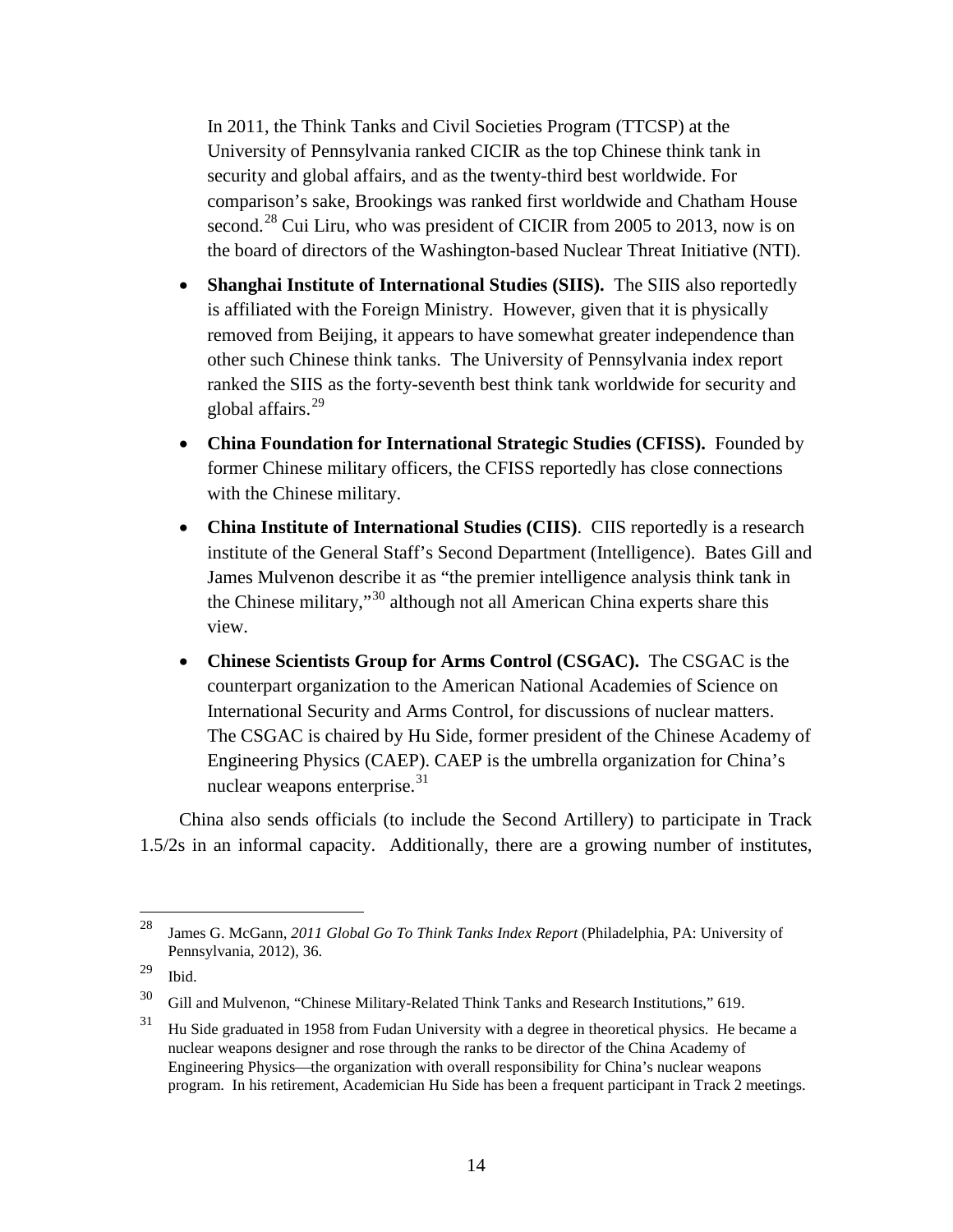centers, and programs at places like Tsinghua, Fudan, Peking, and other leading Chinese universities, which provide participants to Track 1.5/2 security talks.

Track 1.5/2s on the traditional model normally are closed to the public and media, and are conducted under the Chatham House rule (views are not attributed by name to individuals). In United States-China Track 2s, language always is a problem for both sides. Most Americans at the talks do not read or speak Chinese, and while nearly all Chinese participants have some English, their language skills often are not up to the demands of extended discussions of complex nuclear issues. Interpreters may be provided for organized sessions (an expensive proposition for Track 1.5/2 organizers), but normally not for group meals or other discussions on the sidelines of the talks.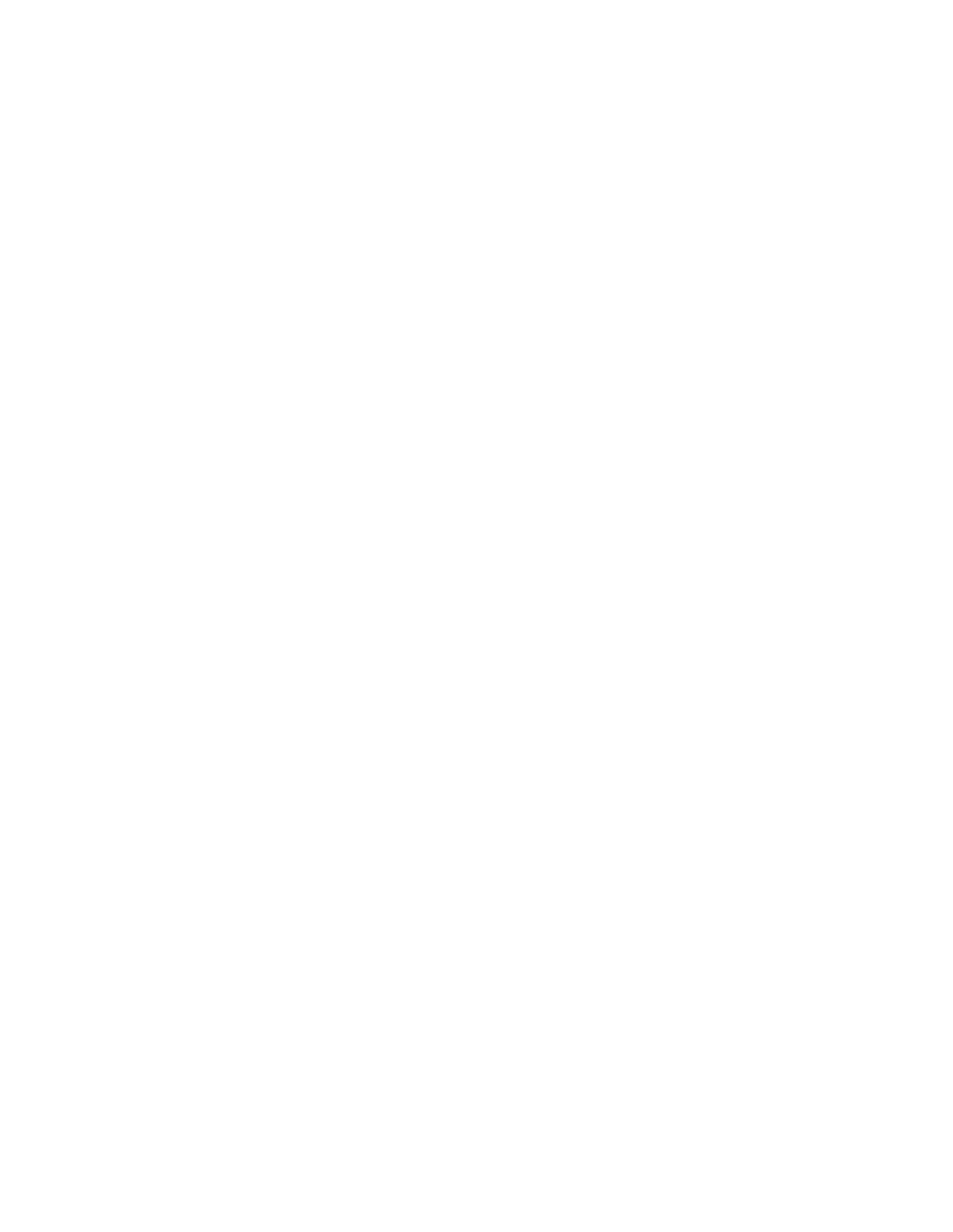# <span id="page-24-0"></span>**3. Nuclear Track 1.5/2s with China Since 2000**

This chapter discusses the reasons for beginning the nuclear Track 1.5/2 talks in Beijing and Honolulu that are sponsored by the Department of Defense (DOD), and describes insights gained from those (and other) informal discussions with China.

#### <span id="page-24-1"></span>**A. Shifting Sino-American Relations from 1972 to 2000**

In 1972, President Nixon made his historic trip to Beijing, and in late 1978, President Jimmy Carter normalized relations with China, setting the stage for high-level security talks and for military-to-military contacts between the United States and China. Washington suspended the military-to-military contacts after the Chinese military was ordered to violently suppress the demonstrators in Tiananmen Square in 1989, and did not resume them until  $1994.<sup>32</sup>$  $1994.<sup>32</sup>$  $1994.<sup>32</sup>$ 

Since 1994, United States-China military-to-military contacts have been an onagain, off-again affair, often suspended by the Chinese (and sometimes the Americans) as a diplomatic signal of their displeasure with the other's recent policy or behavior. At the same time, opportunities for escalation of crises in the nuclear shadow have occurred all too frequently.

In 1995 and 1996, for instance, the PLA fired missiles toward target areas near Taiwan and threatened military intervention if Taiwan declared independence, leading the United States to send two carriers to the region in a show of force. In 1999, American aircraft involved in NATO operations against Serbia bombed the Chinese embassy in Belgrade—a case of mistaken target identification that many Chinese believed was deliberate, coming as it did in the immediate aftermath of intense public debate in the United States on Chinese espionage. In 2001, a Chinese fighter collided with an American reconnaissance aircraft, leading it to make an emergency landing on China's

<span id="page-24-2"></span><sup>&</sup>lt;sup>32</sup> In November 1993, Assistant Secretary of Defense for International Security Affairs Chas Freeman went to China to discuss resuming military-to-military contacts. Agreement was reached, and in January 1994, the President of the American National Defense University visited his counterpart in China, re-launching the process. For discussion of how the process has progressed, see Shirley A. Kan, *U.S.-China Military Contacts: Issues for Congress* (Washington, DC: Congressional Research Service, July 25, 2013).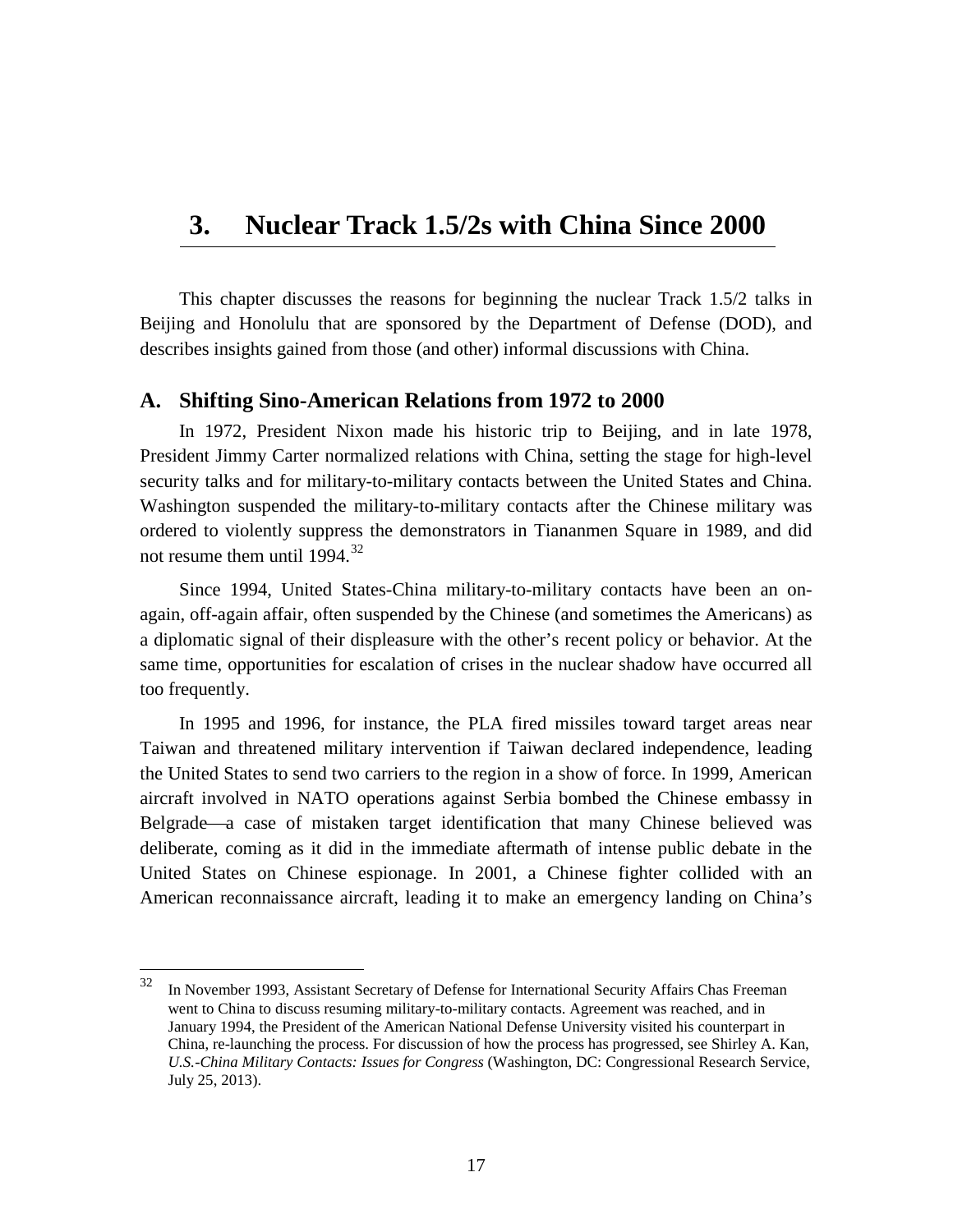Hainan Island. China detained the twenty-four American Navy aircrew members for eleven days.

Today there are tensions in the East and South China Seas. For instance, in late 2013, China declared an air defense zone over disputed territories, and the United States (in support of its Japanese ally) sent B-52s to challenge the air defense zone.

For the better part of past two decades, the United States has been preoccupied with events outside of the Asia-Pacific region. The breakup of the Soviet Union and the First Gulf War focused America on events in the Balkans and the Middle East. The shock of the attacks against the United States on September 11th, 2001 (9/11) was followed by a decade of new American wars as the United States pursued al-Qaeda and its affiliates worldwide and sent the U.S. military into Afghanistan and Iraq. Post-9/11 statements by the President and his senior security officials conveyed the message that deterrence was an inadequate doctrine for new types of foes.

Many Chinese viewed this message as being directed at them. Chinese suspicions were heightened and extended to nuclear matters when, in early 2002, what was alleged to be a copy of the classified U.S. *2001 Nuclear Posture Review* (NPR) report to Congress leaked and was published online by activists, prompting the Chinese to vigorously object both to being allegedly listed as a nation for which the United States prepared nuclear targeting plans, and providing what they claimed was evidence that America was adopting a preemptive nuclear strategy against China.

America's intervention in Iraq in 2003 without United Nations (U.N.) Security Council consent, and the swift campaign that deposed Saddam Hussein added fuel to this fire. By the middle of the first decade of the twenty-first century, China's concerns, misplaced or not, about America's nuclear intentions toward China were manifest. This was a highly unstable situation.

### <span id="page-25-0"></span>**B. Department of Defense (DOD)-Sponsored Nuclear Track 1.5/2 Talks in Beijing and Hawaii**

It was against this backdrop of no reliable and continuing military-to-military contacts with the Chinese, the steady growth in Chinese power, all-too-frequent incidents that could escalate into confrontations, and no effective forum for addressing and dispelling Chinese misapprehensions about America's nuclear polices, that the Advanced Systems and Concepts Office (ASCO) of the Defense Threat Reduction Agency (DTRA)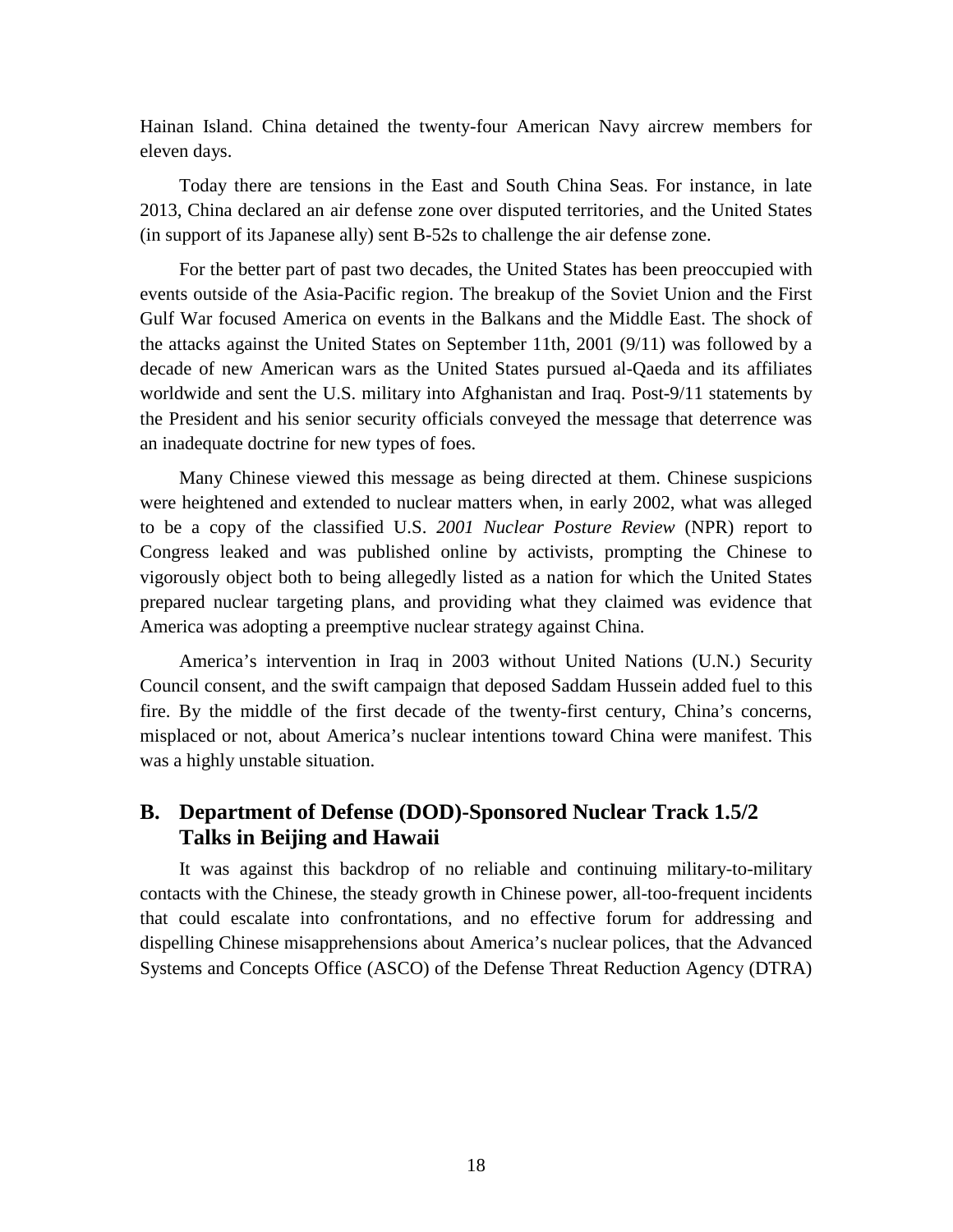began sponsoring informal security dialogues with China in the early 2000s, to address nuclear issues and regional security.<sup>[33](#page-26-0)</sup>

In 2004, ASCO began funding such talks, first in Beijing, but then joined by a separate but related track in Hawaii (a mid-way point for the two sides to meet). Although American officials attended such talks in an unofficial capacity from the start, in the early years they were a small part of the American delegation, and the talks were closer to a classic Track 2. Today, with more officials, they more appropriately are thought of as Track 1.5s.

The Beijing nuclear security dialogues were conceived as a process where the American delegation would be led by a senior retired American official (a retired fourstar) knowledgeable about American nuclear weapons. This series of talks (called the United States-China Dialogue on Strategic Nuclear Dynamics) initially was organized by a consortium of IDA, RAND, and CSIS in partnership with the Chinese organization CFISS. It met in Beijing once a year, beginning in 2004. The eighth (and most recent) meeting of this Beijing series took place in November 2013, and the ninth is scheduled for the fall of 2014. The meeting has grown over time with some eighty-five Chinese and American experts, officials, and observers attending the most recent session, all in an unofficial capacity.

A second series of talks take place annually in Hawaii. The American delegation to the Hawaii talks (which are called the United States-China Strategic Dialogue) is headed at a less senior level than is the case for the Beijing series, although many of the same Americans attend both the Beijing and the Hawaii talks. The Seventh meeting in this Hawaii series was held in June 2012. There was no round of the Hawaii talks in 2013, but the talks resumed in 2014.

Both the Beijing and Hawaii Track 1.5/2s are coordinated ahead of time with the Office of the Secretary of Defense for Policy (OSD (P) and the State Department. Observers from Defense, State, and the Department of Energy (DOE) often participated in an *unofficial* capacity, technically making the talks a Track 1.5 activity. After-action reports are delivered in briefings to a number of government staffs in Washington, and to the staffs of U.S. Pacific Command (PACOM) and STRATCOM. There are some written

<span id="page-26-0"></span> $33$  ASCO was established in 1998 when DTRA first was created, to be DOD's internal think tank on issues related to weapons of mass destruction. ASCO had a charter to look over the horizon at emerging issues and to identify ways to advance American security on weapons of mass destruction (WMD) matters that were proactive as well as reactive. Russia, China, India, and Pakistan were the countries focused on in ASCO's original Track 1.5/2 endeavors.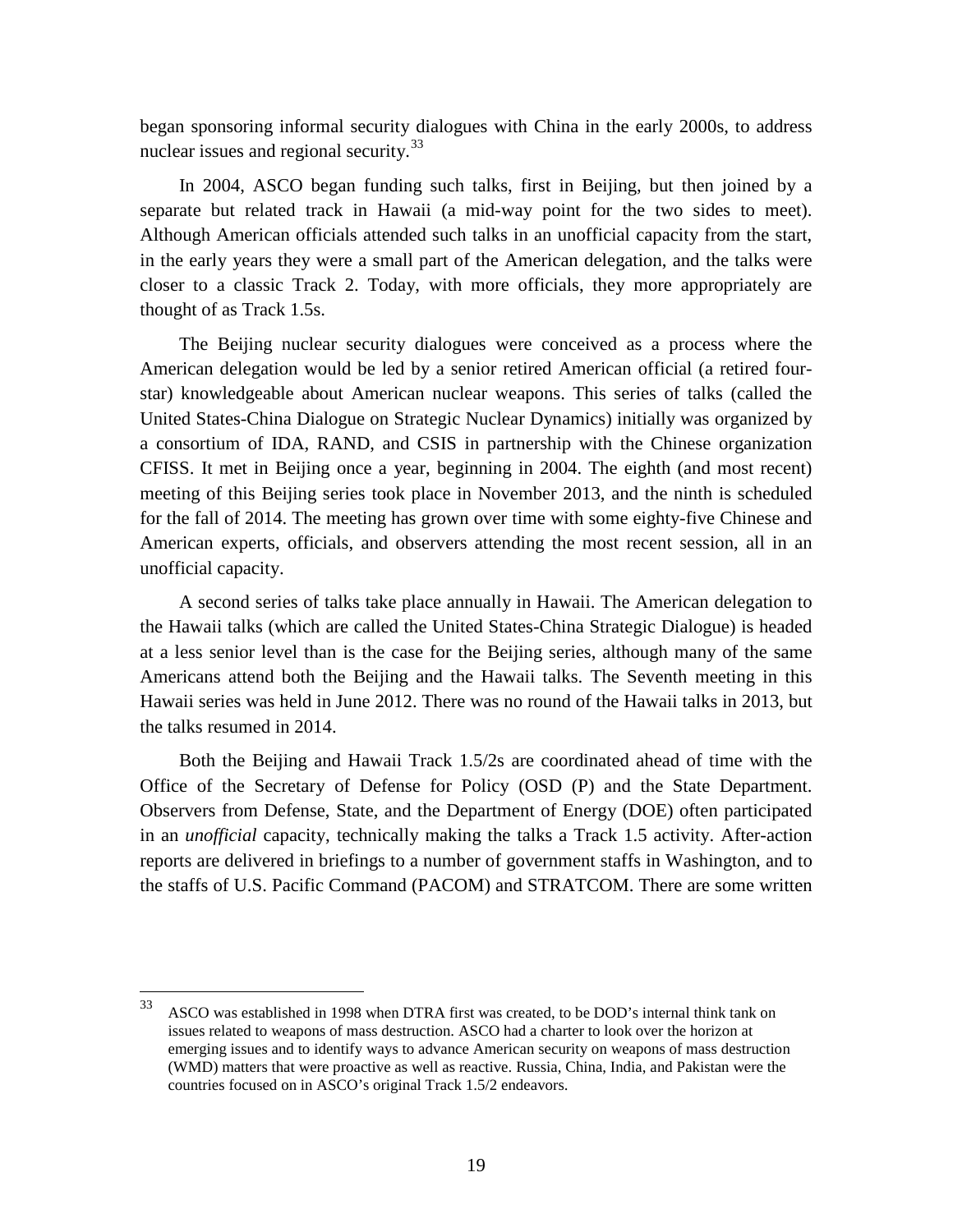records of the discussions available to the public on the Internet.<sup>[34](#page-27-1)</sup> To date, there have been fifteen rounds of these Track 1.5/2s—eight held in Beijing and seven in Hawaii.

#### <span id="page-27-0"></span>**C. Insights from the Beijing and Hawaii Talks**

In the meetings stretching over nine years, there were days of discussion ranging over many issues. The meetings involved a high noise-to-content ratio and considerable repetition. The language barrier often inhibited attempting to extract significant findings from ambiguous discussions. There always was a temptation (which the American organizers tried to mitigate when they set the agendas) to allow current events (the most recent crises, white papers, and public statements) to dominate the talks. Further there is a frustrating need to begin each session by characterizing the broad political relationship at the time.

Patterns have emerged. The Chinese generally have a set of issues that the American organizers of the talks call the Chinese "boilerplate." Although these change over time, they are characterized by closely hewing to the official Chinese government complaints about contemporary American policies. When the Chinese offer some variant of their boilerplate assertions, one or more Americans try either to correct them where they are wrong, or explain a more nuanced view when the assertions had some basis in reality. One positive development is that in recent rounds, there apparently has been less time spent on boilerplate discussions than in earlier years.

In no particular order, the Chinese security concerns and nuclear themes advanced at the fifteen Beijing and Hawaii Track 1.5/2s covered the following kinds of major points:

- America aspires to hegemonic power worldwide. It has a stated policy of being the most powerful military. It wants to make the world safe for itself. It seeks maximum security.
- America's long-term agenda in the Asia-Pacific region is to contain China and to achieve regime change in China. The current American rebalancing to the region is aimed at China.

<span id="page-27-1"></span> <sup>34</sup> For the publicly available reports on the recent discussions, see Michael Glosny, Christopher Twomey, and Ryan Jacobs, *U.S.-China Strategic Dialogue: Phase VII Report* (Monterey, CA: U.S. Naval Postgraduate School, Center on Contemporary Conflict, Project on Advanced Systems and Concepts for Countering WMD, Report No. 2013 005, May 2013); and Ralph Cossa, Brad Glosserman, and David Santoro, *Progress Continues, but Disagreements Remain: The Seventh China-US Strategic Dialogue on Strategic Nuclear Dynamics and the Inaugural China-US Dialogue on Space Security*  (Pacific Forum CSIS, PacNet #36, Issues & Insights, May 29, 2013).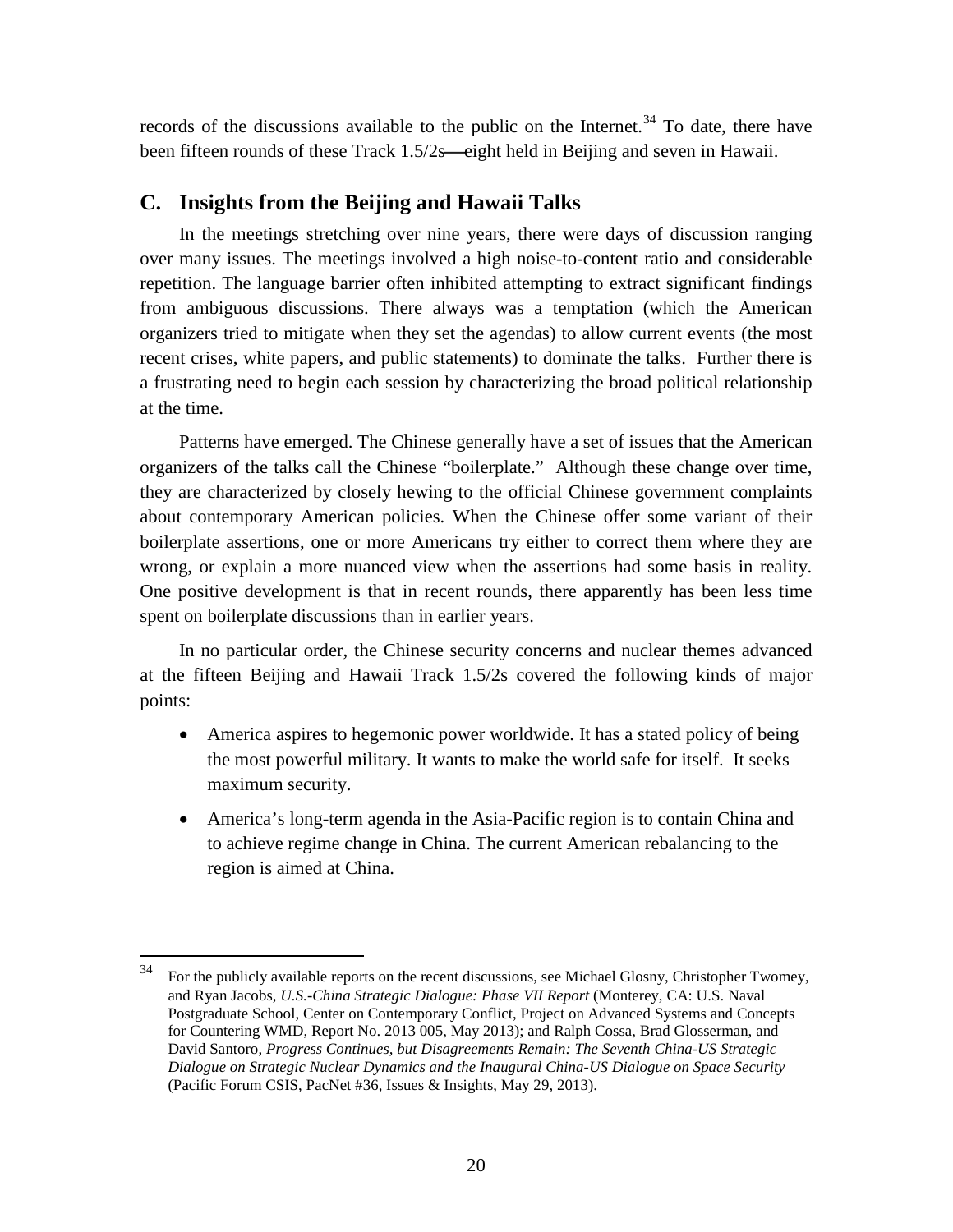- America does not abide by the rules it wrote when it created the modern international system. It intervenes abroad militarily without the consent of the U. N. Security Council.
- Even when it does invoke the rules. America observes double standards. It holds countries like North Korea and Pakistan to a different standard than it does countries like India or Israel. It chooses what rules to follow, which to ignore, and which to reinterpret in ways favorable to American interests.<sup>[35](#page-28-0)</sup>
- America pursues destabilizing programs, for example, ballistic missile defense (BMD) and conventional prompt global strike (CPGS).
- Many of America's activities in the Asia-Pacific region are highly destabilizing. Major examples are arms sales to Taiwan, the nuclear deterrent extended to Japan and South Korea, AirSea Battle, and American military reconnaissance close to Chinese territory.
- As for China's approach to nuclear policy and strategy, "no first use" of nuclear weapons is an abiding Chinese principle. This is a political decision that has been reaffirmed by China's leadership since China first became a nuclear power in 1964. China challenges the United States to join in an unequivocal no-firstuse pledge.
- As a weaker power, China, of course, pursues a different strategy against major power adversaries. In the nuclear realm, this commitment sets limits on how transparent China can be about its nuclear activities and intentions, since a degree of ambiguity enhances deterrence.
- China needs a *lean and effective* nuclear force to deter coercion or attack on its territory and to sustain its status as an international power so long as others have nuclear weapons.
- China has a retaliatory-only strategy, and strives to make its retaliatory nuclear forces more survivable. The United States seeks to undercut this strategy through BMD and CPGS. The United States refuses to acknowledge a mutual nuclear vulnerability relationship with China.
- China does not engage in nuclear arms races to match the major powers. China has a much smaller nuclear force than the United States or Russia. It is modernizing its nuclear forces to keep them sufficient for China's needs and for

<span id="page-28-0"></span> $35$  The last Track 1.5/2 in this series took place in January 2013, before former National Security Agency (NSA) contractor Edward Snowden defected and released a massive trove of NSA documents. Snowden first went to Hong Kong, then to Russia, where he currently has temporary asylum.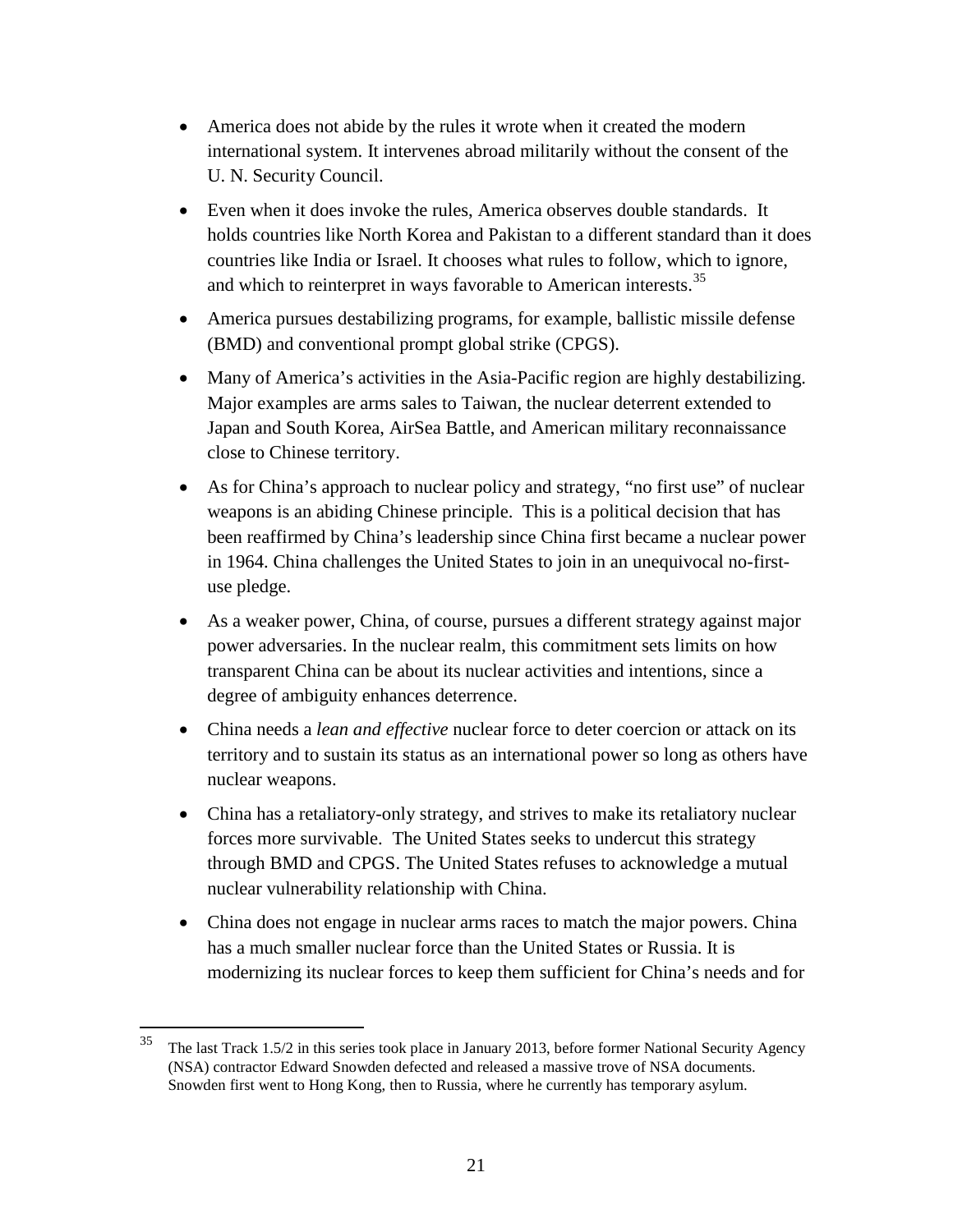its retaliatory strategy. China never has had, nor does it aspire to have, a nuclear counterforce targeting strategy.

• China welcomes American and Russian reductions under New START (Strategic Arms Reduction Treaty), but until the numbers are much lower, China cannot consider joining arms control. China's long-term goal is complete nuclear disarmament for everyone, everywhere.

Within the broad confines of this recurring framework of themes, the Chinese participants at the fifteen Beijing and Hawaii Track 1.5/2s have responded to American overtures designed to probe Chinese thinking on things like crisis stability, the concept of escalation, nuclear signaling, cross-domain deterrence, and others (the list is long).

While it is not uncommon to see the Chinese at these Track 1.5/2s disagreeing among themselves, it is difficult (perhaps impossible) to assess the extent to which disagreement at Track 1.5/2 discussions mirrors the internal Chinese debate. American China experts are confident that such debates take place. The American after-action report on the June 2011 Track 2 in Honolulu says: "Several times during the meeting, Chinese participants referred to internal debates within the PRC, on a variety of topics, from force posture to conditions for Chinese participation in arms control negotiations. These are important windows into Chinese deliberations and decision-making processes. There was far more discussion of these internal deliberations at this meeting than at any of the previous Track II/1.5 meetings in Hawaii or Beijing."[36](#page-29-0) Notwithstanding these windows, China's nuclear intentions and the prospects of changes in China's nuclear policy and strategy remain veiled.

One of the stated American purposes behind the DTRA-funded Track 1.5/2s is "to identify important misperceptions regarding each side's nuclear strategy and doctrine and highlight potential areas of cooperation or confidence building measures that might reduce such dangers."<sup>[37](#page-29-1)</sup> Three examples show how this can be pursued in conversations within or on the margins of the China nuclear Track 1.5/2s:

• Americans repeatedly have sought to dispel Chinese misperceptions on America's refusal to join a no-first-use pledge, both by clarifying what the NPRs of 2001 and 2010 actually said, and (at very senior levels), explaining that refusal to declare no-first-use does not mean that the United States has a firstuse policy. American position on no-first-use is further explained in terms of deterrence theory (retaining ambiguity) and the imperatives of extended

<span id="page-29-0"></span> <sup>36</sup> Eben Lindsey, Michael Glosny, and Christopher Twomey, *US-China Strategic Dialogue, Phase VI*  (Monterey, CA: Naval Postgraduate School, Center on Contemporary Conflict, Project on Advanced Systems and Concepts for Countering WMD, November 2011), 8.

<span id="page-29-1"></span><sup>37</sup> Glosny, Twomey, Jacobs, *U.S.-China Strategic Dialogue, Phase VII Report,* 5.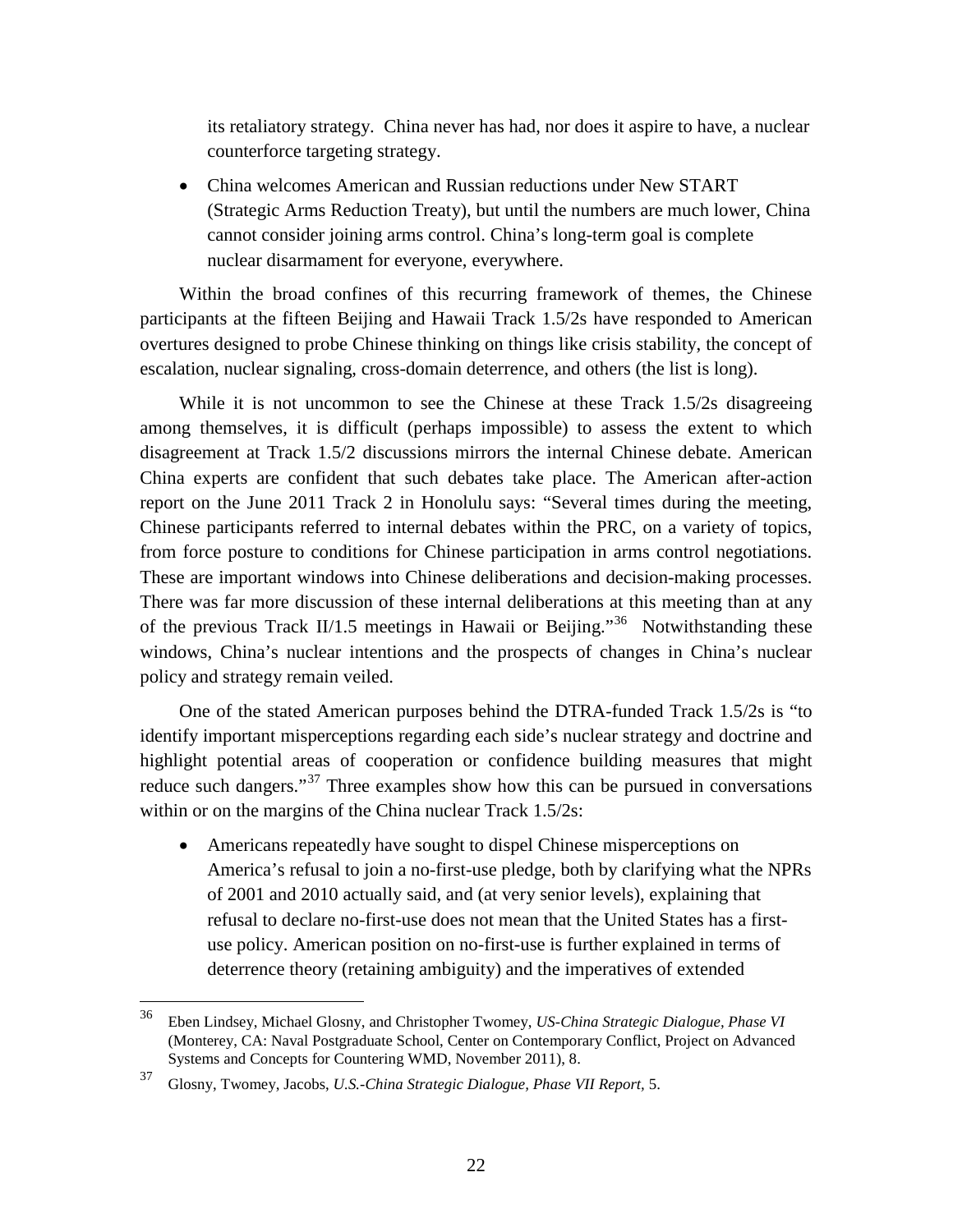deterrence (assurance of allies). In recent meetings, however, the Chinese more rarely and certainly less persistently raise this point.

- On many occasions, Americans have made the point that U.S. interest in conventional prompt global strike capabilities are driven by countries like North Korea, not by a desire to target the Chinese. Ironically, the Chinese have taken the NDAA Section 1045(a) study that tasked STRATCOM to report to Congress on its ability to hold Chinese tunnels at risk with all forms of strike, including conventional, as evidence that the United States is pursuing CPGS because of China. At the Hawaii Track 1.5/2 in 2011, the United States provided the Chinese with an unofficial set of confidence-building measures prepared by Linton Brooks that the United States and the PRC might pursue. On CPGS, the proposal was: "The two sides should develop a set of procedures for notifications to China of future launches of Prompt Global Strike systems. These procedures should be used during future development launches, but should ultimately be available for operational launches. Once the preliminary procedures have been developed, they should be exercised through a joint U.S.- China tabletop exercise involving military staffs of both countries."[38](#page-30-0) This recommendation was based on an idea developed by M. Elaine Bunn and Vincent A. Manzo.<sup>[39](#page-30-1)</sup> Until the publication of James Acton's recent book<sup>[40](#page-30-2)</sup> calling for U.S. research in this area, this topic had receded in importance in China's boilerplate concerns.
- The Chinese assert that American missile defense activities in the region undercut China's ability to have an assured second strike capability, especially when coupled with CPGS. The Americans repeatedly deny that this is their aim, again often using North Korea as a focus of the discussion, and attempting to explain the limited nature of the American missile defense programs. At the Hawaii Track 1.5/2 in May 2011, Linton Brooks proposed a confidence building measure on missile defenses, expanding on a proposal made by Hu Side at the fifth round of the Beijing talks in November 2010. Brooks proposed that "[t]o help China understand the U.S. national ballistic missile defense system,

<span id="page-30-0"></span> <sup>38</sup> Ambassador Linton F. Brooks, "Looking to the Future. The Post-New Start World and Potential Sino-U.S. Confidence Building Measures," a U.S. paper on confidence and security building measures (CSBM), presented at the 6th U.S.-China Strategic Dialogue on U.S.-China Strategic Nuclear Dynamics, held in Honolulu on June 5−7, 2011. Appended to Lindsey, Glosny, and Twomey, *US-China Strategic Dialogue, Phase VI*, 34−35.

<span id="page-30-1"></span><sup>&</sup>lt;sup>39</sup> M. Elaine Bunn and Vincent A. Manzo, "Conventional Prompt Global Strike: Strategic Asset or Unusable Liability?", National Defense University, *Strategic Forum* (February 2011).

<span id="page-30-2"></span><sup>40</sup> James M. Acton, *Silver Bullet: Asking the Right Questions About Conventional Prompt Global Strike*  (Washington, DC: Carnegie Endowment for International Peace, 2013).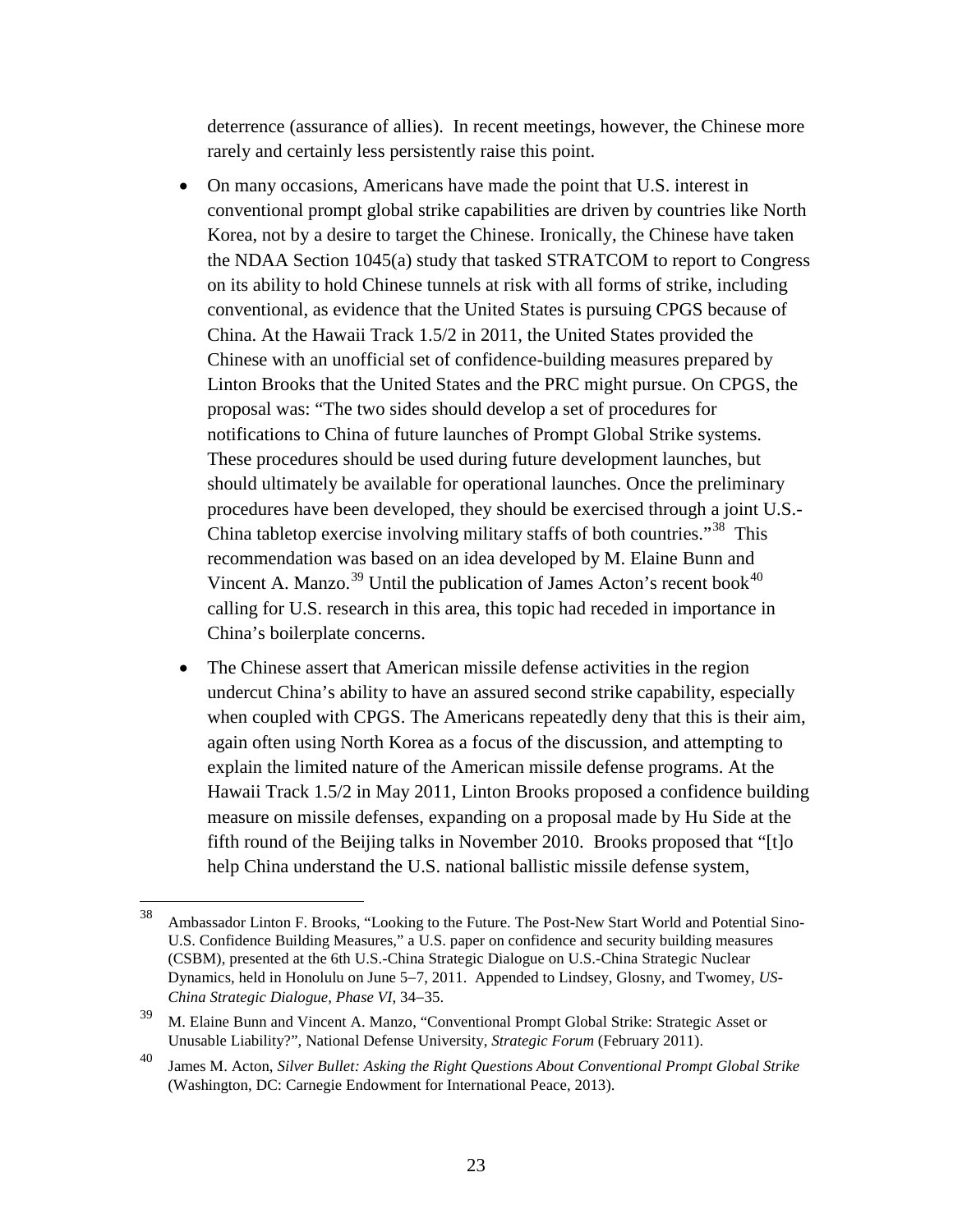government technical experts from China and the United States (including the U.S. Missile Defense Agency) should conduct a multi-day joint technical analysis of the U.S. program and its capabilities against Chinese systems. Separately, the two sides should conduct a Joint Threat Analysis of the North Korean missile threat, similar to that recently completed by the United States and the Russian Federation."<sup>[41](#page-31-1)</sup> Additionally, the United States has deepened its understanding of the nature of China's concerns regarding missile defense, to include particular emphasis on advanced variants of the SM-3 missile that, if deployed near the continental United States (CONUS), might have significant effects on the penetrability of China's second-strike forces. Given that the United States does not routinely expect to have guided missile destroyers and cruisers so deployed, this Chinese perspective was not appreciated by most Americans prior to a series of Chinese presentations on the topic at Track 1.5/2 meetings.

#### <span id="page-31-0"></span>**D. Insights from the Project on Nuclear Issues (PONI) Next Generation Working Group on China**

In 2003, CSIS launched the PONI to help develop a community of interest and training program for the next generation of nuclear policy experts and officials in the United States. Since 2003, PONI has adopted a number of approaches, sponsoring workshops, symposia, debates, and presentations for the participating PONI members (often in their 20s and 30s), and allowing them the rare opportunity for young professionals to get their ideas heard directly by senior military and civilian officials.

In 2010, PONI created a Next Generation Working Group to study models and dynamics of United States-Russian nuclear issues and relations, and in February 2012 created a second Next Generation Working Group, this time focused on China. The China Working Group was co-chaired by Elbridge A. Colby (Center for Naval Analyses, CNA) and Abraham M. Denmark (vice president for political and security affairs at the National Bureau of Asia Research, NBR). It included James M. Acton (Carnegie Endowment), Jay K. Brotz (Sandia), Michael S. Chase (Naval War College), M. Taylor Fravel (Massachusetts Institute of Technology), Michael S. Gerson (Gerson Lehrman Group), Michael Horowitz (University of Pennsylvania), Patrick Lobner (Booz Allen Hamilton), Oriana S. Mastro (Princeton University), Vipin Narang (University of Wisconsin at Madison), Ely Ratner (Center for a New American Security), John K. Warden (CSIS, who served as executive director of the Working Group), and Robert

<span id="page-31-1"></span> <sup>41</sup> Brooks, "Looking to the Future," 34.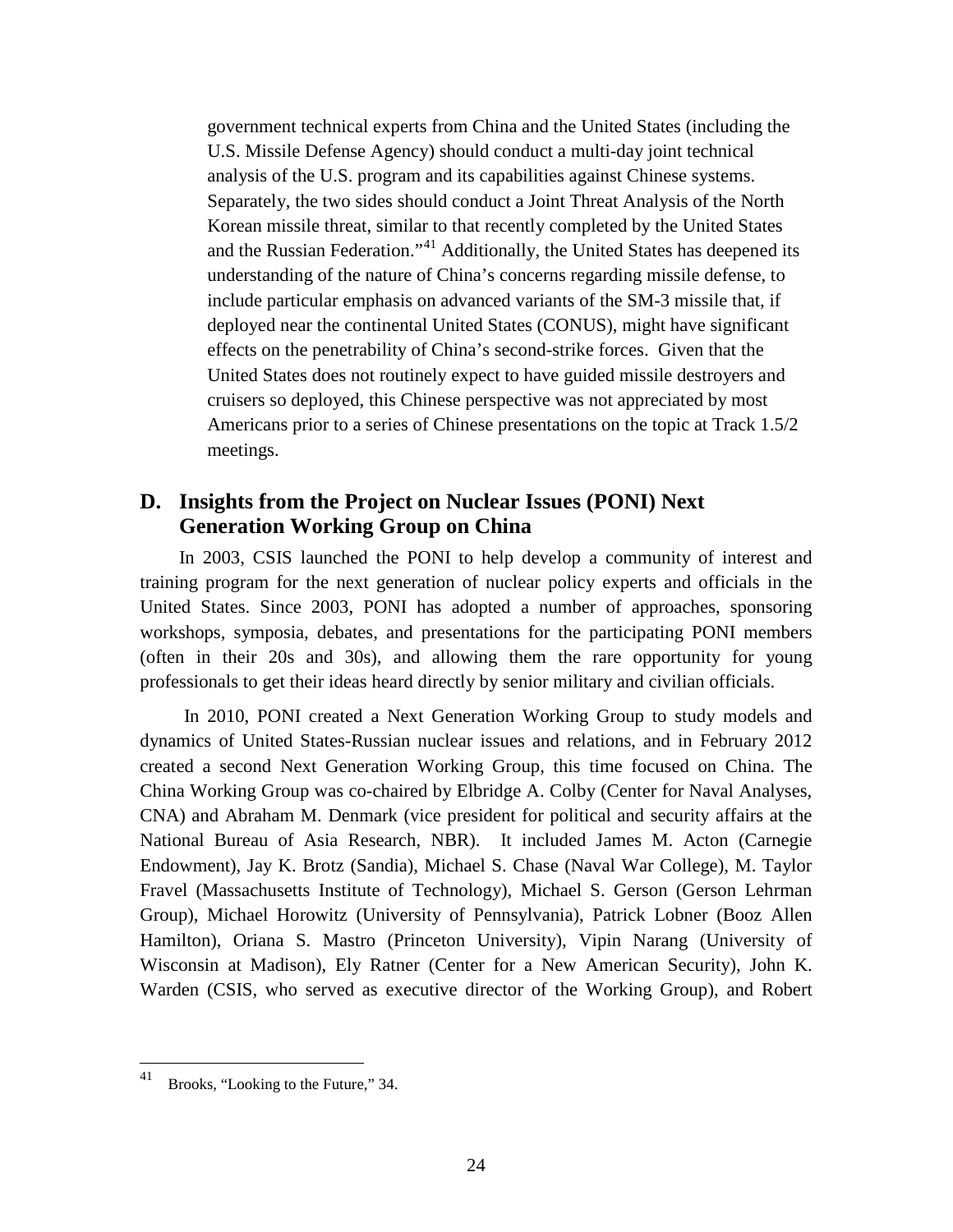Zarate (Foreign Policy Institute). Senior advisors to the Working Group were Linton Brooks, Bonnie Glaser, Jeffrey Lewis, David Santoro, and Randy Schriver.<sup>42</sup>

The PONI Working Group on United States-China Nuclear Dynamics conducted its study in 2012. In September 2012, several members of the group traveled to Beijing where, in a series of roundtable discussions with Chinese analysts and officials, they presented their initial findings. This was preceded by discussions in Tokyo with Japanese experts and officials. In March 2013, the Working Group submitted its completed report.<sup>[43](#page-32-1)</sup>

The report recommended inter alia that "[t]he United States should . . . continue its efforts to urge China to engage in a more sustained and in-depth dialogues on strategic issues" that "should focus primarily on eliciting greater insight into how China thinks about the role and potential use of its nuclear weapons, its red lines and perception of its vital interests, its conception of escalation and related topics." The "dialogue should also focus on exploring mechanisms for information exchange."[44](#page-32-2)

The report has a number of other ideas and proposals for confidence building measures. They are not discussed in this paper, but the author recommends that readers consult the complete report and another recent publication which, while not part of the PONI Track 2, was co-edited by two key participants in the CSIS PONI Working Group on United States-China Nuclear Dynamics, was under development at the same time that the PONI Working Group was conducting its studies, and has a chapter on the Chinese view on strategic stability and reductions by Lora Saalman, an American associate at the Carnegie Endowment, who was the first American to earn a doctorate from the Department of International Relations at Tsinghua University.<sup>[45](#page-32-3)</sup>

Of relevance to the current discussion is what the PONI Working Group learned from their Track 2 interactions with the Chinese in September 2012. The U.S. delegation to Beijing consisted of seven working group members, including the two co-chairs. They met with Chinese counterparts from Peking University, the Chinese Academy of Social Sciences, Renmin University, CADA, China's NDU, CICIR, CACDA, the China Reform Forum, China Foreign Affairs University, Xinhua (a former member), and *People's* 

<span id="page-32-0"></span><sup>&</sup>lt;sup>42</sup> Brooks and Glaser also have been active participants in the Beijing and Hawaii Track 1.5/2 talks described earlier in this paper.

<span id="page-32-1"></span><sup>43</sup> *Nuclear Weapons and U.S-China Relations: A Way Forward* (Washington, DC: CSIS, May 2013). Available at [http://csis.org/publication/nuclear-weapons-and-us-china-relations.](http://csis.org/publication/nuclear-weapons-and-us-china-relations)

<span id="page-32-2"></span> $44$  Ibid., vi.

<span id="page-32-3"></span><sup>45</sup> Elbridge A. Colby and Michael S. Gerson, editors, *Strategic Stability: Contending Interpretations*  (Carlisle, PA: U.S. Army War College Strategic Studies Institute, February 2013).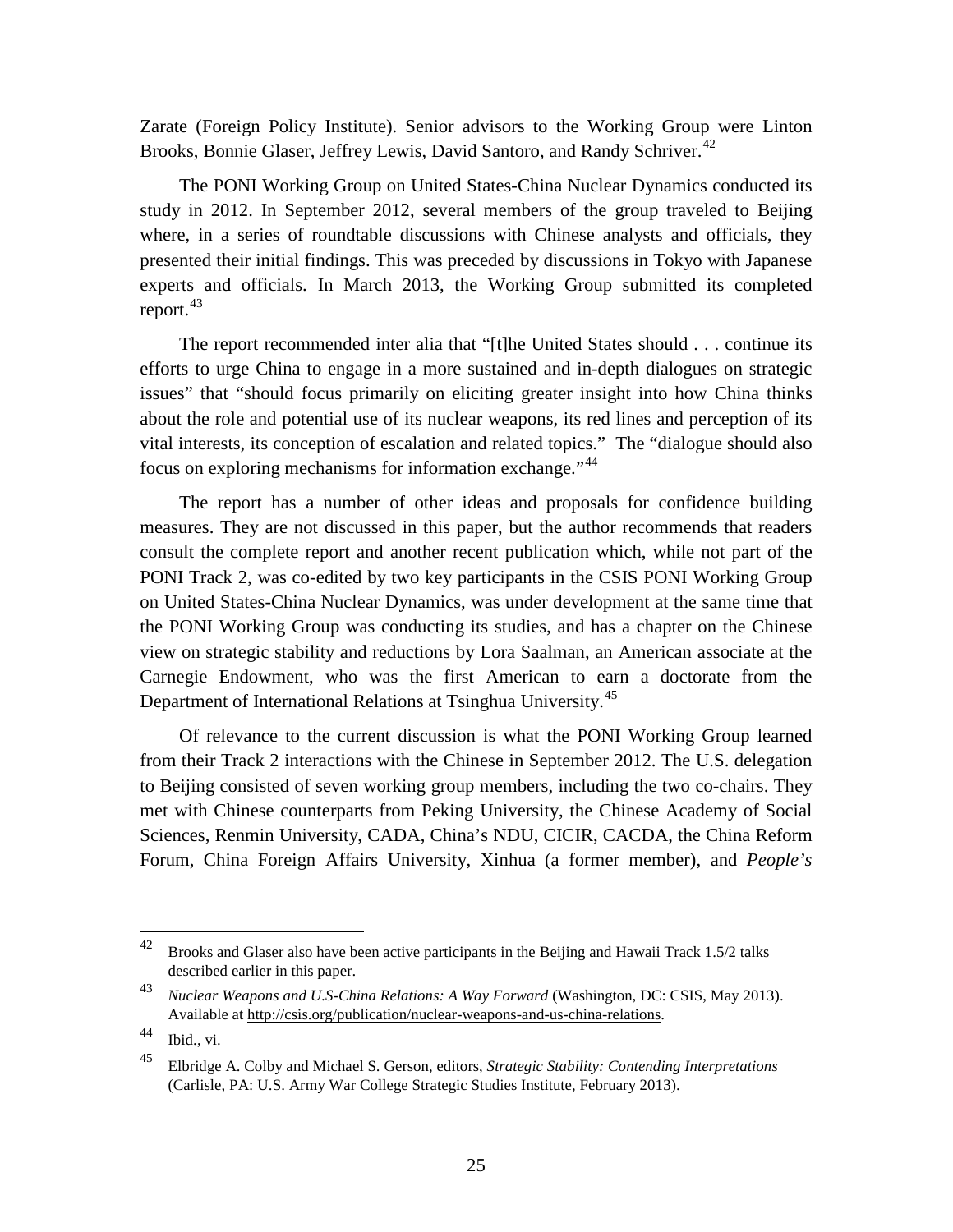*Daily.* Some of the Chinese also had participated in one or more of the Beijing and Hawaii Track 1.5/2s discussed earlier in this paper.

The key findings the Americans took away from their discussions with the Chinese are repeated verbatim below from their trip report.<sup>[46](#page-33-0)</sup>

- There was general agreement that U.S-China nuclear weapons relations would benefit from a mutually agreed on conceptual framework that is currently lacking. One idea proposed by several Chinese experts was mutual recognition that both U.S. and Chinese nuclear arsenals possess second strike capability.
	- However, one Chinese participant argued that such a relationship cannot be based on rhetoric alone and must include legally binding limitations.
- A profound suspicion of U.S. ballistic missile defense (BMD) plans surfaced in every meeting. Many Chinese interlocutors mentioned the U.S. decision to deploy additional X-band radars in the Pacific, and all were skeptical of U.S. declarations that such capabilities are not targeted at China and will not threaten China's nuclear strike capability.
	- Chinese interlocutors could not or would not disaggregate between national and theater missile defense capabilities.
	- One participant expressed particular concern about the recommendations for expanded ground-based midcourse interceptors in the recent U.S. National Academy of Sciences ballistic missile defense study.
	- None of the Chinese interlocutors was able or willing to recommend any actions that the United States could take to reassure China of the limitations of U.S. BMD.
	- By comparison, there was little discussion of the conventional prompt global strike as a potential threat to China's strategic deterrent.
- The wide disparity in the U.S. and Chinese strategic force size informed most discussions. Most Chinese thought the United States should not be worried about China's nuclear developments because U.S. forces are significantly more numerous and sophisticated.
	- This linkage directly informed Chinese understanding of "strategic stability," which for most interlocutors was equated with nuclear parity and mutually assured destruction – both viewed as Cold War legacies that are inappropriate for China.

<span id="page-33-0"></span> <sup>46</sup> The trip report is included as an appendix in the working group's final report, *Nuclear Weapons and U.S. China Relations: A Way Forward,* 38−40.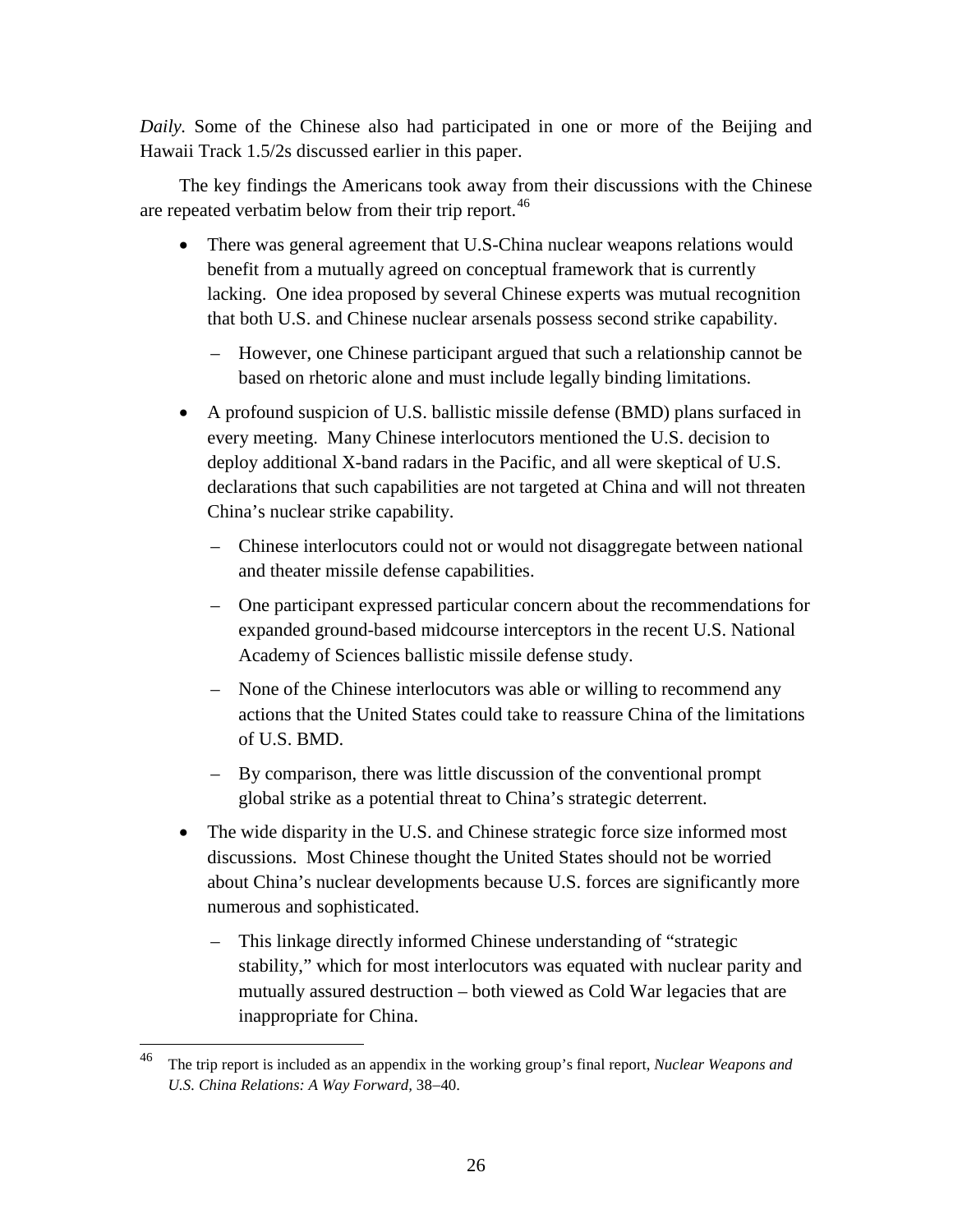- Many Chinese interlocutors attempted to tie strategic stability in the nuclear dimension to other areas such as maritime, space, and cyberspace. Others said that strategic stability can be attained through the development of mutual trust across the entirety of U.S.-China relations.
- Most Chinese interlocutors acknowledged that China's nuclear force is modernizing, but noted that U.S. systems are much more advanced. They also argued that modernization is natural for a growing country. All demurred when asked if China's nuclear numbers are growing; some declared that China will not build a large nuclear force, nor seek parity with the United States. Others declared that China will not accept a ceiling on its nuclear force structure.
	- Chinese participants were willing to acknowledge that China's nuclear modernization is driven primarily by a need to balance U.S. forces; many noted that China is listed as a potential target in the most recent *Nuclear Posture Review Report.*
	- Many Chinese interlocutors argued that China faces a threat environment much more severe than that faced by the United States. They said that the United States does not have a major nuclear threat to its homeland, but China is surrounded by nuclear armed states such as Russia, India, and Pakistan. One participant noted that India's nuclear forces and the U.S.- India civil nuclear cooperation program (the implementation of which has freed up India's domestic uranium for potential military use) are a partial driver of Chinese modernization.
	- One participant said he preferred to refer to Chinese modernization goals as "limited retaliation" rather than "minimum deterrence" because deterrence cannot be measured.
- Chinese interlocutors recognized U.S. concerns about China's nuclear no-firstuse (NFU) pledge. One even hinted that there may be some conditionality to it, especially when it comes to conventional attacks that seek to deny China a retaliatory capability. Yet one Chinese participant said that U.S. experts and officials should not push China to clarify its position on NFU, as they may not like what they hear.
- Many Chinese participants were critical of U.S. extended deterrence commitments in East Asia, describing them as destabilizing. One Chinese participant argued there are few bilateral issues that could bring the two countries to the brink of war, but once third-party actors are introduced, then the possibility greatly increases. Another went further in claiming that the United States was behind recent Japanese assertiveness in the Senkaku/Diaoyuti dispute.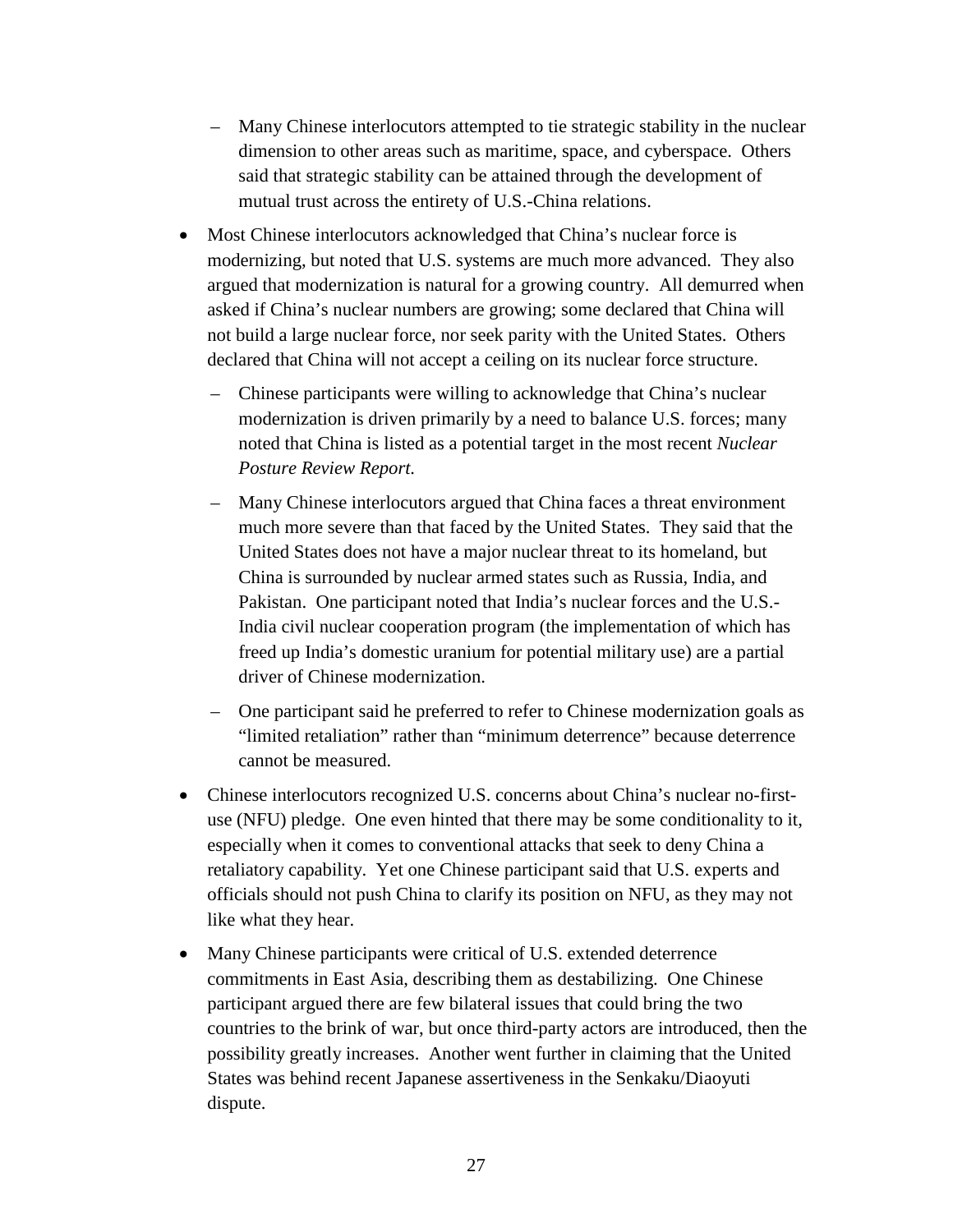These views were expressed by a broad group of Chinese experts outside of government, some of whom have participated in the Beijing and Hawaii Track 2s described earlier in this paper. The Americans do not know what if any guidance the Chinese participants received from official channels prior to their meetings with the Americans. PONI (which is directed by Clark Murdock at CSIS) is a program with a robust webpage (a link off the CSIS webpage), non-resident senior advisors (currently Linton Brooks, Franklin Miller, Robert Joseph, Rich Wagner, and James Tegnelia), and a CSIS Fellow who serves as an adviser (Becca Smith).<sup>[47](#page-35-1)</sup> The Chinese doubtless know that despite the relatively junior status of participants in PONI, they have over the years (as a result of how the project is structured) had the rare opportunity to present their views directly to senior American officers and officials in the nuclear policy and strategy arena.

#### <span id="page-35-0"></span>**E. Insights from the United States-Chinese Glossary of Nuclear Security Terms**

The Committee on International Security and Arms Control (CISAC) of the American National Academies of Science has conducted Track 2 security dialogues on nuclear issues with Russia (since 1981), China (since 1988), and India (since 1999). Although these dialogues normally are framed as dealing with technical issues in arms control and disarmament, they also offer opportunities to address nuclear strategy and policy issues.

In 2006, CISAC and its counterpart organization in China<sup>[48](#page-35-2)</sup> began a joint project to produce an unclassified glossary of nuclear security terms. Both sides formed working groups that first communicated with one another by e-mail and then held joint meetings in Beijing in September 2006 and in March  $2007<sup>49</sup>$  $2007<sup>49</sup>$  $2007<sup>49</sup>$  After several more rounds of e-mail consultations, a draft text was reviewed in the United States and China by experts,<sup>[50](#page-35-4)</sup>

<span id="page-35-1"></span><sup>&</sup>lt;sup>47</sup> See "Project on Nuclear Issues," Center for Strategic and International Studies, [http://csis.org/program/project-nuclear-issues.](http://csis.org/program/project-nuclear-issues)

<span id="page-35-2"></span><sup>&</sup>lt;sup>48</sup> CISAC's Chinese counterpart is the Chinese Scientists Group on Arms Control (CSGAC) of the Chinese People's Association for Peace and Disarmament. Academician Hu Side heads the Chinese group.

<span id="page-35-3"></span><sup>&</sup>lt;sup>49</sup> The American working group was chaired by Ming-Shih Lu (retired from Brookhaven National Laboratory) and included Richard L. Garwin, Raymond Jeanloz, Alastair Iain Johnston, and Alvin W. Trivelpiece. The working group was staffed by Benjamin J. Rusek (a senior program associate at CISAC) and Anne Harrington (then CISAC's director—Anne Harrington later would enter the Obama administration in October 2010 as the Deputy Administration for Defense Nonproliferation of the National Nuclear Security Enterprise. The Chinese working group was chaired by Tian Dongfeng of the China Academy of Engineering Physics, and included Hu Side, Zhu Jiaheng, Shi Jianbin, Wu Jun, Xu Xiaoling, He Yidan, Kang Chunmei, Sun Xiangli, and Tian Jingmei.

<span id="page-35-4"></span><sup>50</sup> The American reviewers included Ping Lee, Stephanie Lieggi, James Mulvenon, Brad Roberts, Chris Twomey, and Jing-dong Yuan.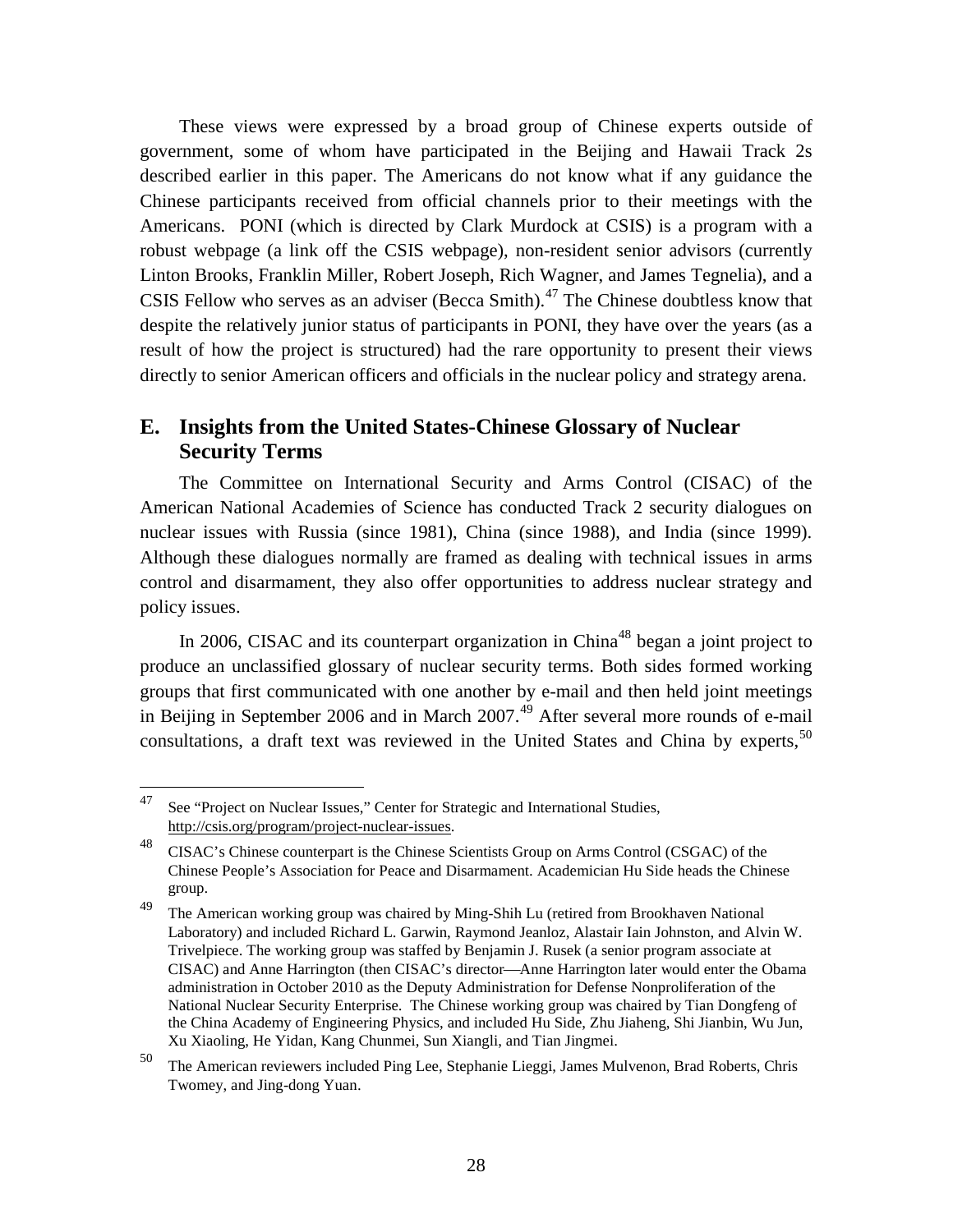finalized at a final joint working group meeting in November 2007, and published in 2008 in Washington and Beijing.

The glossary includes about 1,000 terms, which (as described by the working group chairs) are "intended to reduce the likelihood of misunderstanding, and to remove barriers to progress in exchanges and diplomatic, cooperative, or other activities where unambiguous understanding is essential."<sup>[51](#page-36-1)</sup>

The glossary is quite technical in nature, as befits its authors, although many of the definitions go beyond technical terminology in explaining terms such as "deterrence" or "nuclear first strike." The definitions typically are a sentence or so long, which does not do justice to the concepts themselves. This is why discussion of the definitions has been useful.

It is unclear what the status of this glossary is in China, or what it may have done to clear up Chinese misperceptions of American nuclear policy, strategy, and intent. However, Chinese interlocutors have told Americans on several occasions that the glossary experience (plus terminological definition sessions at the DTRA-sponsored Track 1.5/2 meetings) paved the way for China's willingness to take the lead in chairing a similar working group at the annual  $P5^{52}$  $P5^{52}$  $P5^{52}$  talks that have been underway since 2009, in preparation for the 2015 Non-Proliferation Treaty (NPT) Review Conference. The P5 working group is developing a glossary of nuclear terms agreed to by the United States, Britain, France, the Russian Federation, and China. The latest P5 meeting took place Geneva in April 2013. $53$ 

#### <span id="page-36-0"></span>**F. General Yao's Views**

Yao Yunzhu is a Major General in the People's Liberation Army (PLA) and has become one of China's leading spokespersons in the West on nuclear policy and strategy issues. Her English is excellent; she demonstrates considerable expertise in her prolific writings on the subject, has studied in the United States on several occasions, and is chosen by her superiors to appear on panels at major international conferences that discuss nuclear policy and strategy issues. She also has been a frequent participant in many of the Beijing and Hawaii nuclear Track 2s described earlier in this paper.

<span id="page-36-1"></span> <sup>51</sup> Ming-Shih Lu and Dongfeng Tian, Preface, *English-Chinese Chinese-English Nuclear Security Glossary* (2008).

<span id="page-36-2"></span> $52$  Here the P5 refers to the five states that the Nuclear Non-Proliferation Treaty (NPT) of 1970 recognizes as nuclear-weapons states. They all had tested nuclear weapons prior to entry into force of the NPT. Coincidentally, the P5 also are the permanent members of the U.N. Security Council.

<span id="page-36-3"></span><sup>53</sup> See Fact Sheet, "Fourth P5 Conference: On the Way to the 2015 NPT Review Conference" (Washington, DC: Office of the Spokesperson, U.S. Department of State, April 19, 2013).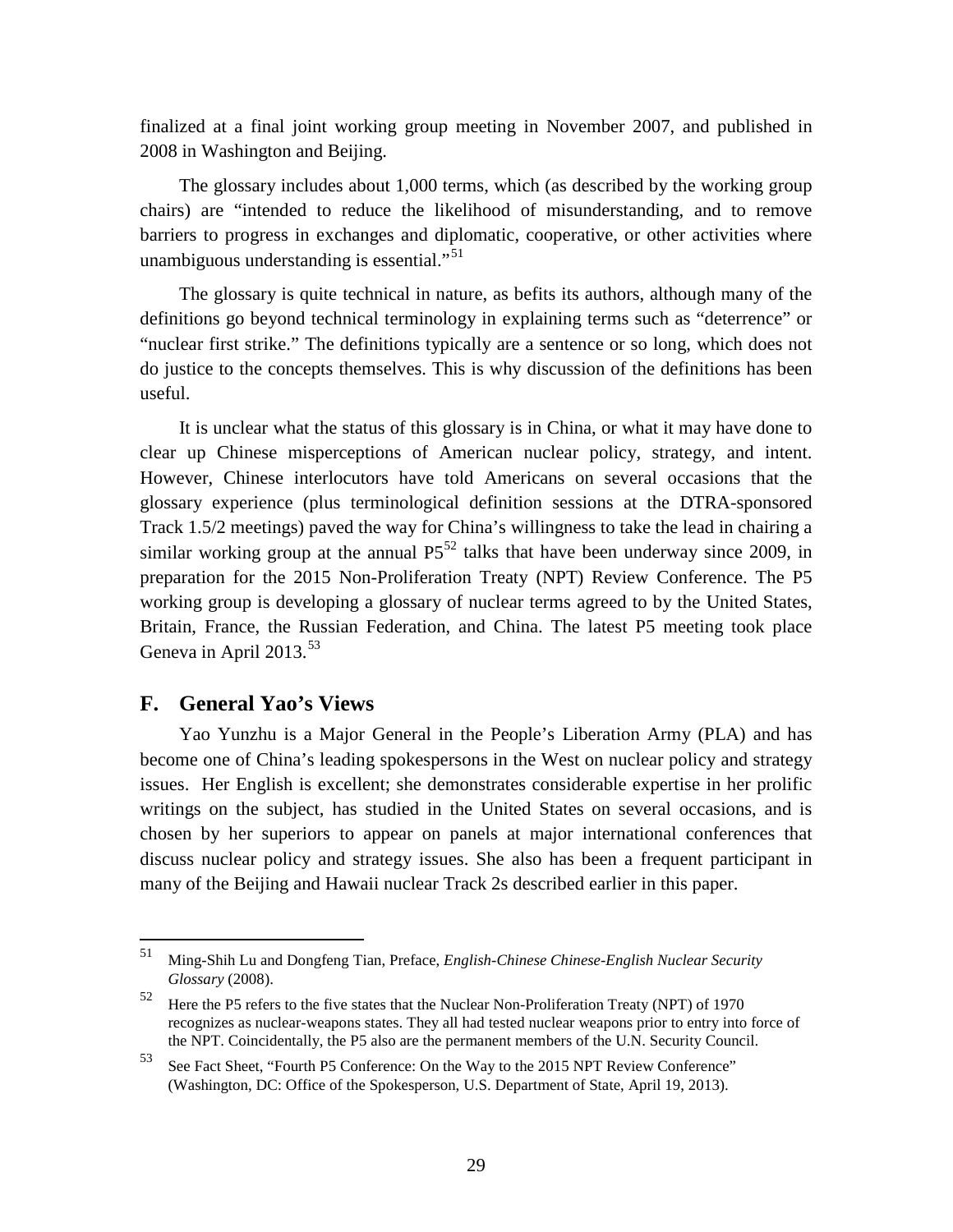According to biographical material available on the Internet, Yao Yunzhu was born in 1954 and joined the PLA in 1970. She received an MA from the PLA's School of Oriental and African Studies, and was the first woman to receive a PhD in Military Science from the PLA's Academy of Military Science. In 1995, Yao was a visiting scholar at the University of London's School of Oriental and African Studies, and in 1999, she was an Eisenhower Exchange Fellow in the United States. A decade later, she also was a fellow at Harvard's Weatherhead Center Institute for International Affairs. Her studies in the West have focused on American military policy and strategy.

Yao Yunzhu appears to have first received wide media attention when Henry Kissinger praised her for a thoughtful response she made to a question he posed to her at an international conference.<sup>[54](#page-37-0)</sup> This was picked up by the media and received wide circulation. At Shangri-La dialogues and other security conferences where she is not a panelist, she is known for directing hard questions to senior American officials, which then are reported in the media. She is a confident, articulate speaker. In China's intricate world of interconnected official and party roles, Yao also has advanced on the party side. She was elected a member of China's National People's Congress in 2002 (serving through 2008), and in 2007 was elected as a member of the 17th National Party Congress of the Chinese Communist Party (CCP).

Occasionally, she has been one of the first PLA officers willing to publicly discuss sensitive security topics (such as China's Anti-Satellite (ASAT) Missile test in 2007). Yao reportedly was a member of the working group that drafted China's most recent defense white paper that was released on April 16, 2013. Yao published (presumably with the blessing, if not at the direction of, her superiors) a brief essay one week later, explaining (and replying to Western criticisms) of the white paper.<sup>[55](#page-37-1)</sup>

Although she began her career as an enlisted woman and reportedly had staff assignments before turning to writing and teaching, Yao has made her career as a senior researcher in the Department of War Studies at the Academy of Military Sciences. She currently serves as director of the Center for China-American relations at the AMS. She writes for American as well as Chinese military publications. In 2008, she authored a chapter on "Chinese Nuclear Policy and the Future of Minimum Deterrence" for a volume edited by Christopher P. Twomey at the Naval Postgraduate School,<sup>[56](#page-37-2)</sup> and in 2010 an article on "China's Perspective on Nuclear Deterrence" that was published by

<span id="page-37-0"></span> <sup>54</sup> See Peter J. Brown, "Omaha Greets an 'Unusual Visitor' from China," *Asia Times* (October 15, 2009).

<span id="page-37-1"></span><sup>55</sup> Yao Yunzhu, "China Will Not Change Its Nuclear Policy," *China-US Focus* (April 22, 2013).

<span id="page-37-2"></span><sup>56</sup> Christopher P. Twomey, ed., *Perspectives on Sino-American Strategic Nuclear Issues* (New York, NY: Palgrave Macmillan, 2008).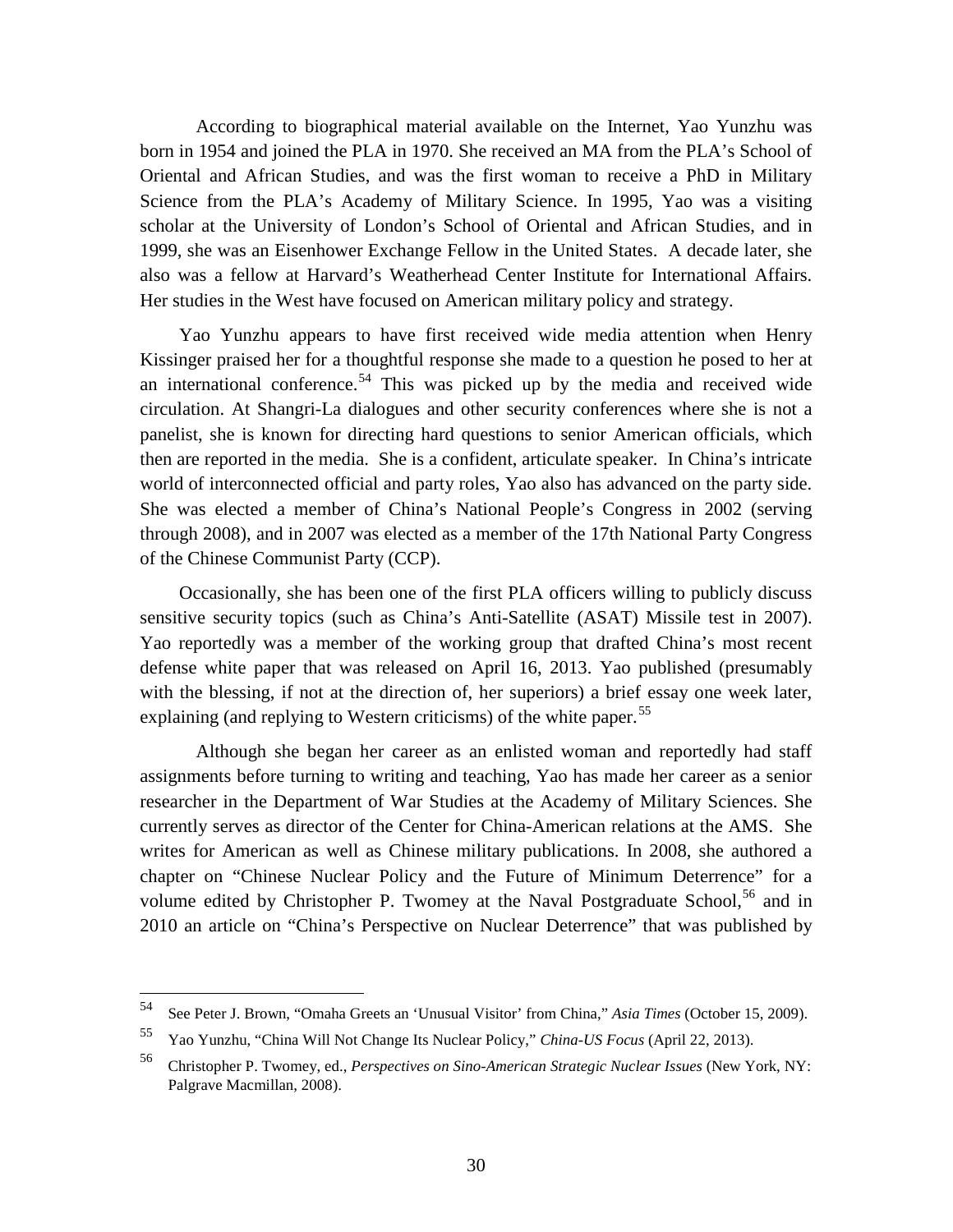one of the U.S. Air University's professional journals*.* [57](#page-38-0)General Yao also participates in official Chinese delegations to the Pentagon on nuclear issues.

General Yao's writings and comments made in public conferences have been selected for highlighting in this paper, not because they are unique among Chinese scholars or the most insightful strategically, but because Yao is a frequent participant in nuclear Track 2s and appears to have been chosen by the Chinese to be the senior military spokesman to explain the perspective China wants to convey to Americans on nuclear policy and strategy matters. The following are the main themes that emerge from her commentary.[58](#page-38-1)

- Although China strongly opposed giving credence to the concept of nuclear deterrence for many years because of its derogatory connotation (blackmail of China by stronger powers), the logic of deterrence always has played a major role in Chinese military and nuclear thinking.
- Chinese leaders consider nuclear weapons to be a political instrument to be employed at the level of grand strategy, not a winning tool for military operations.
- The cornerstone of China's nuclear policy is renunciation of the first-use option. It is in the interest of the West to alleviate China's concerns, not to seek to discredit China's no-first-use policy. A more constructive approach for the West would be to establish a multilateral agreement among all of the nuclear weapons states to adopt no first use, and to consider limiting or even prohibiting the use of nuclear weapons in a legally binding international agreement.
- China's nuclear policy in the twenty-first century can be explained in terms of six themes: (1) strategic deterrence, rather than operational and tactical utility; (2) retaliatory rather than denial deterrence; (3) central rather than extended deterrence; (4) general rather than immediate deterrence; (5) defensive rather than offensive deterrence; and (6) minimum rather than limited or maximum deterrence.
- China has a retaliatory second-strike strategy. China maintains its nuclear arsenal at a minimum level where it is lean and effective. To keep it effective

<span id="page-38-0"></span> <sup>57</sup> Yao Yunzhu, "China's Perspective on Nuclear Deterrence," *Air and Space Power Journal* (Maxwell AFB, AL: Air University, Spring 2010).

[http://www.airpower.au.af.mil/airchronicles/apj/apj19/spr10/yao.htm.](http://www.airpower.au.af.mil/airchronicles/apj/apj19/spr10/hyao.htm) 

<span id="page-38-1"></span><sup>58</sup> These views are taken from Yao's writings in the 2008 volume edited by Twomey, the spring 2010 issue of *Air and Space Power Journal,* the April 2013 essay published in *China-US Focus,* and the transcript of the deterrence panel she appeared on at the 2013 Carnegie International Nuclear Policy Conference.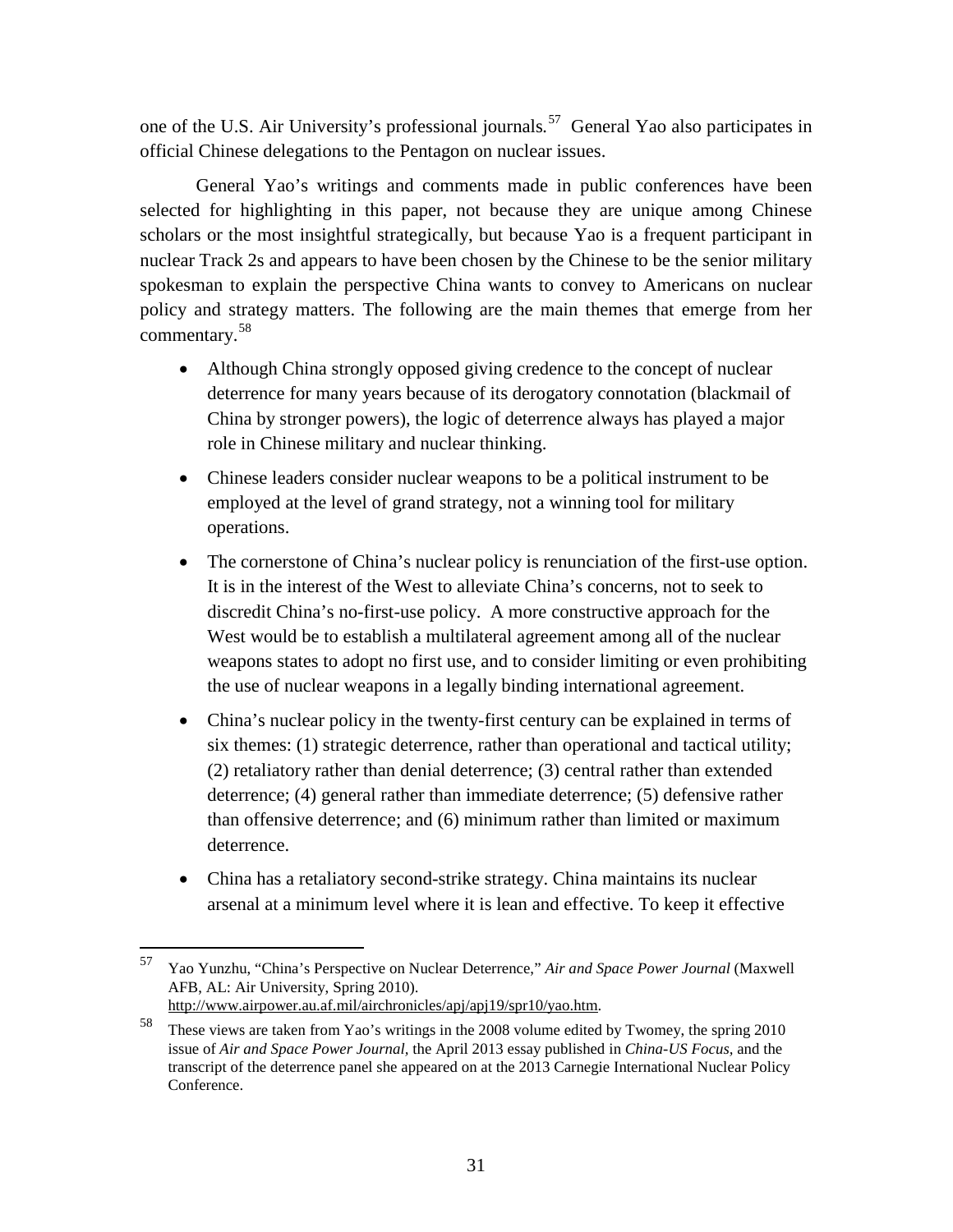and assure credibility after receiving a nuclear first strike, China has to modernize its nuclear force to keep it survivable, penetrating, and secure.

- Deterrence works through the uncertainty in cost/gain calculations as well as through the certainty that prospective costs will outweigh prospective gains. China depends more on uncertainty for its deterrence than any other nuclear weapons state. A certain amount of opaqueness is an integral part of China's nofirst-use policy.
- Comparing China's approach to deterrence to that of the United States, China places more emphasis on taking advantage of uncertainty, while the United States relies more on a show of force.
- Since the crisis-ridden years of the 1960s and 1970s, China's security environment has improved steadily. China's perspective on nuclear deterrence has not changed very much since the start of the twenty-first century.
- Strategic stability between the United States and Russia retains its Cold War orientation of stability achieved on a symmetric basis. China tries to have strategic stability with the United States on a highly asymmetric basis.
- China does not seek parity with the nuclear superpowers, even when they are downsizing, and will not seek nuclear superiority.
- China neither extends a nuclear umbrella to others, nor accepts one from others. China neither will deploy nuclear weapons on foreign territory, nor allow foreign nuclear weapons into China.
- As the most powerful conventional military power in the world, the United States should be able to denuclearize its extended deterrent.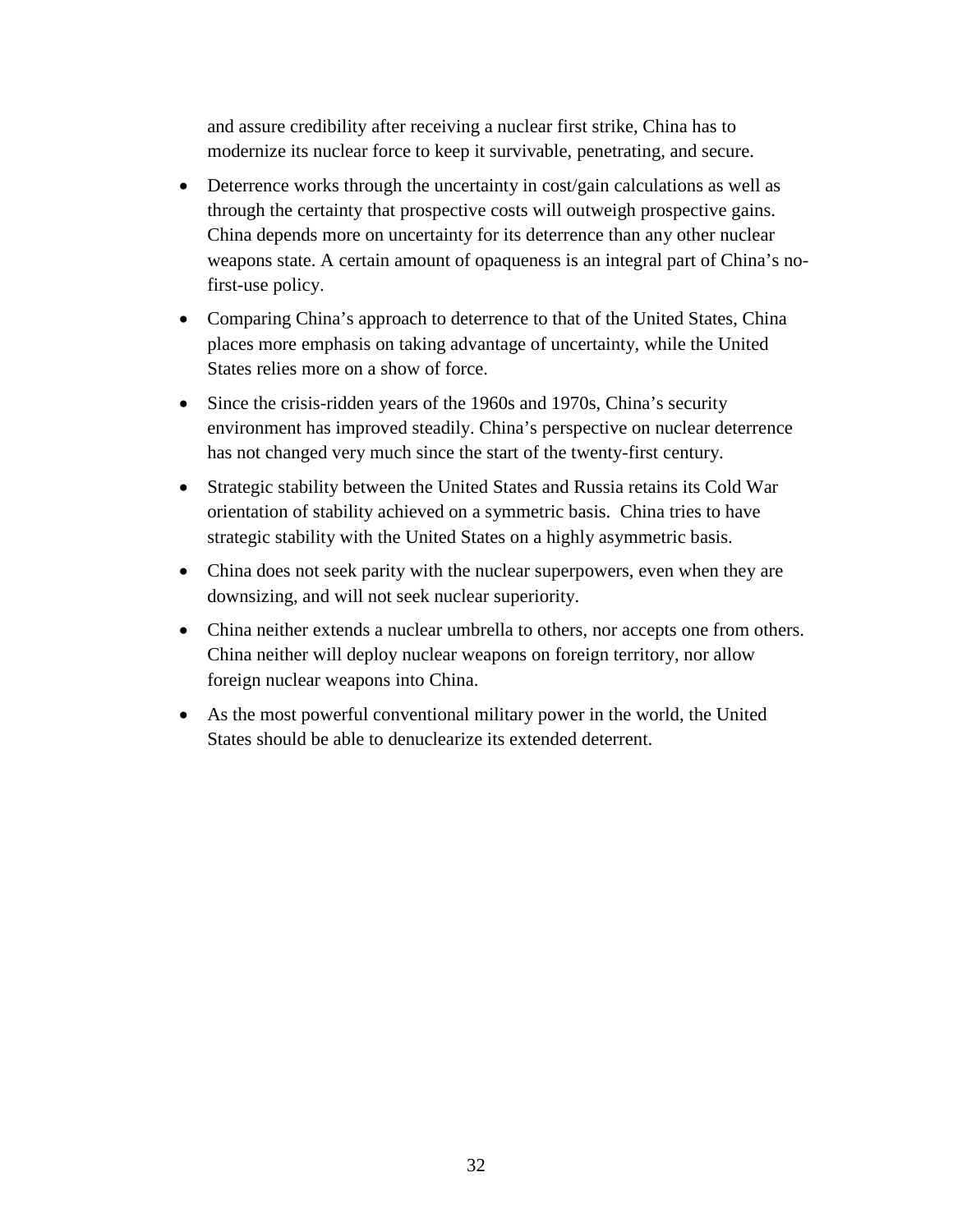### **4. Summary and Conclusions**

<span id="page-40-0"></span>This paper does not seek to provide a comprehensive picture of China's nuclear weapons programs, strategies, policies or activities. Rather, it aims to give a window into what might be learned through the informal Track 1.5/2 process, and even there, it does not attempt to analyze all of the Track 1.5/2s where the Chinese participate in security discussions but provides context on their views on nuclear policy and strategy. It does not, for instance, discuss many of the meetings organized by the CSIS Pacific Forum, Monterrey Institute, Wilton Park, Stanford's Northeast Asia Security Dialogue (NEASD), various working groups of the Conference for Security Cooperation in the Asia Pacific (CSCAP), or the Northeast Asia Cooperation Dialogue (NEACD) run by the University of California, San Diego.

However, even the more selective focus of this paper is sufficient to draw several conclusions. First and foremost, one should not have exaggerated expectations of what can be learned from Track 1.5/2s about Chinese nuclear matters. Track 1.5/2 meetings can add to, clarify, and provide nuance to what can be learned from other sources. The talks with China may reinforce, provide context to, and perhaps even sharpen an understanding of China's motivations, roles and missions, doctrine, strategy, posture, readiness, and/or future directions for its nuclear forces, and help shape China's understanding of related evolutions in U.S. policy, but they do so over time with continuous engagement. What the Chinese choose to conceal, they can. And it takes time to determine whether what Americans hear in Track 1.5/2 sessions reflects changes about to take place in official policy, or simply are personal views.

Second, it is important to appreciate that Track 1.5/2s are important for many reasons other than answering outstanding questions about China's nuclear posture and intentions. Track 1.5/2s with China can result in common lexicons. They allow each side to explain its anxieties about the other's positions, and to try to identify and mitigate misperceptions. When talks in official channels (Track 1) falter, Track 2 (more accurately, Track 1.5) provides an informal means of keeping security dialogues going until political circumstances permit resumption of Track 1. Track 1.5/2 meetings also are places to try out innovative ideas, float trial balloons, and test arguments, with more freedom than in Track 1. They provide future generations of experts and officials an opportunity to hear their counterparts face-to-face, without the publicity (and media attention) attendant with panel discussions at large conferences. They provide context for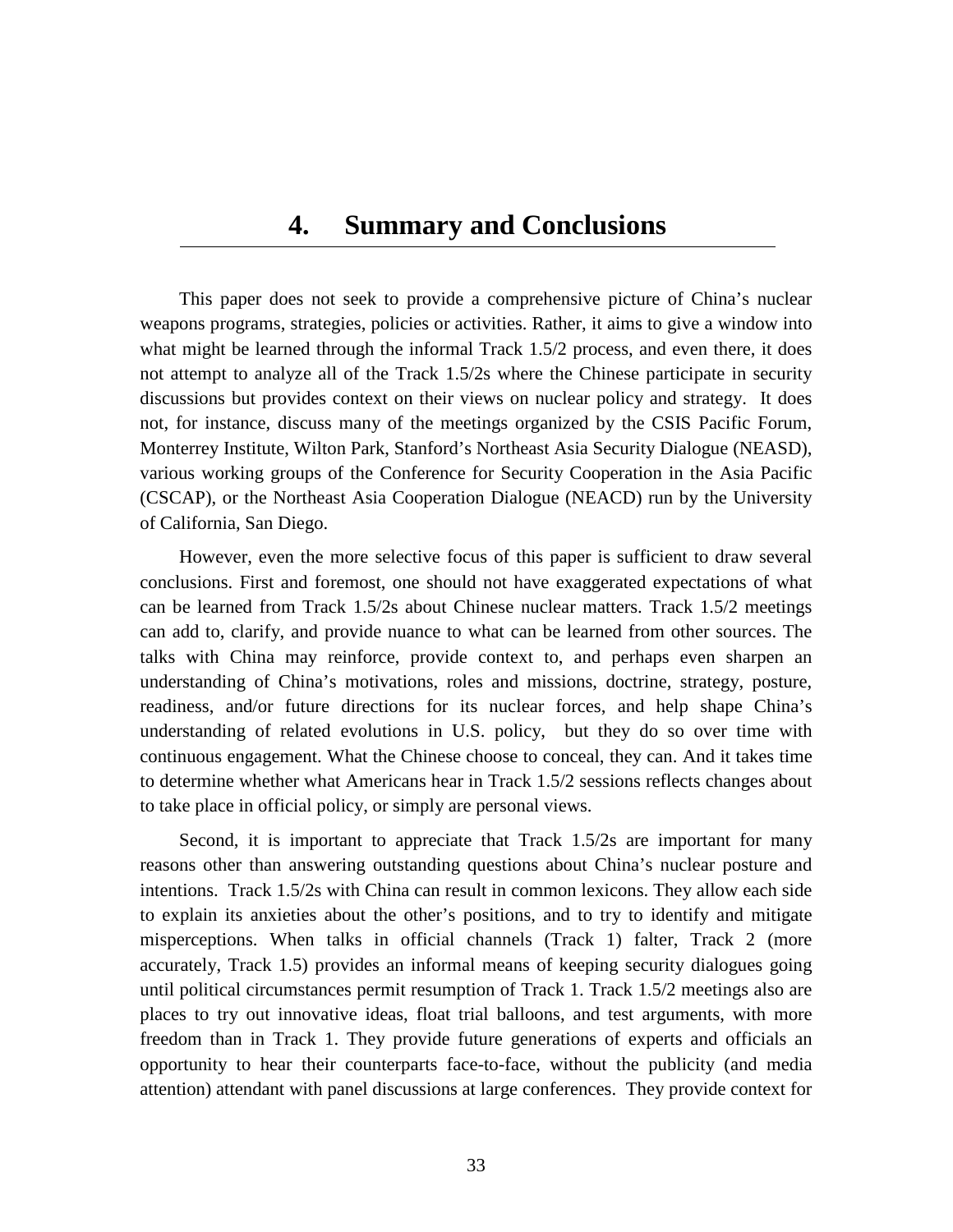American students of Chinese military strategy to better understand the state of the public debate in China (and while this is not necessarily the same as understanding impending changes in Chinese policy and strategy, it does provide a foundation for anticipating the possible directions and range of such change). And when conducted in Beijing, they offer opportunities on the margins of the talks for Americans to visit Chinese officials, where those opportunities would not otherwise be available. It is worth noting that when held in Hawaii, there appears to be a more open discussion among the somewhat less senior participants.

Finally, although this paper presents a picture of Track 1.5/2 processes, which may appear orderly on the surface, in reality the number of Track 1.5/2s has grown so large, managed by different institutions with their own needs and biases, and taking place across such a diverse set of issues, that it is difficult to track issues from one Track 1.5/2 to another. There is no forum for sharing best practices or lessons learned among the multiple Tracks 1.5/2s, and no good mechanisms for building on past discussions or on converting even modest ideas into actual government actions.

It would be useful to establish an unofficial forum that permits American participants in Track 1.5/2 meetings with the Chinese to meet with one another periodically to hold informal discussions on their Track 1.5/2 experiences as they plan for the next set of meetings. Such a forum also could serve as the venue for informal discussions with U.S. government officials responsible for China matters, and as a means of maintaining corporate memory of what ideas translate into government actions.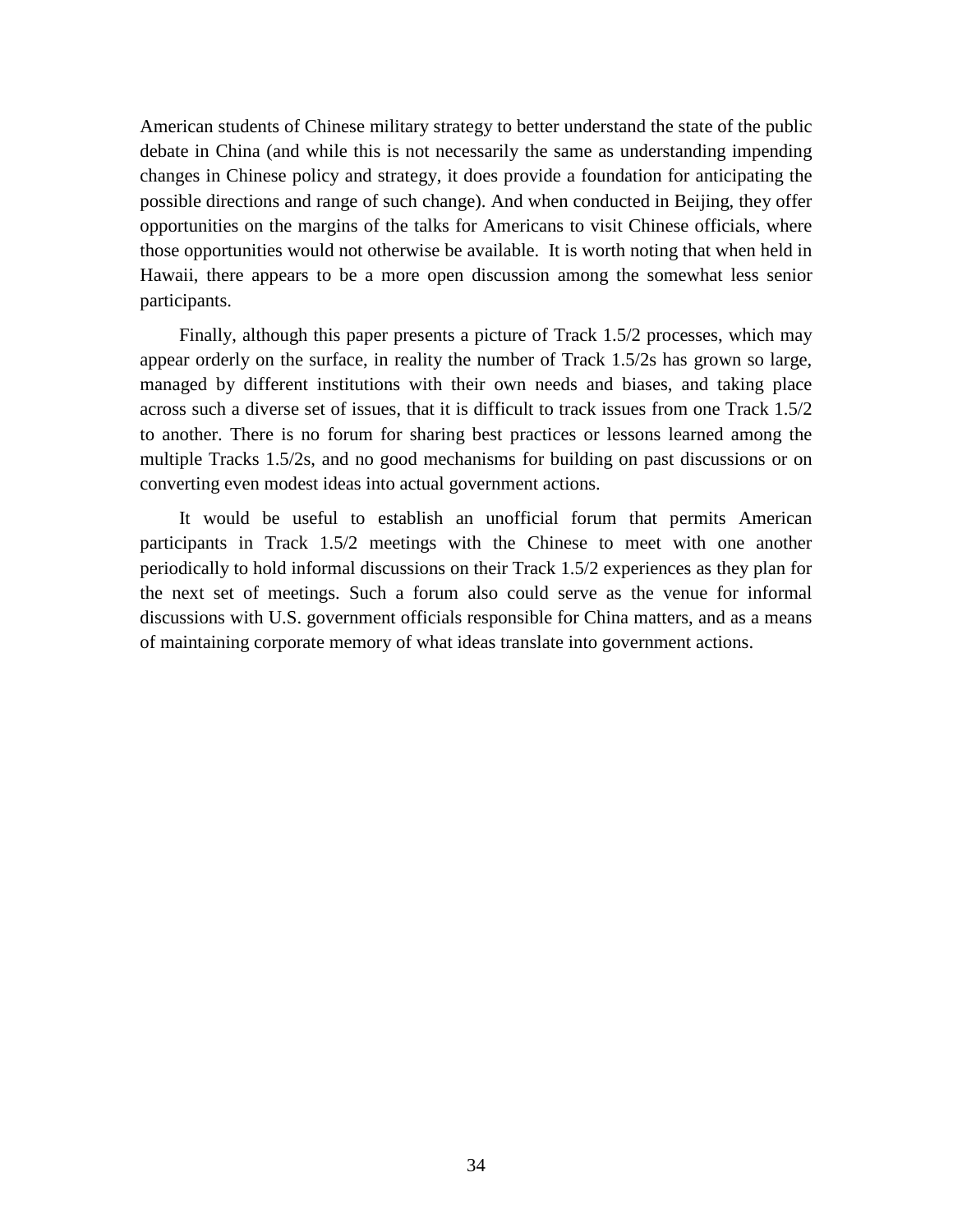# **Appendix A References**

- <span id="page-42-0"></span>Acton, James M. *Silver Bullet: Asking the Right Questions About Conventional Prompt Global Strike.* Washington, DC: Carnegie Endowment for International Peace, 2013.
- Ball, Desmond, Anthony Milner, and Brendan Taylor. "Track 2 Security Dialogue in the Asia-Pacific: Reflections and Future Directions." *Asian Security* 2, no. 3 (January 2007): 174−188.
- Bin, Li. "Promoting Effective China-U.S. Strategic Nuclear Dialogue." Washington, DC: Carnegie Endowment, October 18, 2011.
- Brooks, Ambassador Linton. E-mail communication with the author, December 2, 2013.
- Brooks, Ambassador Linton F. "Looking to the Future: The Post-New Start World and Potential Sino-U.S. Confidence Building Measures." A U.S. paper on CSBMs, presented at the 6th U.S.-China Strategic Dialogue on U.S.-China Strategic Nuclear Dynamics, held in Honolulu on June 5−7, 2011. Appended to Lindsey, Glosny, and Twomey, *US-China Strategic Dialogue, Phase VI*.
- Brown, Peter J. "Omaha greets an 'unusual visitor' from China." *Asia Times* (October 15, 2009).
- Bunn, M. Elaine, and Vincent A. Manzo. "Conventional Prompt Global Strike: Strategic Asset or Unusable Liability?" National Defense University, *Strategic Forum,*  February 2011.
- Colby, Elbridge A., and Michael S. Gerson, editors. *Strategic Stability: Contending Interpretations.* Carlisle, PA: U.S. Army War College Strategic Studies Institute, February 2013.
- Cossa, Ralph, Brad Glosserman, and David Santoro. *Progress Continues, but Disagreements Remain: The Seventh China-US Strategic Dialogue on Strategic Nuclear Dynamics and the Inaugural China-US Dialogue on Space Security.* Pacific Forum CSIS, PacNet #36, Issues & Insights, May 29, 2013.
- Davidson, William D., and Joseph V. Montville. "Foreign Policy According to Freud." *Foreign Policy* 45 (Winter, 1981−1982):145−157.
- *English-Chinese Chinese-English Nuclear Security Glossary.* Washington, DC: National Academies Press, and Beijing: Atomic Energy Press, 2005.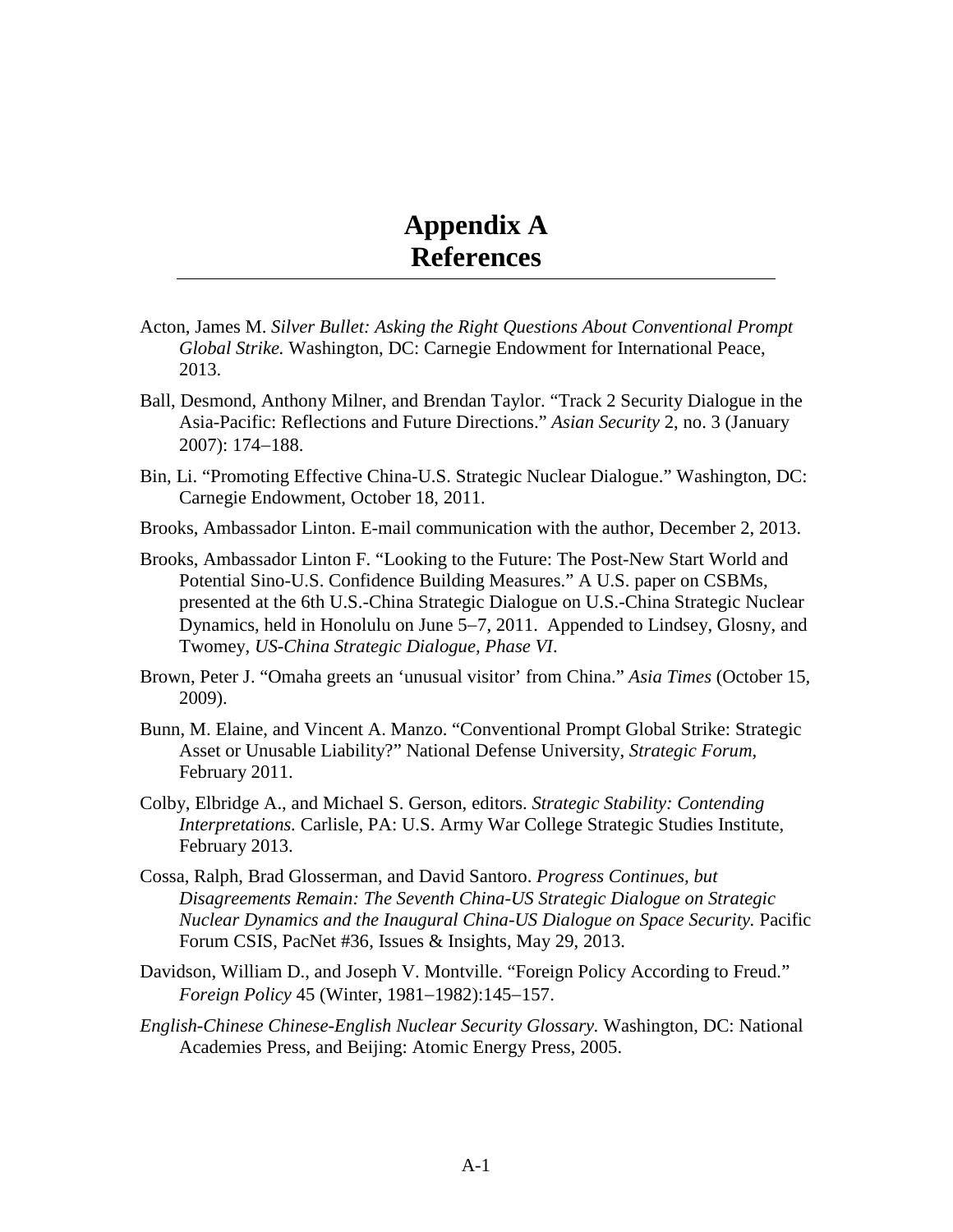- "Fourth P5 Conference: On the Way to the 2015 NPT Review Conference." Fact Sheet. Washington, DC: Office of the Spokesperson, U.S. Department of State, April 19, 2013.
- Gill, Bates, and James Mulvenon. "Chinese Military-Related Think Tanks and Research Institutions." *China Quarterly* (September 2002): 617−624.
- Glosny, Michael, Christopher Twomey, and Ryan Jacobs. *U.S.-China Strategic Dialogue: Phase VII Report.* Monterey, CA: U.S. Naval Postgraduate School, Center on Contemporary Conflict, Project on Advanced Systems and Concepts for Countering WMD, Report No. 2013 005, May 2013.
- Hecker, Siegfried S. "Adventures in scientific nuclear diplomacy." *Physics Today* (July 2011): 31−37.
- Kan, Shirley A. *Suspected Acquisition of U.S. Nuclear Weapon Secrets*. Washington, DC: Congressional Research Service, updated February 1, 2006.
- Kan, Shirley A. *U.S.-China Military Contacts: Issues for Congress.* Washington, DC: Congressional Research Service, July 25, 2013.
- Kissinger, Henry. *On China.* New York, NY: The Penguin Press, 2011.
- Kulacki, Gregory. "Chickens Talking With Ducks: The U.S.-Chinese Nuclear Dialogue." *Arms Control Today* (October 2011): 15−20.
- Lindsey, Eben, Michael Glosny, and Christopher Twomey. *US-China Strategic Dialogue, Phase VI.* Monterey, CA: Naval Postgraduate School, Center on Contemporary Conflict, Project on Advanced Systems and Concepts for Countering WMD, November 2011.
- Lu, Ming-Shih, and Dongfeng Tian. *English-Chinese Chinese-English Nuclear Security Glossary.* 2008.
- McGann, James G. *2011 Global Go To Think Tanks Index Report*. Philadelphia, PA: University of Pennsylvania, 2012.
- National Defense Authorization Act for Fiscal Year 2013. Section 1045(b).
- *Nuclear Weapons and U.S-China Relations: A Way Forward.* Washington, DC: CSIS, May 2013. Available at [http://csis.org/publication/nuclear-weapons-and-us-china](http://csis.org/publication/nuclear-weapons-and-us-china-relations)[relations.](http://csis.org/publication/nuclear-weapons-and-us-china-relations)
- "Project on Nuclear Issues." Center for Strategic and International Studies. [http://csis.org/program/project-nuclear-issues.](http://csis.org/program/project-nuclear-issues)
- Reed, Thomas C., and Danny B. Stillman. "China's Decade of Nuclear Transparency." Chapter 14 in *The Nuclear Express: A Political History of the Bomb and Its Proliferation*. Minneapolis, MN: Zenith Press, 2009.
- Sands, Amy. "Integrating Open Sources into Transnational Threat Assessments." In *Transforming U.S. Intelligence,* edited by Jennifer E. Sims and Burton Gerber, 66*.* Washington, DC: Georgetown University Press, 2005.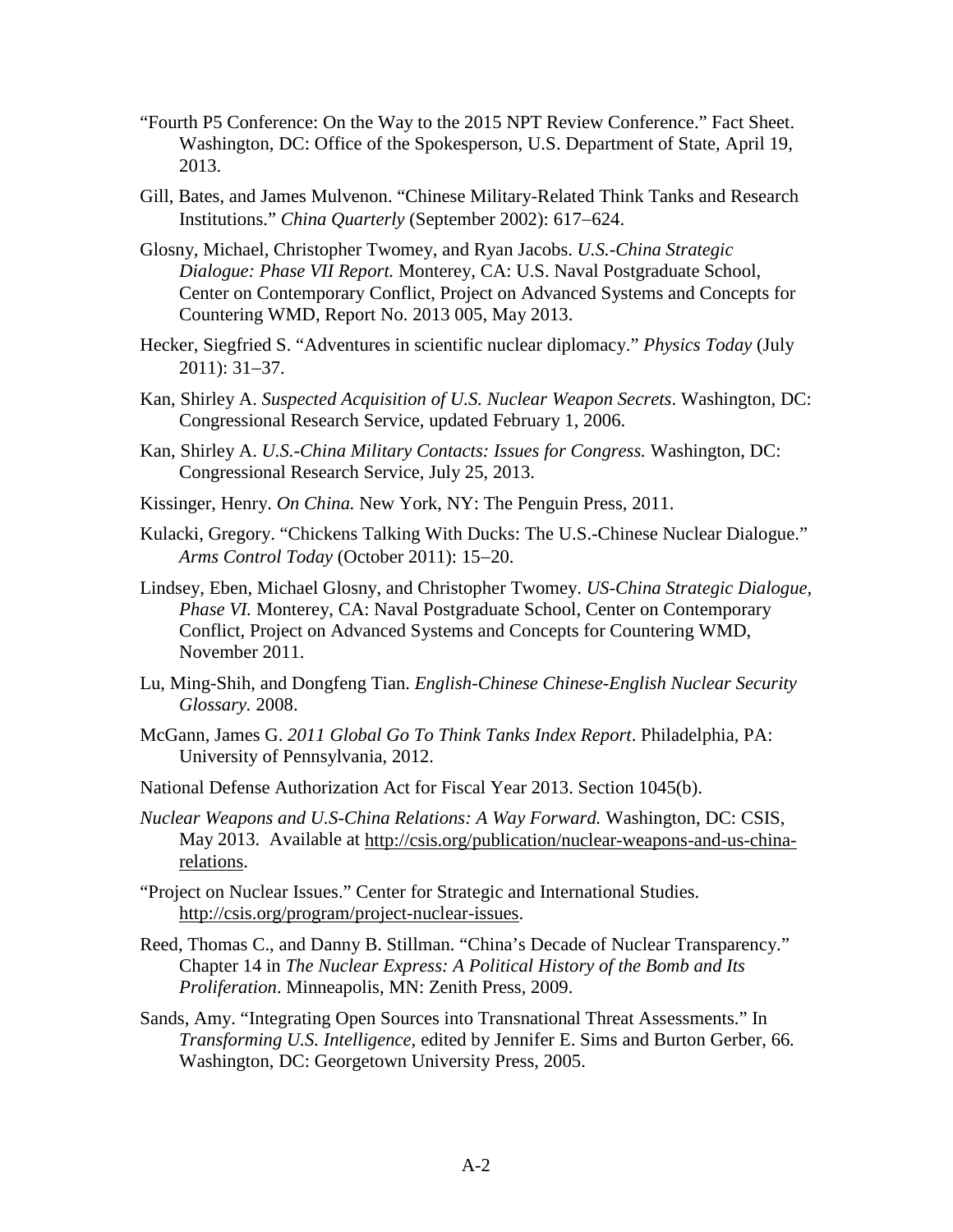- Twomey, Christopher, P., editor. *Perspectives on Sino-American Strategic Nuclear Issues.* New York, NY: Palgrave Macmillan, 2008.
- Twomey, Christopher P. E-mail communication with the author, February 8, 2014.
- Xinhua News Agency. "NGO Aims to Promote Disarmament and Arms Control." August 21, 2001. [http://www.china.org.cn/english/FR/17825.htm.](http://www.china.org.cn/english/FR/17825.htm)
- Yunzhu, Yao. "China's Perspective on Nuclear Deterrence." *Air and Space Power Journal* (Maxwell AFB, AL: Air University, Spring 2010). [http://www.airpower.au.af.mil/airchronicles/apj/apj19/spr10/yao.htm.](http://www.airpower.au.af.mil/airchronicles/apj/apj19/spr10/hyao.htm)
- Yunzhu, Yao. "China Will Not Change Its Nuclear Policy." *China-US Focus* (April 22 2013).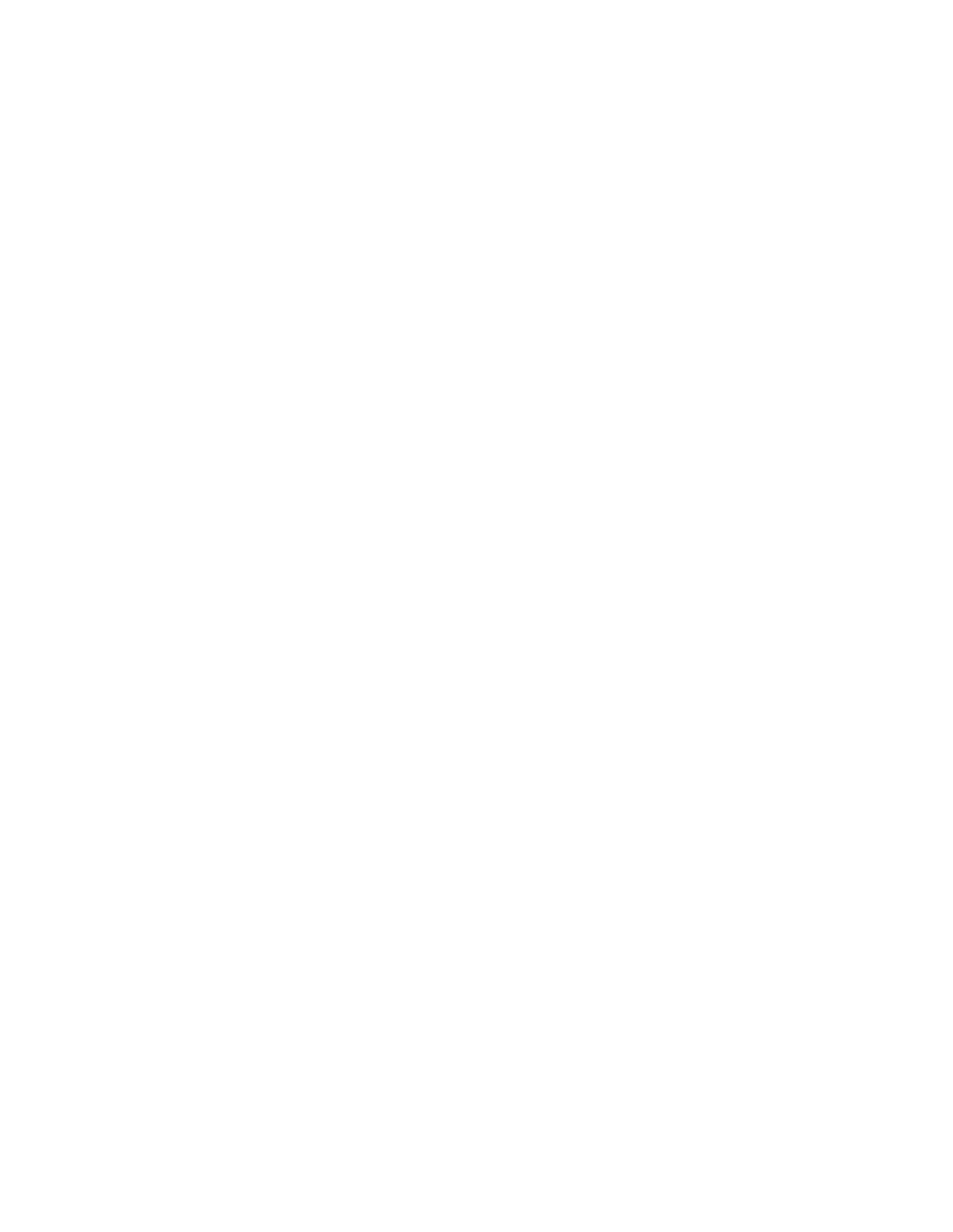# **Appendix B Abbreviations**

<span id="page-46-0"></span>

| <b>ASCO</b>  | Advanced Systems and Concepts Office (DTRA)                                  |  |  |  |
|--------------|------------------------------------------------------------------------------|--|--|--|
| <b>ASEAN</b> | <b>Association of Southeast Asia Nations</b>                                 |  |  |  |
| <b>AMS</b>   | <b>Chinese Academy of Military Science</b>                                   |  |  |  |
| <b>ARF</b>   | <b>ASEAN Regional Forum</b>                                                  |  |  |  |
| <b>BMD</b>   | <b>Ballistic Missile Defense</b>                                             |  |  |  |
| <b>CACDA</b> | China Arms Control and Disarmament Association                               |  |  |  |
| <b>CAEP</b>  | China Academy of Engineering Physics                                         |  |  |  |
| CASS         | China Academy of Social Science                                              |  |  |  |
| <b>CCP</b>   | <b>Chinese Communist Party</b>                                               |  |  |  |
| <b>CFISS</b> | China Foundation for International Strategic Studies                         |  |  |  |
| <b>CICIR</b> | China Institute of Contemporary International Relations                      |  |  |  |
| <b>CIIS</b>  | China Institute of International Studies                                     |  |  |  |
| <b>CISAC</b> | Committee on International Security and Arms Control                         |  |  |  |
| <b>CONUS</b> | <b>Continental United States</b>                                             |  |  |  |
| <b>CPGS</b>  | <b>Conventional Prompt Global Strike</b>                                     |  |  |  |
| <b>CSBM</b>  | Confidence and Security Building Measure                                     |  |  |  |
| <b>CSCAP</b> | Conference for Security Cooperation in Asia Pacific                          |  |  |  |
| <b>CSGAC</b> | Chinese Scientists Group for Arms Control                                    |  |  |  |
| <b>CSIS</b>  | Center for Strategic and International Studies                               |  |  |  |
| <b>CTBT</b>  | Comprehensive Test Ban Treaty                                                |  |  |  |
| <b>DOD</b>   | U.S. Department of Defense                                                   |  |  |  |
| <b>DOE</b>   | U.S. Department of Energy                                                    |  |  |  |
| <b>DRM</b>   | Dialogue and Research Monitor                                                |  |  |  |
| <b>DTRA</b>  | <b>Defense Threat Reduction Agency</b>                                       |  |  |  |
| <b>FFRDC</b> | Federally Funded Research and Development Center                             |  |  |  |
| <b>FY</b>    | <b>Fiscal Year</b>                                                           |  |  |  |
| <b>IAPCM</b> | Beijing Institute of Applied Physics and Computational<br><b>Mathematics</b> |  |  |  |
| <b>IISS</b>  | <b>Institute for International Security Studies</b>                          |  |  |  |
| <b>ISS</b>   | <b>Institute for Strategic Studies</b>                                       |  |  |  |
| <b>NAS</b>   | <b>American National Academy of Sciences</b>                                 |  |  |  |
| <b>NATO</b>  | North Atlantic Treaty Organization                                           |  |  |  |
| <b>NDAA</b>  | <b>National Defense Authorization Act</b>                                    |  |  |  |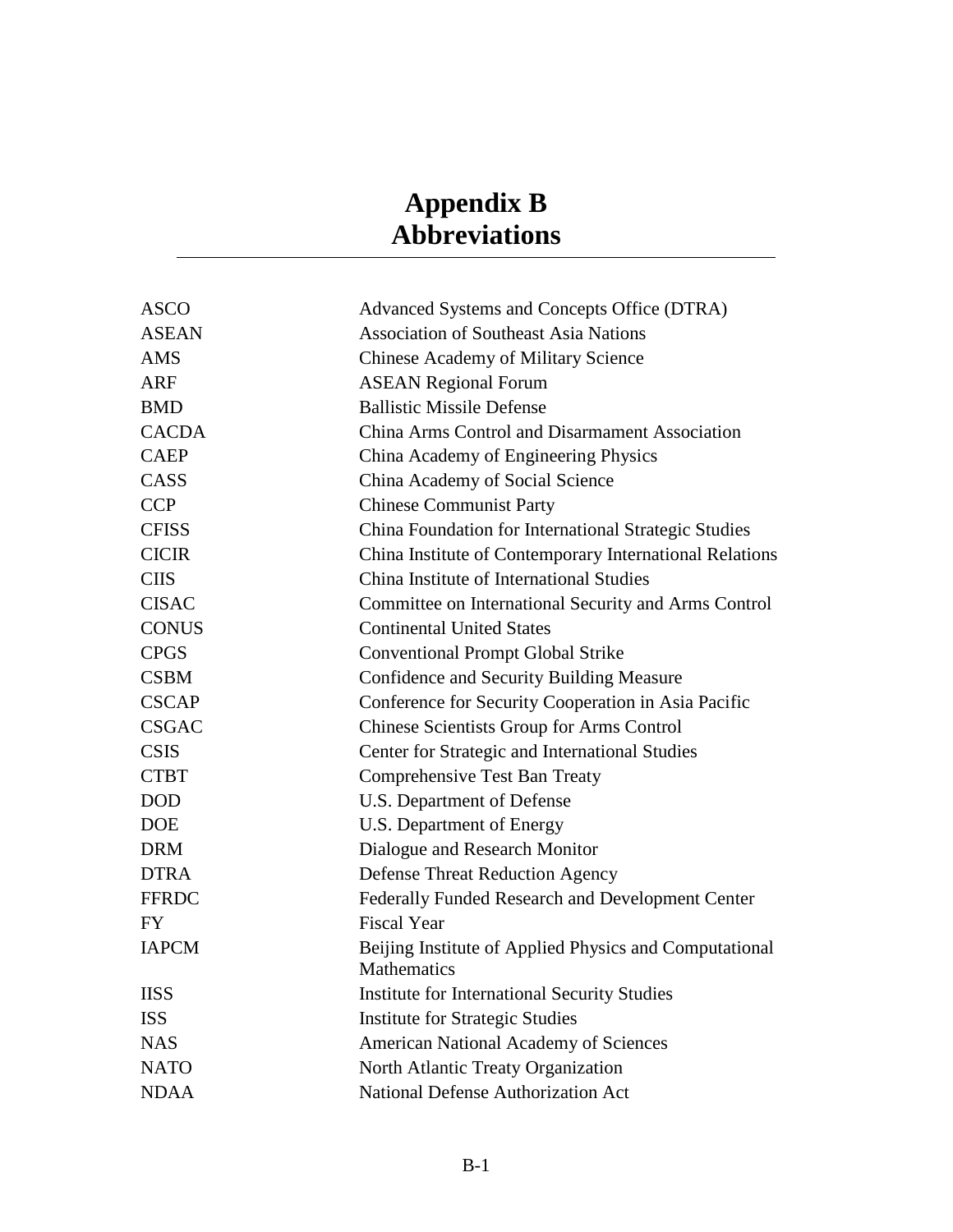| <b>NDU</b>      | China's National Defense University                                         |  |  |  |  |
|-----------------|-----------------------------------------------------------------------------|--|--|--|--|
| <b>NEACD</b>    | Northeast Asia Cooperation Dialogue (University of<br>California San Diego) |  |  |  |  |
| <b>NEASD</b>    | Northeast Asia Security Dialogue (Stanford University)                      |  |  |  |  |
| <b>NGO</b>      | Non-Governmental Organization                                               |  |  |  |  |
| <b>NPT</b>      | Non-Proliferation Treaty                                                    |  |  |  |  |
| <b>NSA</b>      | <b>National Security Agency</b>                                             |  |  |  |  |
| <b>NTI</b>      | <b>Nuclear Threat Initiative</b>                                            |  |  |  |  |
| <b>PACOM</b>    | U.S. Pacific Command                                                        |  |  |  |  |
| <b>PLA</b>      | People's Liberation Army                                                    |  |  |  |  |
| <b>PONI</b>     | Project on Nuclear Issues                                                   |  |  |  |  |
| <b>PRC</b>      | People's Republic of China                                                  |  |  |  |  |
| <b>SIIS</b>     | Shanghai Institute of International Studies                                 |  |  |  |  |
| <b>START</b>    | <b>Strategic Arms Reduction Treaty</b>                                      |  |  |  |  |
| <b>STRATCOM</b> | U.S. Strategic Command                                                      |  |  |  |  |
| <b>TTCSP</b>    | Think Tanks and Civil Societies Program (University of                      |  |  |  |  |
|                 | Pennsylvania)                                                               |  |  |  |  |
| U.N.            | <b>United Nations</b>                                                       |  |  |  |  |
| U.S.            | <b>United States</b>                                                        |  |  |  |  |
| <b>WMD</b>      | <b>Weapons of Mass Destruction</b>                                          |  |  |  |  |